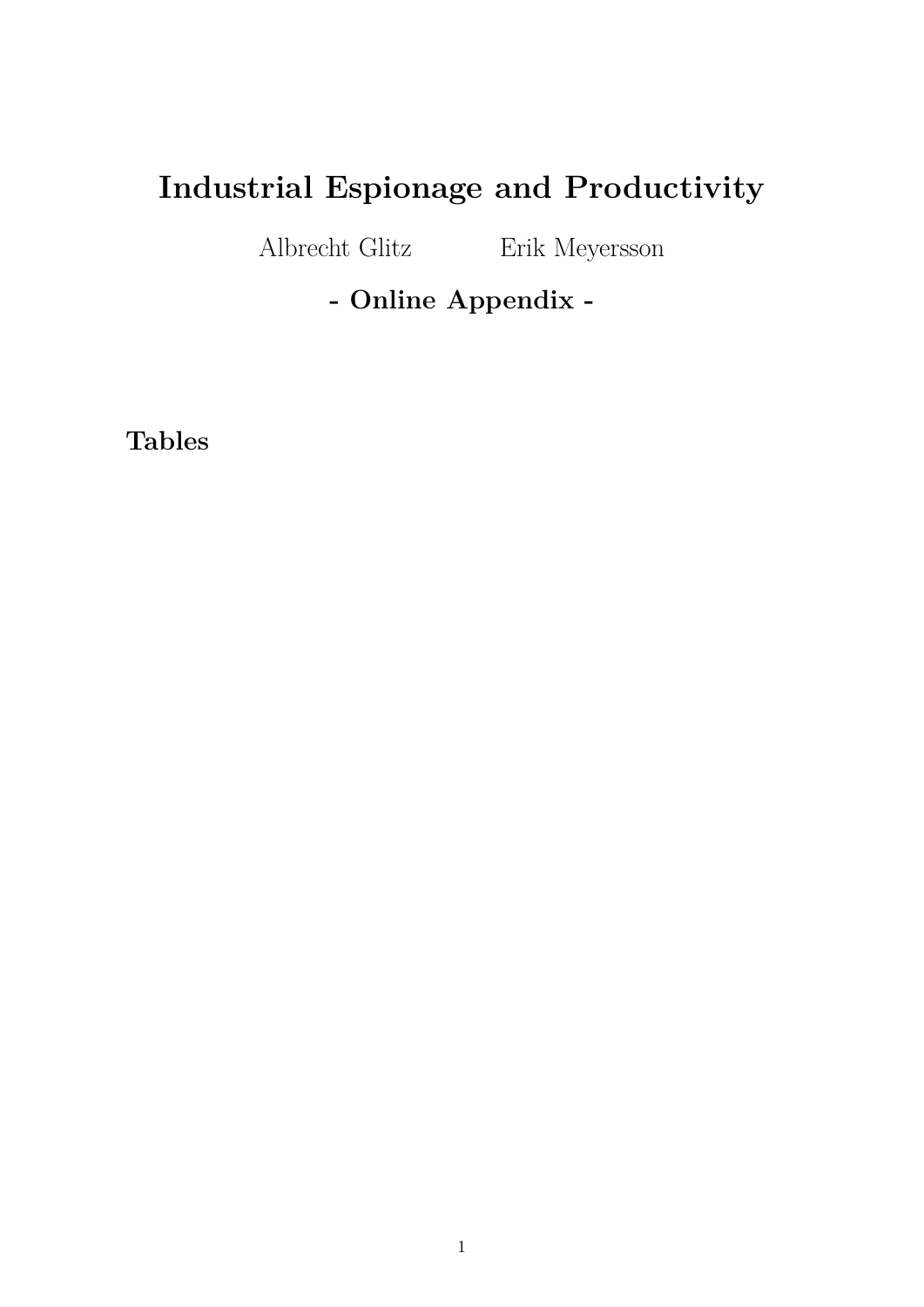|        | Unclassified                        | ↘      |                     |             |                        | ↘   | ↘                                                                   |                  |          |                  |                            |           | ↘              | ↘           | ↘           |           | ↘           |                       |                            |                   |          |                   | ゝゝ                        |                            |         |                                     |             |        |                   |       |                          |              |                     |                |                          |                  |                 |             |         |                            |  |
|--------|-------------------------------------|--------|---------------------|-------------|------------------------|-----|---------------------------------------------------------------------|------------------|----------|------------------|----------------------------|-----------|----------------|-------------|-------------|-----------|-------------|-----------------------|----------------------------|-------------------|----------|-------------------|---------------------------|----------------------------|---------|-------------------------------------|-------------|--------|-------------------|-------|--------------------------|--------------|---------------------|----------------|--------------------------|------------------|-----------------|-------------|---------|----------------------------|--|
|        | Other Sector                        |        | ↘                   |             |                        |     |                                                                     |                  |          |                  |                            |           |                |             |             |           |             |                       |                            |                   |          |                   |                           |                            |         |                                     |             |        |                   |       |                          |              |                     |                |                          |                  |                 |             |         |                            |  |
|        | $\frac{6}{1}$<br>$\overline{5}$     |        |                     |             |                        |     |                                                                     |                  |          |                  |                            |           |                |             |             |           |             |                       |                            |                   |          |                   |                           |                            |         |                                     |             |        |                   |       |                          |              |                     |                |                          |                  |                 |             |         |                            |  |
| Sector | $\vec{A}$<br>$\frac{3}{1}$<br>$\Xi$ |        |                     |             | ↘                      |     |                                                                     |                  | ↘        | ↘                |                            |           |                |             |             |           |             |                       |                            | ↘                 | ↘        |                   |                           |                            | ↘       | ↘                                   |             |        |                   |       |                          |              |                     |                |                          |                  |                 |             |         |                            |  |
|        | $\Box$<br>$\Box$<br>G               |        |                     |             |                        |     |                                                                     |                  |          |                  |                            |           |                |             |             |           |             |                       |                            |                   |          |                   |                           |                            |         |                                     |             |        |                   |       |                          |              |                     |                |                          |                  |                 |             |         |                            |  |
|        | $\infty$<br>$\overline{z}$<br>G     |        |                     |             |                        |     |                                                                     |                  |          |                  |                            |           |                |             |             |           |             |                       |                            |                   |          |                   |                           |                            |         |                                     |             |        |                   |       |                          |              |                     |                |                          |                  |                 |             |         |                            |  |
|        | S<br>4<br>S<br>2                    |        |                     |             |                        |     |                                                                     |                  |          |                  | ↘                          |           |                |             |             |           |             |                       |                            |                   |          |                   |                           |                            |         |                                     |             |        |                   |       |                          |              |                     |                |                          |                  |                 |             |         |                            |  |
|        | $\overline{a}$<br>Freq.             | 19,786 | 12,471              |             |                        |     | $\begin{array}{c} 11,807 \\ 11,307 \\ 10,968 \\ 10,419 \end{array}$ | 9,666            | 9,645    | 9,046            | 7,868                      | 7,519     | 5,734          | 5,331       | 5,312       | 4,326     | 3,734       | 3,582                 | 3,416                      | 3,343             | 3,335    | 3,166             | 3,085                     | 3,060                      | 3,034   | 3,018                               | 2,992       | 2,922  | 2,722             | 2,635 | 2,584                    | 25           |                     | $7\frac{7}{9}$ | 74                       | 75               | $\frac{7}{9}$   |             | 75      | $\overline{z}$<br>ю ю      |  |
|        | English Translation                 | Object | Military Technology | Electronics | Electrical Engineering |     | Exchange Precluded                                                  | Microelectronics | Software | Computer Science | Communications Engineering | Chemistry |                | Application |             | Hardware  | Technology  |                       | Electronic Data Processing | Microcomputer     | Program  | Description       | Protection<br>Environment | Data Processing Technology | Pattern | Electronic Data Processing Facility | Metallurgy  | Optics | Personal Computer | IBM   | Nuclear Power Plant      | Heavy Metal  | Oscillating Crystal | Soman          | Temperature Distribution | Turbine Blade    | Reverse Osmosis | Deformation | Traffic | Heat Insulation<br>Wolfram |  |
|        | Rank Original Keyword               | Objekt | Militaertechnik     | Elektronik  | Elektrotechnik         |     | $\label{cor:1} {\large\bf Australian}$                              | Mikroelektronik  | Software | Rechentechnik    | Nachrichtentechnik         | Chemie    | œ              | Anwendung   | $\tilde{M}$ | Hardware  | Technologie | $\overline{\text{M}}$ | EDV                        | Kleinrechner      | Programm | Beschreibung      | Umweltschutz              | Datentechnik               | Muster  | <b>EDVA</b>                         | Metallurgie | Optik  | Personalcomputer  | IBM   | Kernkraftwerk            | Schwermetall | Schwingquarz        | Soman          | Temperaturverteilung     | Turbinenschaufel | Umkehrosmose    | Verformung  | Verkehr | Waermedaemmung<br>Wolfram  |  |
|        |                                     |        | $ \sim$ $\sim$      |             | 4                      | ယ်ထ |                                                                     | Γ,               | ∞        |                  | $\Xi$                      | $\exists$ | $\overline{5}$ | $\vec{c}$   | Ξ.          | $\vec{v}$ | <u>َ ي</u>  | $\overline{\Gamma}$   | 18.                        | $\overline{19}$ . | 20.      | $\overline{21}$ . | 22.                       | 23.                        | 24.     | 25.                                 | 26.         | 27.    | 28.               | 29.   | $\overline{\mathcal{E}}$ | 1991.        | 1992.               | 1993.          | 1994.                    | 1995.            | 1996.           | 1997.       | 1998.   | 2000.<br>1999.             |  |

TABLE A1: KEYWORD ALLOCATION Table A1: Keyword Allocation

3. Leather Products, 4. Woodworking, 5. Paper, Printing, and Publishing, 6. Furniture, Jewelry, and Music Instruments, 7. Coking and Petroleum, 8. Chemicals, 9.<br>Rubber and Plastics, 10. Glass, Ceramics, and other non-Metal Note: This tables shows the 2,000 most common keywords in TDB11 and their sectoral allocation. List of sectors: 1. Food and Tobacco, 2. Textiles and Clothing, Note: This tables shows the 2,000 most common keywords in TDB11 and their sectoral allocation. List of sectors: 1. Food and Tobacco, 2. Textiles and Clothing, 3. Leather Products, 4. Woodworking, 5. Paper, Printing, and Publishing, 6. Furniture, Jewelry, and Music Instruments, 7. Coking and Petroleum, 8. Chemicals, 9. Rubber and Plastics, 10. Glass, Ceramics, and other non-Metalic Minerals, 11. Metalworking, 12. Machine Building, 13. Office Appliances, Computers, and Electronics, 14. Automobiles, 15. Mining, 16. Utilities–Energy and Water Supply.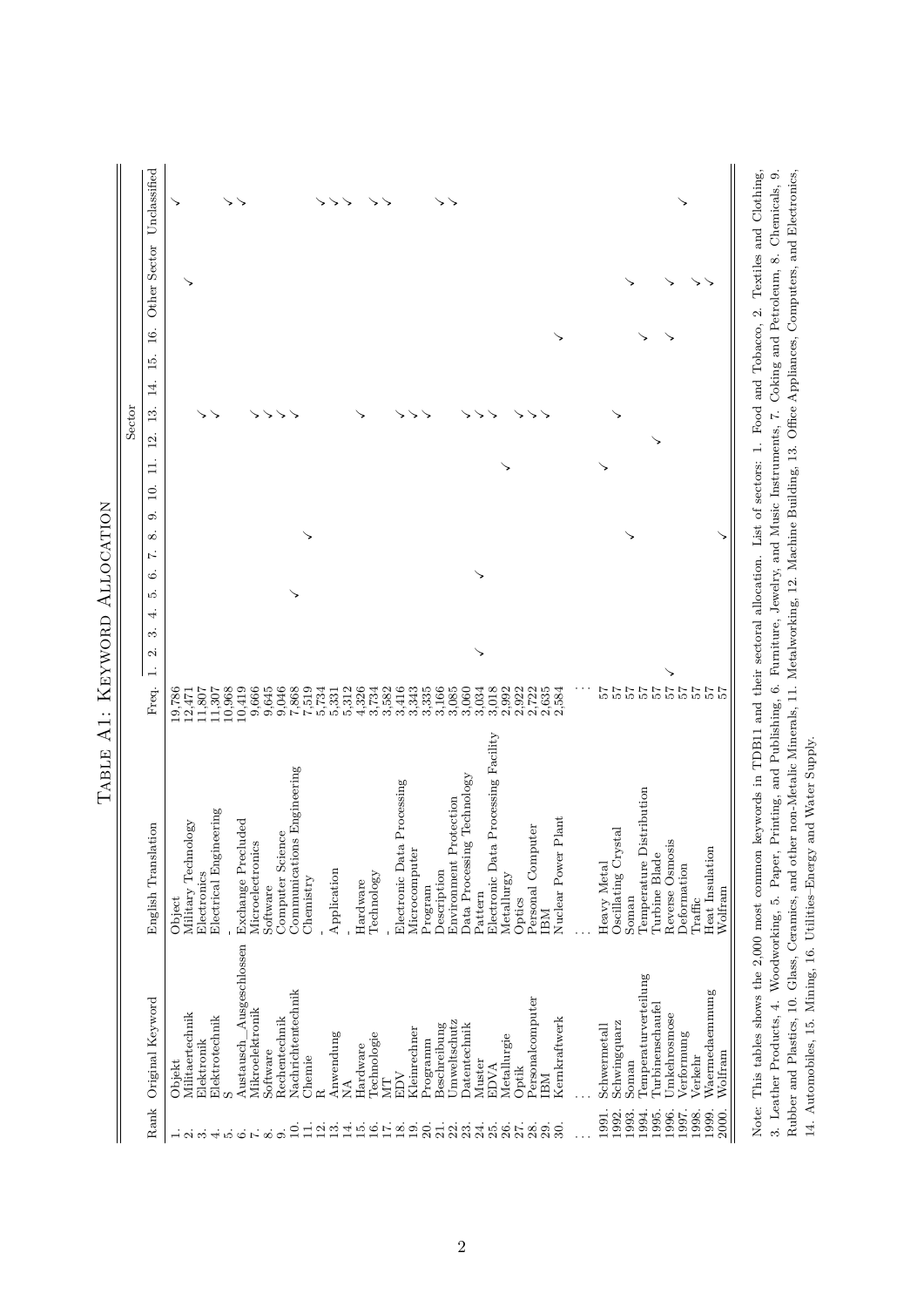| ID                                                                        | Keywords (Original)                                                                                                              |                                     | Keywords (English)                                                                                                                       | Assigned $Sector(s)$                                                                                                           |
|---------------------------------------------------------------------------|----------------------------------------------------------------------------------------------------------------------------------|-------------------------------------|------------------------------------------------------------------------------------------------------------------------------------------|--------------------------------------------------------------------------------------------------------------------------------|
| Example 1:                                                                |                                                                                                                                  |                                     |                                                                                                                                          |                                                                                                                                |
| 2388127<br>2388127<br>2388127<br>2388127<br>2388127<br>2388127<br>2388127 | <b>ELEKTROCHEMIE</b><br>OPTOELEKTRONIK<br>MIKROELEKTRONIK<br>PLASMAPHYSIK<br>OBJEKT<br><b>CHEMIE</b><br>KRISTALLZUECHTUNG        |                                     | Electrochemistry<br>Optoelectronics<br>Microelectronics<br>Plasma Physics<br>Object<br>Chemistry<br>Crystal Growing                      | Chemicals, Electronics<br>Electronics<br>Electronics<br>Electronics<br>Chemicals<br>Chemicals                                  |
|                                                                           | $\rightarrow$ Baseline (unweighted):                                                                                             | Chemicals 1, Electronics 1          |                                                                                                                                          |                                                                                                                                |
|                                                                           | $\longrightarrow$ Adjusted (weighted):                                                                                           | Chemicals $3/7$ , Electronics $4/7$ |                                                                                                                                          |                                                                                                                                |
| Example 2:                                                                |                                                                                                                                  |                                     |                                                                                                                                          |                                                                                                                                |
| 1674509<br>1674509<br>1674509<br>1674509                                  | ELEKTROKERAMIK<br>KERAMIK<br>TITAN<br>PIEZOKERAMIK                                                                               |                                     | Electrical Ceramic<br>Ceramics<br>Titan<br>Piezoceramics                                                                                 | Glass, Ceramics, and Non-Metallic Minerals<br>Chemicals<br>Glass, Ceramics, and Non-Metallic Minerals                          |
|                                                                           | $\rightarrow$ Baseline (unweighted):                                                                                             |                                     | Glass, Ceramics, and Non-Metallic Minerals 1, Chemicals 1                                                                                |                                                                                                                                |
|                                                                           | $\longrightarrow$ Adjusted (weighted):                                                                                           |                                     | Glass, Ceramics, and Non-Metallic Minerals $2/3$ , Chemicals $1/3$                                                                       |                                                                                                                                |
|                                                                           |                                                                                                                                  |                                     |                                                                                                                                          |                                                                                                                                |
| Example 3:<br>2388709<br>2388709<br>2388709<br>2388709<br>2388709         | OBJEKT<br><b>CHEMIE</b><br>AUSTAUSCH AUSGESCHLOSSEN<br>VERNETZUNG<br><b>EPOXIDHARZ</b>                                           |                                     | Object<br>Chemistry<br>Non-returnable<br>Networking<br>Epoxy Resin                                                                       | Chemicals<br>Chemicals, Rubber and Plastics, Electronics                                                                       |
|                                                                           | $\rightarrow$ Baseline (unweighted):                                                                                             |                                     | Chemicals 1, Rubber and Plastics 1, Electronics 1                                                                                        |                                                                                                                                |
|                                                                           | $\longrightarrow$ Adjusted (weighted):                                                                                           |                                     | Chemicals $1/2$ , Rubber and Plastics $1/4$ , Electronics $1/4$                                                                          |                                                                                                                                |
| Example 4:                                                                |                                                                                                                                  |                                     |                                                                                                                                          |                                                                                                                                |
| 2383885<br>2383885<br>2383885<br>2383885<br>2383885<br>2383885<br>2383885 | MASCHINENBAU<br>OBERFLAECHENBESCHICHTUNG<br>HYDRAULIKANLAGE<br>FARBSPRITZROBOTER<br>AUTOMOBILBAU<br>LACKIERANLAGE<br>MANIPULATOR |                                     | Machine Building<br>Surface Coating<br>Hydraulic System<br>Painting Robot<br>Automobile Manufacturing<br>Paint-spray Line<br>Manipulator | Machine Building<br>Motor Vehicles<br>Machine Building                                                                         |
|                                                                           | $\rightarrow$ Baseline (unweighted):                                                                                             |                                     | Machine Building 1, Motor Vehicles 1                                                                                                     |                                                                                                                                |
|                                                                           | $\longrightarrow$ Adjusted (weighted):                                                                                           |                                     | Machine Building $2/3$ , Motor Vehicles $1/3$                                                                                            |                                                                                                                                |
| Example 5:                                                                |                                                                                                                                  |                                     |                                                                                                                                          |                                                                                                                                |
| 1339125<br>1339125<br>1339125<br>1339125<br>1339125<br>1339125<br>1339125 | WEHRHYGIENE<br>WEHRMEDIZIN<br>KOMBINATIONSSCHADEN<br><b>THERAPIE</b><br>INFEKTIONSPROPHYLAXE<br>STRAHLENSCHUTZ<br>OBJEKT         |                                     | Military Hygiene<br>Military Medicine<br>Combined Handicaps<br>Therapy<br>Infection Prophylaxis<br>Radiation Protection<br>Object        |                                                                                                                                |
|                                                                           | $\rightarrow$ Baseline (unweighted):<br>$\longrightarrow$ Adjusted (weighted):                                                   |                                     |                                                                                                                                          |                                                                                                                                |
| Example 6:                                                                |                                                                                                                                  |                                     |                                                                                                                                          |                                                                                                                                |
| 1743402<br>1743402<br>1743402<br>1743402<br>1743402                       | <b>BAGGER</b><br>ΝA<br>TAGEBAUAUSRUESTUNG<br><b>KONSTRUKTION</b><br><b>SCHAUFELRADBAGGER</b>                                     |                                     | Excavator<br>NA<br>Open Pit Mining Equipment<br>Construction<br>Bucket-wheel Excavator                                                   |                                                                                                                                |
|                                                                           | $\rightarrow$ Baseline (unweighted):<br>$\longrightarrow$ Adjusted (weighted):                                                   |                                     |                                                                                                                                          |                                                                                                                                |
|                                                                           |                                                                                                                                  |                                     |                                                                                                                                          | Note This table provides six examples of how pieces of information are matched to sectors. Missing entries in the final column |

#### Table A2: Allocation Procedure - Examples

Note: This table provides six examples of how pieces of information are matched to sectors. Missing entries in the final column indicate that the corresponding keyword was either not classifiable (such as "Object" in example 1 or "Non-returnable" in example 3), not pertaining to any of the 16 sectors included in our analysis (such "Military Hygiene" in example 5), or not among the 2,000 most frequently occuring keywords in the database (such as "Electrical Ceramic" in example 2, "Painting Robot" in example 4, or "Excavator" in example 6). Examples 1 and 2 have good coverage as almost all keywords could be assigned to one or more sectors, examples 3 and 4 have moderate coverage, and examples 5 and 6 belong to the 18.6% of pieces of information that are not described<br>by any sector-specific keyword and thus not accounted for in the empirical analysis.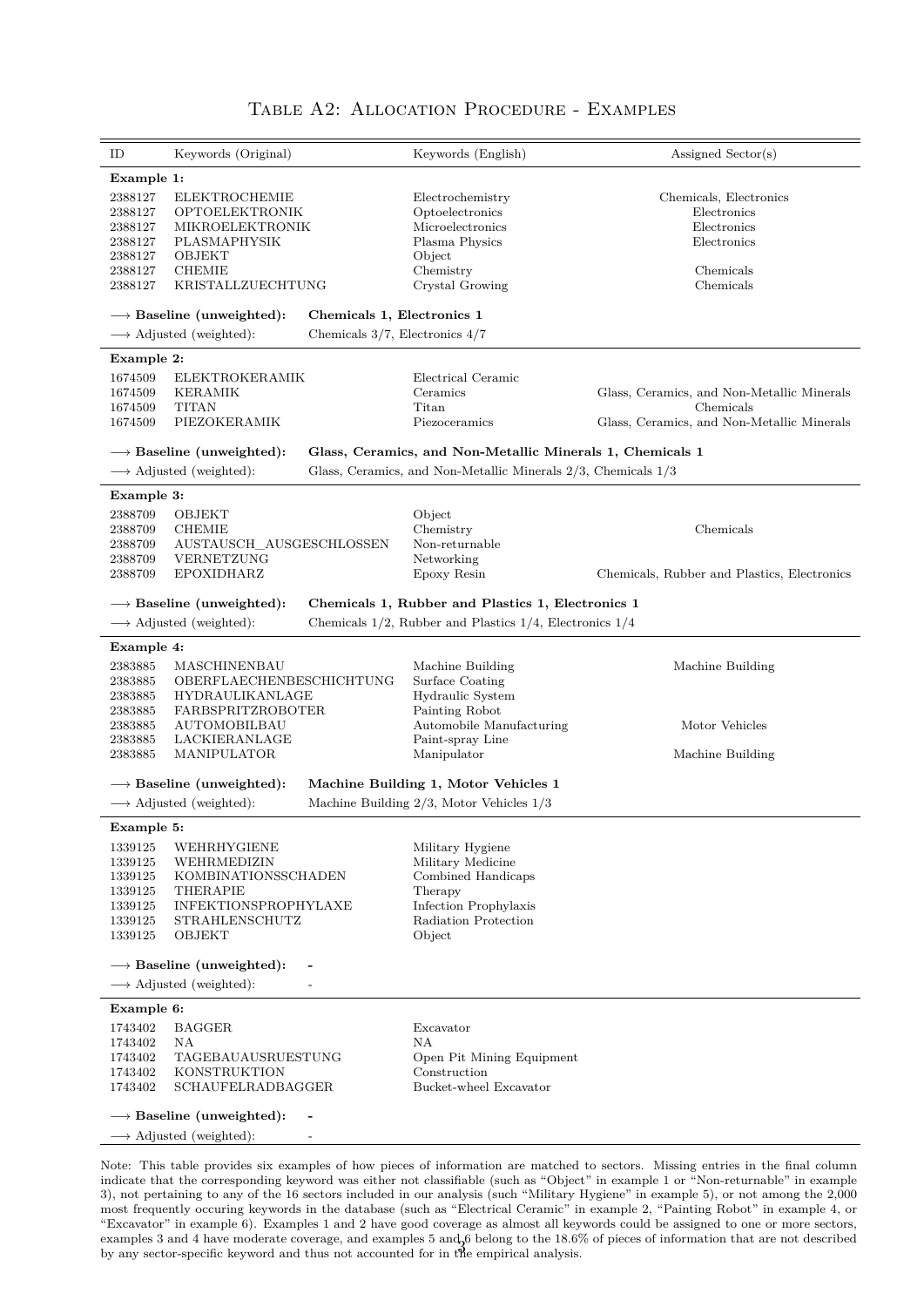| Registration No.  | Code Name              | Pieces of Information | Reliability       | First Active Year | Last Active Year |
|-------------------|------------------------|-----------------------|-------------------|-------------------|------------------|
| $\left( 1\right)$ | $\left( 2\right)$      | $\left( 3\right)$     | $\left( 4\right)$ | (5)               | (6)              |
| XV/6603/80        | <b>FROEBEL</b>         | 5,344                 | А                 | 1982              | 1989             |
| XV/2768/76        | <b>SEEMANN</b>         | 4,902                 | А                 | 1970              | 1988             |
| XV/1967/64        | <b>KOREN</b>           | 4,257                 | А                 | 1973              | 1987             |
| XV/78/71          | ZENTRUM                | 3,373                 | А                 | 1969              | 1989             |
| XV/436/70         | <b>IRMGARD KRUEGER</b> | 3,288                 | А                 | 1970              | 1989             |
|                   | DR. GROSZ              | 2,630                 | А                 | 1969              | 1974             |
| XV/1754/68        | <b>RING</b>            | 2,485                 | А                 | 1968              | 1978             |
| XV/2550/74        | <b>HERZOG</b>          | 2,239                 | А                 | 1974              | 1989             |
| XV/2234/74        | JUERGEN                | 1,631                 | А                 | 1969              | 1987             |
| XV/2110/67        | <b>OPTIK</b>           | 1,472                 | А                 | 1969              | 1989             |
| XV/4070/70        | LORENZ                 | 1,374                 | B                 | 1971              | 1979             |
| XV/3074/78        | <b>SCHNEIDER</b>       | 1,347                 | B                 | 1969              | 1989             |
| XV/6412/82        | <b>PICHLER</b>         | 1,157                 | А                 | 1982              | 1989             |
| XV/238/68         | <b>RITTER</b>          | 1,123                 | B                 | 1969              | 1986             |
| XV/47/68          | <b>ERICH</b>           | 1,068                 | А                 | 1971              | 1988             |
| XV/450/86         | ZELTER                 | 1,065                 | $\, {\bf B}$      | 1984              | 1989             |
| XV/3/75           | <b>HARTMANN</b>        | 1,043                 | А                 | 1969              | 1981             |
| XV/2001/73        | <b>JACK</b>            | 944                   | А                 | 1973              | 1987             |
| XIV/14/69         | <b>ALFRED</b>          | 890                   | А                 | 1970              | 1989             |
| XV/1508/75        | <b>WEBER</b>           | 867                   | А                 | 1969              | 1980             |

Table A3: Top 20 Informants, 1968 - 1989

Note: Reliability is measured by the mode of the recorded assessments. An "A" denotes "reliable" (*zuverlässig*), a "B" denotes "trustworthy" (*vertrauenswürdig*), a "C" denotes "not checked" (*nicht überprüft*), a "D" denotes "questionable" (*fragwürdig*), and an "E" denotes "double agent" (*Doppelagent*). Only values A, B and C appear in the data.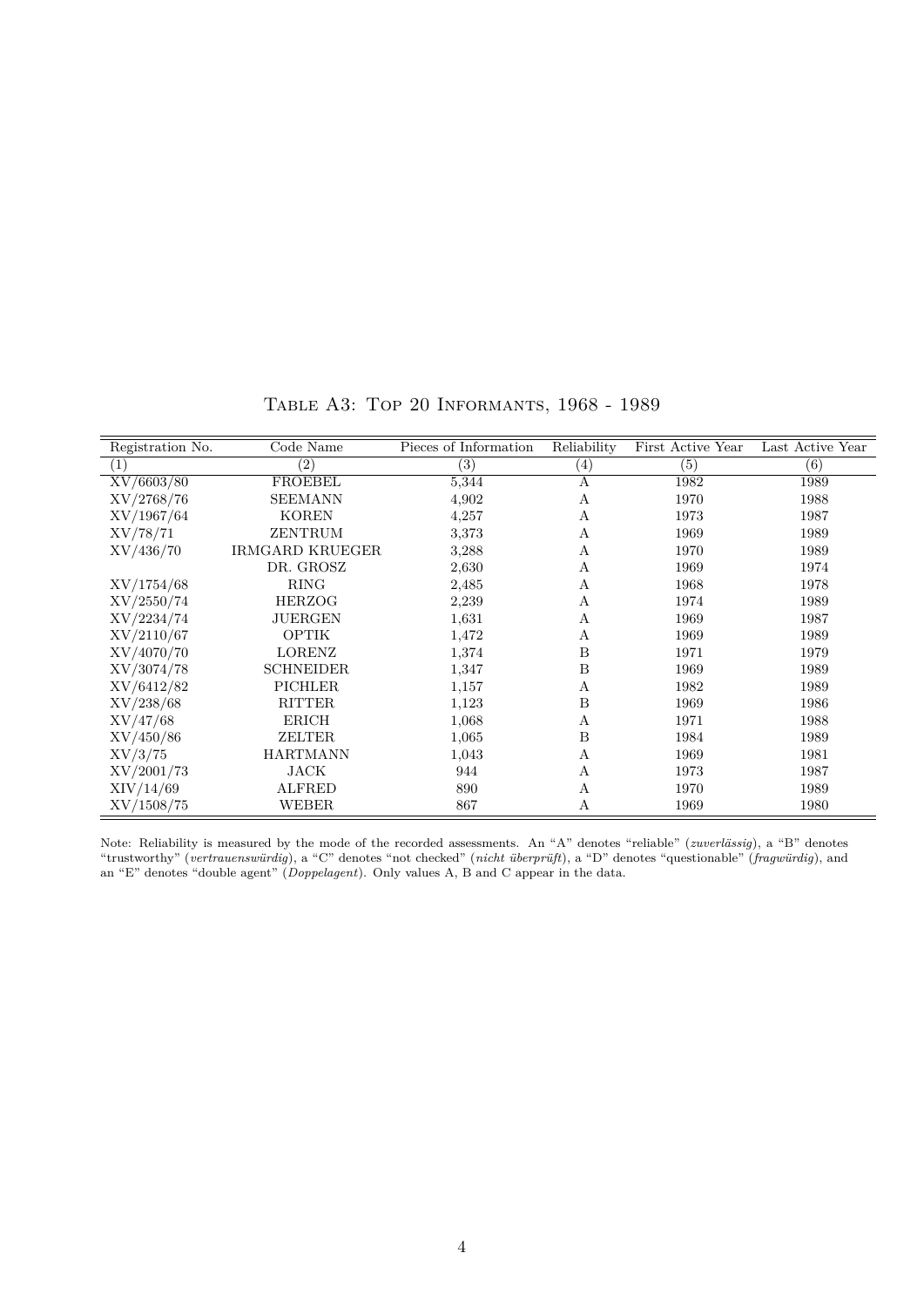|                                 |             | West Germany |           | East Germany |             | Difference |
|---------------------------------|-------------|--------------|-----------|--------------|-------------|------------|
|                                 | Mean        | <b>SD</b>    | Mean      | <b>SD</b>    | Mean        | ${\rm SD}$ |
|                                 | (1)         | (2)          | (3)       | (4)          | (5)         | (6)        |
| Food and Tobacco                |             |              |           |              |             |            |
| Inflow/Y                        |             |              | 0.180     | (0.020)      |             |            |
| Capital Share                   | 0.331       | (0.025)      | 0.436     | (0.032)      |             |            |
| $\Delta$ Log TFP                | 0.036       | (0.052)      | 0.013     | (0.058)      | $\,0.023\,$ | (0.087)    |
| $\Delta$ Log Output per Worker  | 0.052       | (0.050)      | 0.044     | (0.043)      | 0.008       | (0.074)    |
| Patents/Y                       | 0.078       | (0.013)      | 0.016     | (0.009)      | 0.063       | (0.021)    |
| Log TFP                         | 1.986       | (0.085)      | 1.588     | (0.029)      | $\,0.398\,$ | (0.091)    |
| Log Output per Worker           | $3.428\,$   | (0.106)      | 2.966     | (0.051)      | 0.463       | (0.062)    |
| Imports/Y                       | 1.448       | (0.158)      | 0.147     | (0.017)      | 1.301       | (0.147)    |
| <b>Textiles and Clothing</b>    |             |              |           |              |             |            |
| Inflow/Y                        |             |              | 1.359     | (0.306)      |             |            |
| Capital Share                   | 0.191       | (0.041)      | 0.208     | (0.038)      |             |            |
| $\Delta$ Log TFP                | 0.075       | (0.033)      | 0.116     | (0.057)      | $-0.041$    | (0.061)    |
| $\Delta$ Log Output per Worker  | 0.090       | (0.034)      | 0.153     | (0.057)      | $-0.063$    | (0.065)    |
| Patents/Y                       | 0.399       | (0.046)      | 0.169     | (0.060)      | 0.230       | (0.098)    |
| Log TFP                         | 2.350       | (0.113)      | 0.272     | (0.169)      | 2.078       | (0.065)    |
| Log Output per Worker           | 3.099       | (0.136)      | 0.849     | (0.221)      | $2.250\,$   | (0.091)    |
| Imports/Y                       | 3.447       | (0.736)      | 1.097     | (0.296)      | 2.349       | (0.749)    |
| <b>Leather Products</b>         |             |              |           |              |             |            |
| Inflow/Y                        |             |              | 2.000     | (0.184)      |             |            |
| Capital Share                   | $\,0.084\,$ | (0.032)      | 0.208     | (0.038)      |             |            |
| $\Delta$ Log TFP                | 0.045       | (0.034)      | $-0.005$  | (0.075)      | 0.050       | (0.077)    |
| $\Delta$ Log Output per Worker  | 0.053       | (0.038)      | 0.032     | (0.059)      | 0.021       | (0.059)    |
| Patents/Y                       | 0.207       | (0.041)      | 0.232     | (0.116)      | $-0.025$    | (0.082)    |
| Log TFP                         | 2.819       | (0.062)      | 0.800     | (0.062)      | 2.019       | (0.106)    |
| Log Output per Worker           | $3.123\,$   | (0.073)      | $1.298\,$ | (0.048)      | 1.825       | (0.058)    |
| Imports/Y                       | $4.936\,$   | (1.509)      | 0.700     | (0.138)      | $4.236\,$   | (1.445)    |
| Woodworking                     |             |              |           |              |             |            |
| Inflow/Y                        |             |              | $2.213\,$ | (0.416)      |             |            |
| Capital Share                   | $0.242\,$   | (0.030)      | 0.348     | (0.047)      |             |            |
| $\Delta$ Log TFP                | $-0.006$    | (0.044)      | 0.058     | (0.060)      | $-0.063$    | (0.049)    |
| $\Delta$ Log Output per Worker  | $0.004\,$   | (0.043)      | 0.104     | (0.093)      | $-0.100$    | (0.082)    |
| Patents/Y                       | 0.153       | (0.031)      | 0.065     | (0.076)      | $0.087\,$   | (0.058)    |
| Log TFP                         | $2.545\,$   | (0.034)      | 0.380     | (0.079)      | $2.165\,$   | (0.095)    |
| Log Output per Worker           | $3.523\,$   | (0.029)      | 1.343     | (0.158)      | 2.181       | (0.157)    |
| Imports/Y                       | 1.167       | (0.262)      | 0.272     | (0.113)      | 0.896       | (0.283)    |
| Paper, Printing, and Publishing |             |              |           |              |             |            |
| Inflow/Y                        |             |              | 0.810     | (0.144)      |             |            |
| Capital Share                   | 0.242       | (0.030)      | 0.405     | (0.030)      |             |            |
| $\Delta$ Log TFP                | 0.018       | (0.044)      | 0.036     | (0.028)      | $-0.018$    | (0.050)    |
|                                 |             |              |           |              |             |            |

TABLE A4: SUMMARY STATISTICS - BY SECTOR

*continued on next page*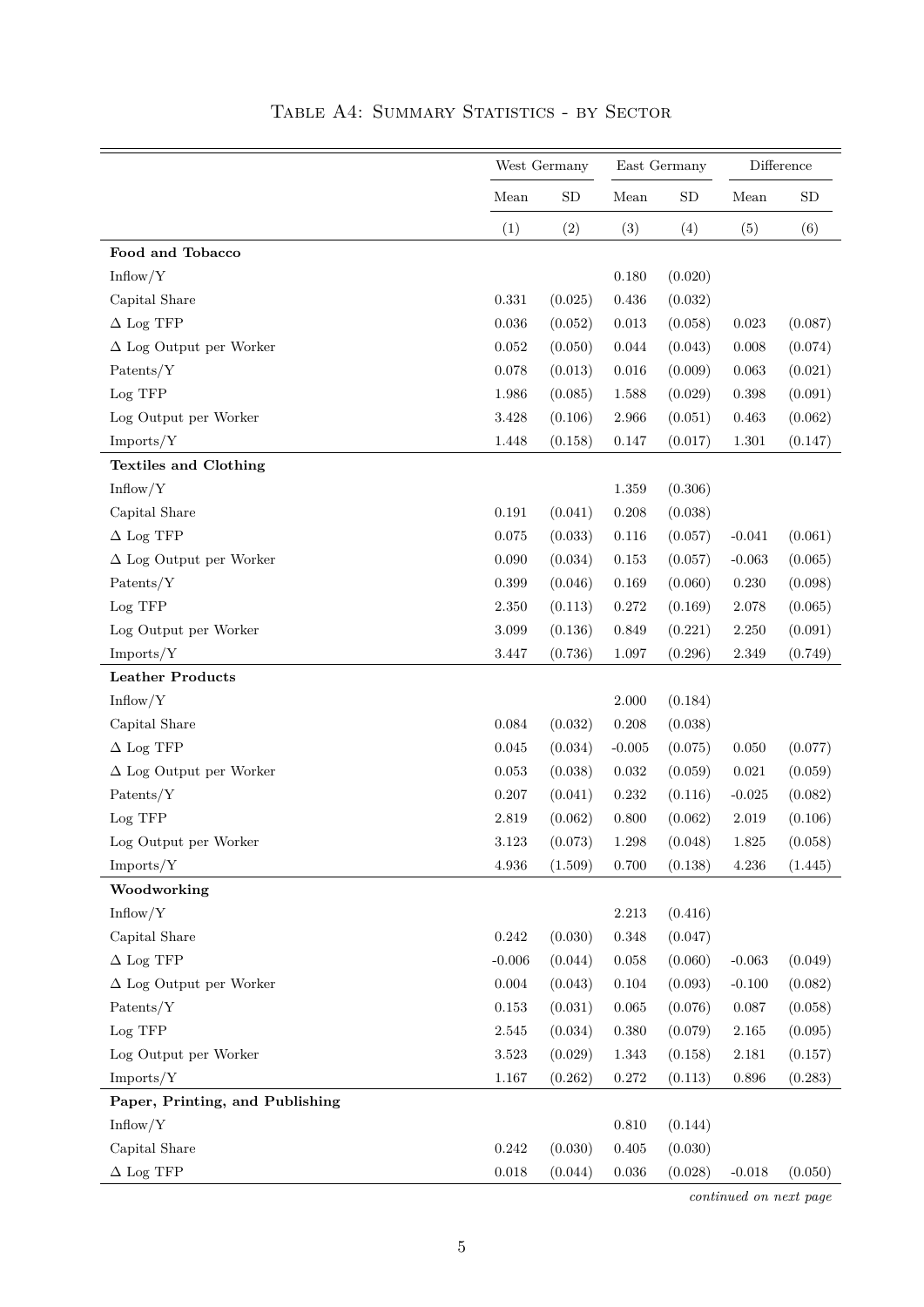|                                           |             | West Germany |             | East Germany |                    | Difference |
|-------------------------------------------|-------------|--------------|-------------|--------------|--------------------|------------|
|                                           | Mean        | ${\rm SD}$   | Mean        | ${\rm SD}$   | Mean               | ${\rm SD}$ |
|                                           | (1)         | (2)          | (3)         | (4)          | (5)                | (6)        |
| $\Delta$ Log Output per Worker            | 0.043       | (0.047)      | 0.092       | (0.024)      | $-0.049$           | (0.050)    |
| Patents/Y                                 | 0.286       | (0.034)      | 0.024       | (0.013)      | 0.262              | (0.044)    |
| Log TFP                                   | 2.680       | (0.041)      | 1.763       | (0.052)      | 0.917              | (0.031)    |
| Log Output per Worker                     | 3.672       | (0.077)      | 3.056       | (0.125)      | 0.616              | (0.055)    |
| Imports/Y                                 | 0.764       | (0.129)      | 0.122       | (0.046)      | 0.643              | (0.125)    |
| Furniture, Jewelry, and Music Instruments |             |              |             |              |                    |            |
| Inflow/Y                                  |             |              | $2.936\,$   | (0.525)      |                    |            |
| Capital Share                             | 0.115       | (0.034)      | 0.315       | (0.042)      |                    |            |
| $\Delta$ Log TFP                          | 0.002       | (0.047)      | 0.064       | (0.067)      | $-0.062$           | (0.092)    |
| $\Delta$ Log Output per Worker            | 0.009       | (0.044)      | 0.106       | (0.061)      | $-0.097$           | (0.077)    |
| $\text{Patterns}/\text{Y}$                | 0.153       | (0.014)      | 0.265       | (0.165)      | $-0.112$           | (0.159)    |
| Log TFP                                   | 3.264       | (0.032)      | 0.516       | (0.114)      | 2.748              | (0.132)    |
| Log Output per Worker                     | 3.720       | (0.030)      | 1.452       | (0.167)      | 2.268              | (0.170)    |
| Imports/Y                                 | 0.932       | (0.278)      | 0.068       | (0.015)      | 0.864              | (0.288)    |
| <b>Coking and Petroleum</b>               |             |              |             |              |                    |            |
| Inflow/Y                                  |             |              | 0.230       | (0.037)      |                    |            |
| Capital Share                             | 0.618       | (0.158)      | 0.729       | (0.068)      |                    |            |
| $\Delta$ Log TFP                          | $-0.014$    | (0.119)      | 0.065       | (0.058)      | $-0.079$           | (0.134)    |
| $\Delta$ Log Output per Worker            | $\,0.055\,$ | (0.188)      | 0.144       | (0.059)      | $-0.090$           | (0.170)    |
| Patents/Y                                 | 0.246       | (0.041)      | 0.039       | (0.008)      | 0.207              | (0.045)    |
| Log TFP                                   | 1.136       | (0.061)      | 0.927       | (0.112)      | $0.209\,$          | (0.112)    |
| Log Output per Worker                     | 4.775       | (0.156)      | 4.592       | (0.227)      | $\rm 0.182$        | (0.152)    |
| Imports/Y                                 | 18.242      | (6.799)      | 0.045       | (0.019)      | 18.197             | (6.801)    |
| <b>Chemicals</b>                          |             |              |             |              |                    |            |
| Inflow/Y                                  |             |              | 2.205       | (0.538)      |                    |            |
| Capital Share                             | 0.321       | (0.046)      | 0.535       | (0.028)      |                    |            |
| $\Delta$ Log TFP                          | 0.083       | (0.081)      | $\,0.063\,$ | (0.033)      | 0.020              | (0.094)    |
| $\Delta$ Log Output per Worker            | 0.100       | (0.086)      | $0.128\,$   | (0.034)      | $-0.028$           | (0.086)    |
| Patents/Y                                 | 1.034       | (0.248)      | $\,0.926\,$ | (0.205)      | $0.108\,$          | (0.428)    |
| Log TFP                                   | 2.160       | (0.148)      | $0.106\,$   | (0.096)      | $\phantom{-}2.054$ | (0.071)    |
| Log Output per Worker                     | $3.663\,$   | (0.175)      | $2.473\,$   | (0.192)      | 1.189              | (0.051)    |
| Imports/Y                                 | $2.202\,$   | (0.328)      | $\,0.594\,$ | (0.152)      | 1.608              | (0.249)    |
| <b>Rubber and Plastics</b>                |             |              |             |              |                    |            |
| Inflow/Y                                  |             |              | 2.969       | (0.977)      |                    |            |
| Capital Share                             | $\,0.315\,$ | (0.036)      | $0.438\,$   | (0.046)      |                    |            |
| $\Delta$ Log TFP                          | 0.045       | (0.053)      | $-0.022$    | (0.068)      | 0.067              | (0.071)    |
| $\Delta$ Log Output per Worker            | 0.061       | (0.051)      | $\,0.058\,$ | (0.057)      | $\,0.003\,$        | (0.063)    |
| Patents/Y                                 | $\,0.353\,$ | (0.125)      | 0.226       | (0.083)      | $0.127\,$          | (0.172)    |
| Log TFP                                   | $2.310\,$   | (0.083)      | $0.514\,$   | (0.068)      | 1.796              | (0.130)    |
| Log Output per Worker                     | $3.576\,$   | (0.107)      | $2.093\,$   | (0.087)      | 1.483              | (0.046)    |
| Imports/Y                                 | 0.504       | (0.097)      | 0.115       | (0.030)      | 0.389              | (0.089)    |

Table A4 – continued from previous page

*continued on next page*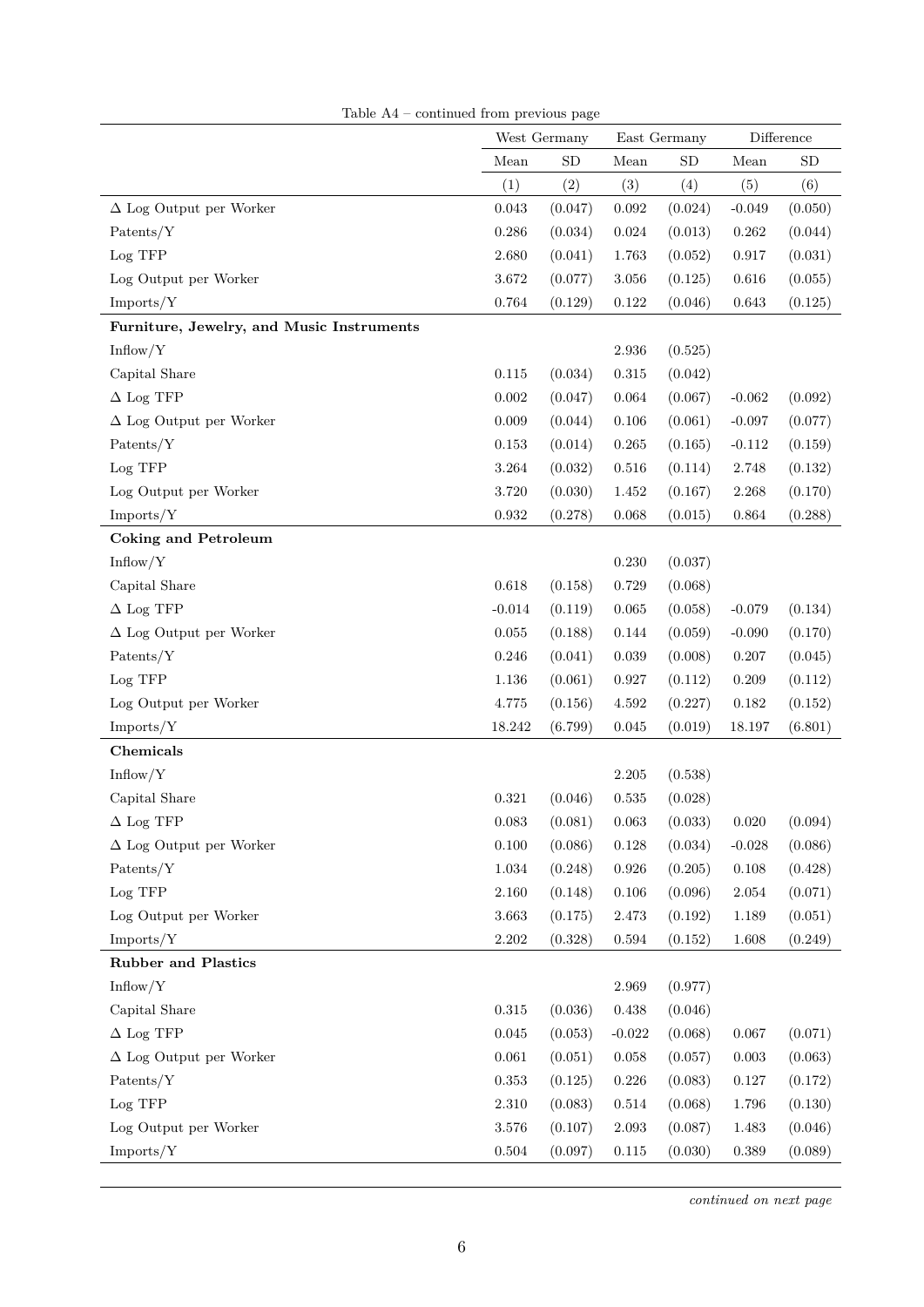|                                                  |             | West Germany |             | East Germany |             | Difference |
|--------------------------------------------------|-------------|--------------|-------------|--------------|-------------|------------|
|                                                  | Mean        | SD           | Mean        | ${\rm SD}$   | Mean        | <b>SD</b>  |
|                                                  | (1)         | (2)          | (3)         | (4)          | (5)         | (6)        |
| Glass, Ceramics, and other Non-Metallic Minerals |             |              |             |              |             |            |
| Inflow/Y                                         |             |              | 0.833       | (0.215)      |             |            |
| Capital Share                                    | 0.266       | (0.038)      | 0.434       | (0.070)      |             |            |
| $\Delta$ Log TFP                                 | 0.044       | (0.056)      | 0.030       | (0.117)      | $\,0.015\,$ | (0.110)    |
| $\Delta$ Log Output per Worker                   | 0.072       | (0.052)      | 0.077       | (0.126)      | $-0.005$    | (0.113)    |
| Patents/Y                                        | $\,0.282\,$ | (0.038)      | 0.123       | (0.059)      | 0.159       | (0.088)    |
| Log TFP                                          | 2.499       | (0.068)      | 0.692       | (0.083)      | 1.807       | (0.095)    |
| Log Output per Worker                            | 3.670       | (0.110)      | 2.373       | (0.123)      | 1.297       | (0.084)    |
| Imports/Y                                        | 0.647       | (0.110)      | 0.055       | (0.016)      | 0.592       | (0.097)    |
| Metalworking                                     |             |              |             |              |             |            |
| Inflow/Y                                         |             |              | 1.174       | (0.318)      |             |            |
| Capital Share                                    | 0.165       | (0.040)      | 0.339       | (0.056)      |             |            |
| $\Delta$ Log TFP                                 | 0.043       | (0.050)      | 0.033       | (0.057)      | 0.011       | (0.084)    |
| $\Delta$ Log Output per Worker                   | 0.050       | (0.052)      | 0.087       | (0.054)      | $-0.037$    | (0.084)    |
| Patents/Y                                        | 0.416       | (0.032)      | 0.236       | (0.083)      | $0.180\,$   | (0.112)    |
| $Log$ $TFP$                                      | 2.810       | (0.072)      | 0.279       | (0.051)      | $2.530\,$   | (0.064)    |
| Log Output per Worker                            | 3.522       | (0.083)      | 1.623       | (0.141)      | 1.899       | (0.088)    |
| Imports/Y                                        | 1.478       | (0.192)      | 0.816       | (0.149)      | 0.662       | (0.146)    |
| <b>Machine Building</b>                          |             |              |             |              |             |            |
| Inflow/Y                                         |             |              | 0.498       | (0.144)      |             |            |
| Capital Share                                    | 0.181       | (0.030)      | 0.278       | (0.038)      |             |            |
| $\Delta$ Log TFP                                 | 0.024       | (0.052)      | 0.063       | (0.042)      | $-0.039$    | (0.073)    |
| $\Delta$ Log Output per Worker                   | $\,0.036\,$ | (0.053)      | 0.094       | (0.052)      | $-0.058$    | (0.082)    |
| Patents/Y                                        | 0.584       | (0.063)      | 0.472       | (0.086)      | $0.113\,$   | (0.139)    |
| Log TFP                                          | 3.047       | (0.053)      | 1.687       | (0.081)      | 1.360       | (0.045)    |
| Log Output per Worker                            | $3.735\,$   | (0.072)      | $2.577\,$   | (0.120)      | 1.158       | (0.060)    |
| Imports/Y                                        | 0.811       | (0.160)      | 0.219       | (0.023)      | 0.592       | (0.146)    |
| Office Appliances, Computers, and Electronics    |             |              |             |              |             |            |
| Inflow/Y                                         |             |              | 5.339       | (0.611)      |             |            |
| Capital Share                                    | 0.264       | (0.022)      | 0.385       | (0.051)      |             |            |
| $\Delta$ Log TFP                                 | 0.081       | (0.034)      | 0.046       | (0.056)      | $\,0.035\,$ | (0.066)    |
| $\Delta$ Log Output per Worker                   | $0.113\,$   | (0.043)      | 0.110       | (0.061)      | $\,0.003\,$ | (0.081)    |
| Patents/Y                                        | 1.453       | (0.309)      | 1.684       | (0.272)      | $-0.231$    | (0.530)    |
| Log TFP                                          | $2.412\,$   | (0.137)      | $0.295\,$   | (0.061)      | 2.117       | (0.088)    |
| Log Output per Worker                            | 3.438       | (0.191)      | 1.466       | (0.146)      | $1.972\,$   | (0.057)    |
| Imports/Y                                        | 1.000       | (0.175)      | 0.214       | (0.072)      | $0.786\,$   | (0.153)    |
| Motor Vehicles                                   |             |              |             |              |             |            |
| Inflow/Y                                         |             |              | 1.208       | (0.383)      |             |            |
| Capital Share                                    | 0.297       | (0.038)      | $\,0.433\,$ | (0.090)      |             |            |
| $\Delta$ Log TFP                                 | $0.020\,$   | (0.055)      | 0.028       | (0.053)      | $-0.009$    | (0.078)    |
| $\Delta$ Log Output per Worker                   | 0.047       | (0.054)      | 0.108       | (0.053)      | $-0.061$    | (0.086)    |
| Patents/Y                                        | $\,0.396\,$ | (0.060)      | 0.408       | (0.090)      | $-0.012$    | (0.120)    |

Table A4 – continued from previous page

*continued on next page*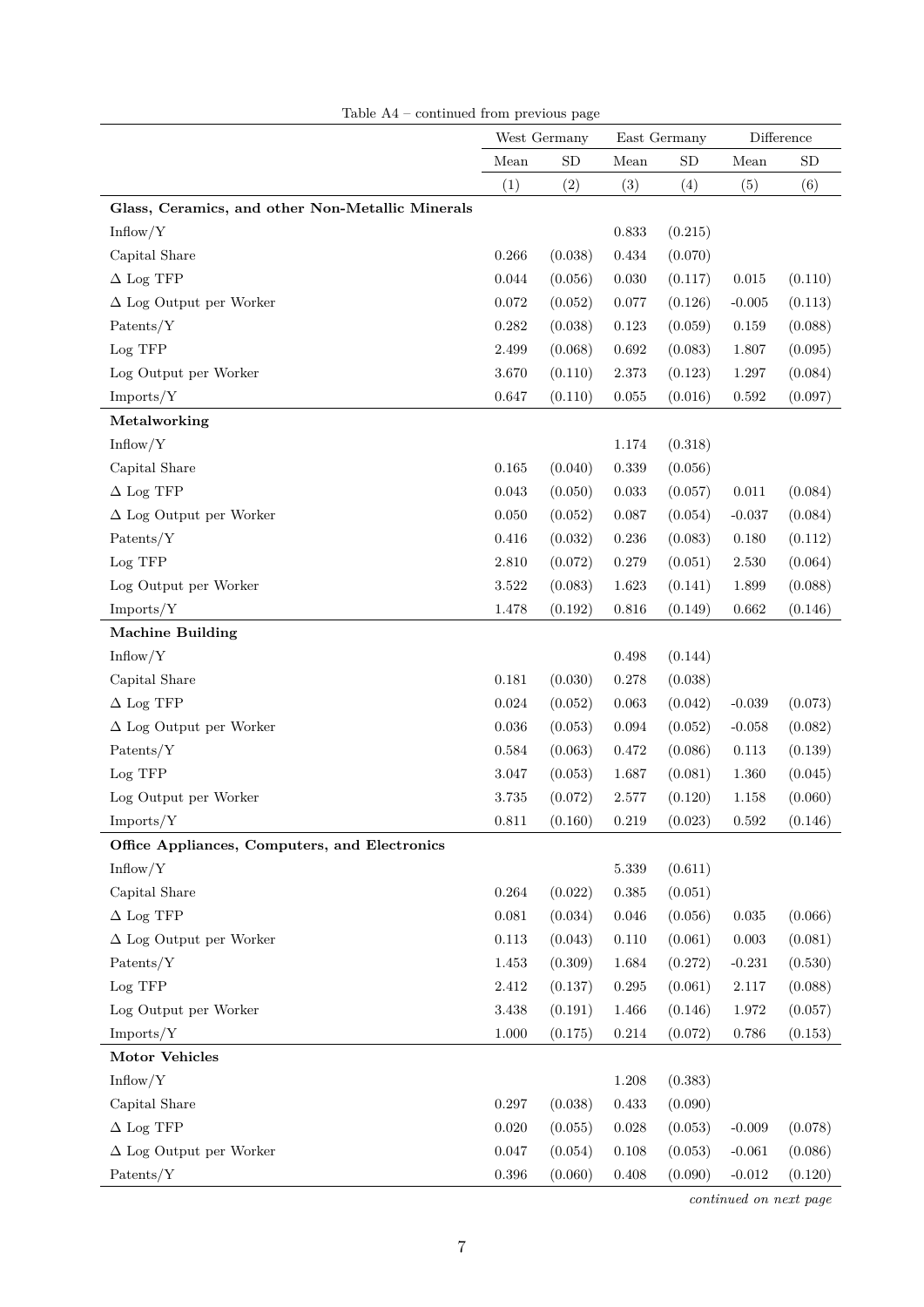|                                     |             | West Germany | East Germany |           |             | Difference |  |
|-------------------------------------|-------------|--------------|--------------|-----------|-------------|------------|--|
|                                     | Mean        | SD           | Mean         | <b>SD</b> | Mean        | <b>SD</b>  |  |
|                                     | (1)         | (2)          | (3)          | (4)       | (5)         | (6)        |  |
| Log TFP                             | $2.545\,$   | (0.054)      | 0.661        | (0.041)   | 1.884       | (0.041)    |  |
| Log Output per Worker               | 3.819       | (0.094)      | 2.041        | (0.149)   | 1.778       | (0.069)    |  |
| Imports/Y                           | 1.147       | (0.216)      | $\rm 0.355$  | (0.046)   | $\,0.792\,$ | (0.231)    |  |
| Mining                              |             |              |              |           |             |            |  |
| Inflow/Y                            |             |              | 0.177        | (0.052)   |             |            |  |
| Capital Share                       | 0.277       | (0.088)      | 0.281        | (0.102)   |             |            |  |
| $\Delta$ Log TFP                    | $-0.047$    | (0.060)      | $0.014\,$    | (0.054)   | $-0.061$    | (0.089)    |  |
| $\Delta$ Log Output per Worker      | $-0.028$    | (0.060)      | $\,0.043\,$  | (0.049)   | $-0.071$    | (0.087)    |  |
| Patents/Y                           | 0.146       | (0.035)      | 0.080        | (0.024)   | $0.066\,$   | (0.032)    |  |
| Log TFP                             | 2.326       | (0.069)      | 2.073        | (0.055)   | 0.253       | (0.118)    |  |
| Log Output per Worker               | 3.704       | (0.048)      | 3.374        | (0.093)   | 0.330       | (0.132)    |  |
| Imports/Y                           | 1.188       | (0.277)      | 0.041        | (0.018)   | 1.147       | (0.266)    |  |
| Utilities - Energy and Water Supply |             |              |              |           |             |            |  |
| Inflow/Y                            |             |              | 0.260        | (0.061)   |             |            |  |
| Capital Share                       | 0.602       | (0.030)      | 0.612        | (0.045)   |             |            |  |
| $\Delta$ Log TFP                    | $-0.000$    | (0.114)      | 0.008        | (0.070)   | $-0.008$    | (0.152)    |  |
| $\Delta$ Log Output per Worker      | $\,0.045\,$ | (0.113)      | 0.066        | (0.067)   | $-0.021$    | (0.149)    |  |
| Patents/Y                           | 0.083       | (0.015)      | 0.042        | (0.012)   | 0.041       | (0.026)    |  |
| Log TFP                             | 0.696       | (0.075)      | 1.191        | (0.056)   | $-0.495$    | (0.112)    |  |
| Log Output per Worker               | 4.393       | (0.069)      | 4.587        | (0.125)   | $-0.194$    | (0.128)    |  |
| Imports/Y                           | 0.083       | (0.011)      | 0.000        | (0.000)   | 0.083       | (0.011)    |  |

Table A4 – continued from previous page

Note: Summary statistics computed for 3-year overlapping observations for the period 1970 to 1989 apart from the capital shares for East Germany which are based on the period 1995 to 2006 and refer to the aggregate capital shares in the ten new EU member states who joined in May 2004. Imports are cumulated over the last 3 years and measured in million dollars at constant 1995 prices. Output is measured in million euros at constant 1995 prices. Workers are measured in 1,000 so that output per worker is measured in 1,000 euros at constant 1995 prices. The number of observations is 15 for each industry (20 for the West German capital share, 12 for the East German capital share).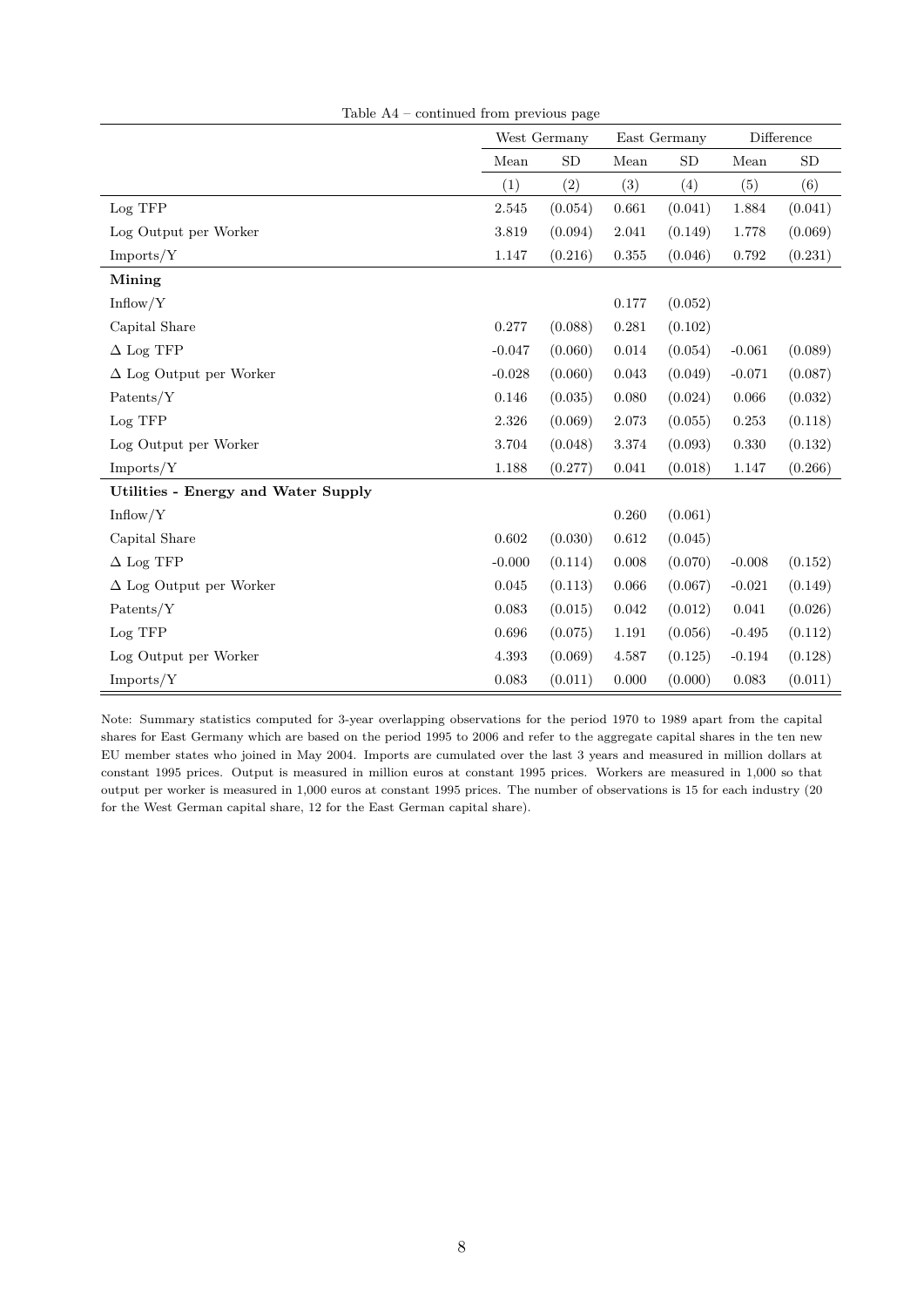|                       | Log TFP  | Log Output per Worker |          |          |          |          |
|-----------------------|----------|-----------------------|----------|----------|----------|----------|
|                       | Baseline | Patents               | Lagged   | Baseline | Patents  | Lagged   |
|                       | spec     | gap                   | gap      | spec     | gap      | gap      |
|                       | (1)      | $\left( 2\right)$     | (3)      | (4)      | (5)      | (6)      |
| Espionage             | $-0.029$ | $-0.041$              | $-0.053$ | $-0.026$ | $-0.041$ | $-0.042$ |
|                       | (0.023)  | (0.023)               | (0.016)  | (0.020)  | (0.022)  | (0.022)  |
| Patents Gap           |          | 0.105                 | $-0.006$ |          | 0.137    | 0.045    |
|                       |          | (0.030)               | (0.035)  |          | (0.032)  | (0.042)  |
| Log TFP Gap           |          |                       | $-0.544$ |          |          |          |
|                       |          |                       | (0.128)  |          |          |          |
| Log Output/Worker Gap |          |                       |          |          |          | $-0.478$ |
|                       |          |                       |          |          |          | (0.139)  |
| P-value WB            | 0.405    | 0.264                 | 0.050    | 0.363    | 0.194    | 0.269    |
| R-squared             | 0.36     | 0.41                  | 0.59     | 0.32     | 0.40     | 0.54     |
| Observations          | 80       | 80                    | 80       | 80       | 80       | 80       |

#### Table A5: Non-overlapping Observations

Note: Sample based on 3-year intervals and non-overlapping observations for the years 1973, 1976, 1979, 1982, and 1985. All regressions include time- and sector-specific fixed effects. Observations are weighted by the average number of workers in a sector. The dependent variable is the change in the log TFP gap between West and East Germany over the period t to t+3 in columns (1) to (3) and the change in the log output per worker gap over the period t to t+3 in columns (4) to  $(6)$ . Standard errors are clustered at the sectoral level and shown in parentheses. P-value WB denotes p-values, relating to the espionage estimate, from [Cameron et al.](#page-30-0) [\(2008\)](#page-30-0)'s wild cluster bootstrap-t procedure using 999 replications.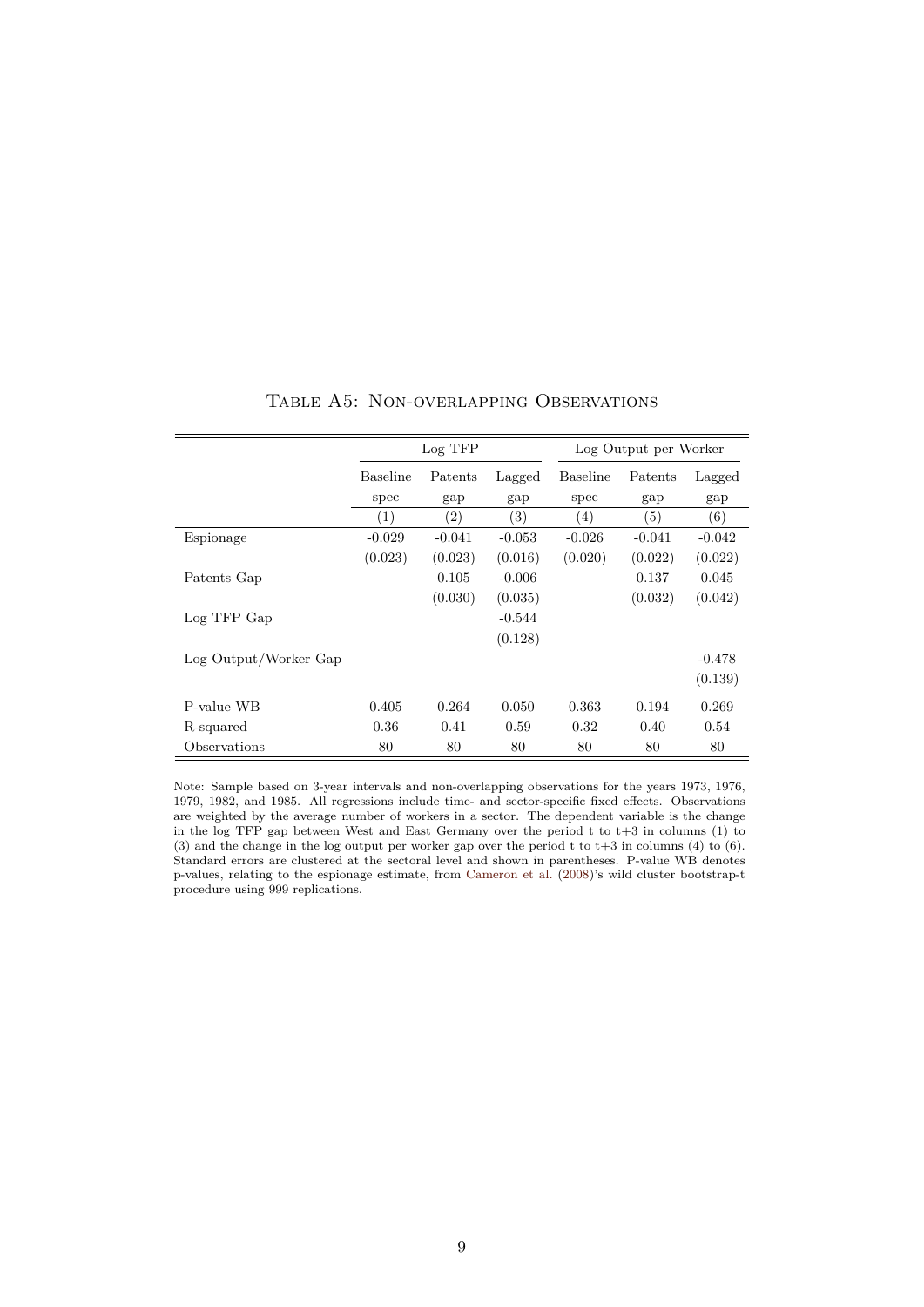|                         | <b>Baseline Decomposition</b> |          |         | Flexible Decomposition |              |          |
|-------------------------|-------------------------------|----------|---------|------------------------|--------------|----------|
|                         | FRG/GDR                       | FRG      | GDR     | FRG/GDR                | $_{\rm FRG}$ | GDR      |
|                         | (1)                           | (2)      | (3)     | (4)                    | (5)          | (6)      |
| <b>OLS</b>              |                               |          |         |                        |              |          |
| Espionage               | $-0.039$                      | $-0.008$ | 0.031   | $-0.020$               | $-0.014$     | 0.031    |
|                         | (0.017)                       | (0.006)  | (0.013) | (0.015)                | (0.005)      | (0.013)  |
| Patents Gap             | 0.012                         | 0.024    | 0.012   |                        |              |          |
|                         | (0.028)                       | (0.018)  | (0.026) |                        |              |          |
| Log Output/Worker Gap   | $-0.514$                      | $-0.186$ | 0.328   | $-0.563$               |              | 0.313    |
|                         | (0.100)                       | (0.066)  | (0.074) | (0.116)                |              | (0.058)  |
| GDR Patents/Y           |                               |          |         | $-0.145$               |              | 0.013    |
|                         |                               |          |         | (0.067)                |              | (0.039)  |
| FRG Patents/Y           |                               |          |         | $-0.111$               | 0.086        |          |
|                         |                               |          |         | (0.095)                | (0.025)      |          |
| P-value WB              | 0.125                         | 0.242    | 0.110   | 0.165                  | 0.022        | 0.084    |
| R-squared               | 0.51                          | 0.64     | 0.41    | 0.53                   | 0.60         | 0.41     |
| Observations            | 240                           | 240      | 240     | 240                    | 240          | 240      |
| IV - Old Informants     |                               |          |         |                        |              |          |
| Espionage               | $-0.059$                      | $-0.033$ | 0.025   | $-0.003$               | $-0.044$     | 0.035    |
|                         | (0.028)                       | (0.019)  | (0.017) | (0.039)                | (0.019)      | (0.019)  |
| Patents Gap             | 0.018                         | 0.031    | 0.013   |                        |              |          |
|                         | (0.025)                       | (0.022)  | (0.021) |                        |              |          |
| Log Output/Worker Gap   | $-0.514$                      | $-0.185$ | 0.328   | $-0.573$               |              | 0.314    |
|                         | (0.096)                       | (0.064)  | (0.065) | (0.096)                |              | (0.056)  |
| GDR Patents/Y           |                               |          |         | $-0.167$               |              | 0.012    |
|                         |                               |          |         | (0.083)                |              | (0.038)  |
| FRG Patents/Y           |                               |          |         | $-0.138$               | 0.111        |          |
|                         |                               |          |         | (0.100)                | (0.040)      |          |
| P-value WB              | 0.354                         | 0.308    | 0.426   | 0.952                  | 0.116        | 0.319    |
| F-stat                  | 60.8                          | 60.8     | 60.8    | 13.8                   | 14.1         | 77.4     |
| Observations            | 240                           | 240      | 240     | 240                    | 240          | 240      |
| IV - Exit of Informants |                               |          |         |                        |              |          |
| Espionage               | $-0.119$                      | $-0.034$ | 0.085   | $-0.094$               | $-0.026$     | 0.085    |
|                         | (0.040)                       | (0.020)  | (0.028) | (0.040)                | (0.018)      | (0.033)  |
| Patents Gap             | 0.001                         | 0.023    | 0.022   |                        |              |          |
|                         | (0.049)                       | (0.028)  | (0.033) |                        |              |          |
| Log Output/Worker Gap   | $-0.613$                      | $-0.265$ | 0.348   | $-0.645$               |              | 0.334    |
|                         | (0.133)                       | (0.095)  | (0.092) | (0.140)                |              | (0.081)  |
| GDR Patents/Y           |                               |          |         | $-0.079$               |              | $-0.017$ |
|                         |                               |          |         | (0.085)                |              | (0.061)  |
| FRG Patents/Y           |                               |          |         | $-0.086$               | 0.122        |          |
|                         |                               |          |         | (0.119)                | (0.045)      |          |
| P-value WB              | 0.188                         | 0.179    | 0.237   | 0.113                  | 0.202        | 0.312    |
| F-stat                  | 72.6                          | 72.6     | 72.6    | 47.8                   | 70.8         | 48.8     |
| Observations            | 192                           | 192      | 192     | 192                    | 192          | 192      |

Table A6: Decompositions - Log Output per Worker

Sample based on 3-year intervals and overlapping observations for the period 1970 to 1989. All regressions include time- and sector-specific fixed effects. Observations are weighted by the average number of workers in a sector. The dependent variable is the change in the log output per worker gap between West and East Germany over the period t and t+3 in columns (1) and (4) and the change in log output per worker between t and t+3 in West and East Germany in columns (2) and (5) and (3) and (6), respectively. The instrumental variables are described in Section V A. Standard errors are clustered at the sectoral level and shown in parentheses. P-value WB denotes p-values, relating to the espionage estimate, from [Cameron et al.](#page-30-0) [\(2008\)](#page-30-0)'s wild cluster bootstrap-t procedure using 999 replications.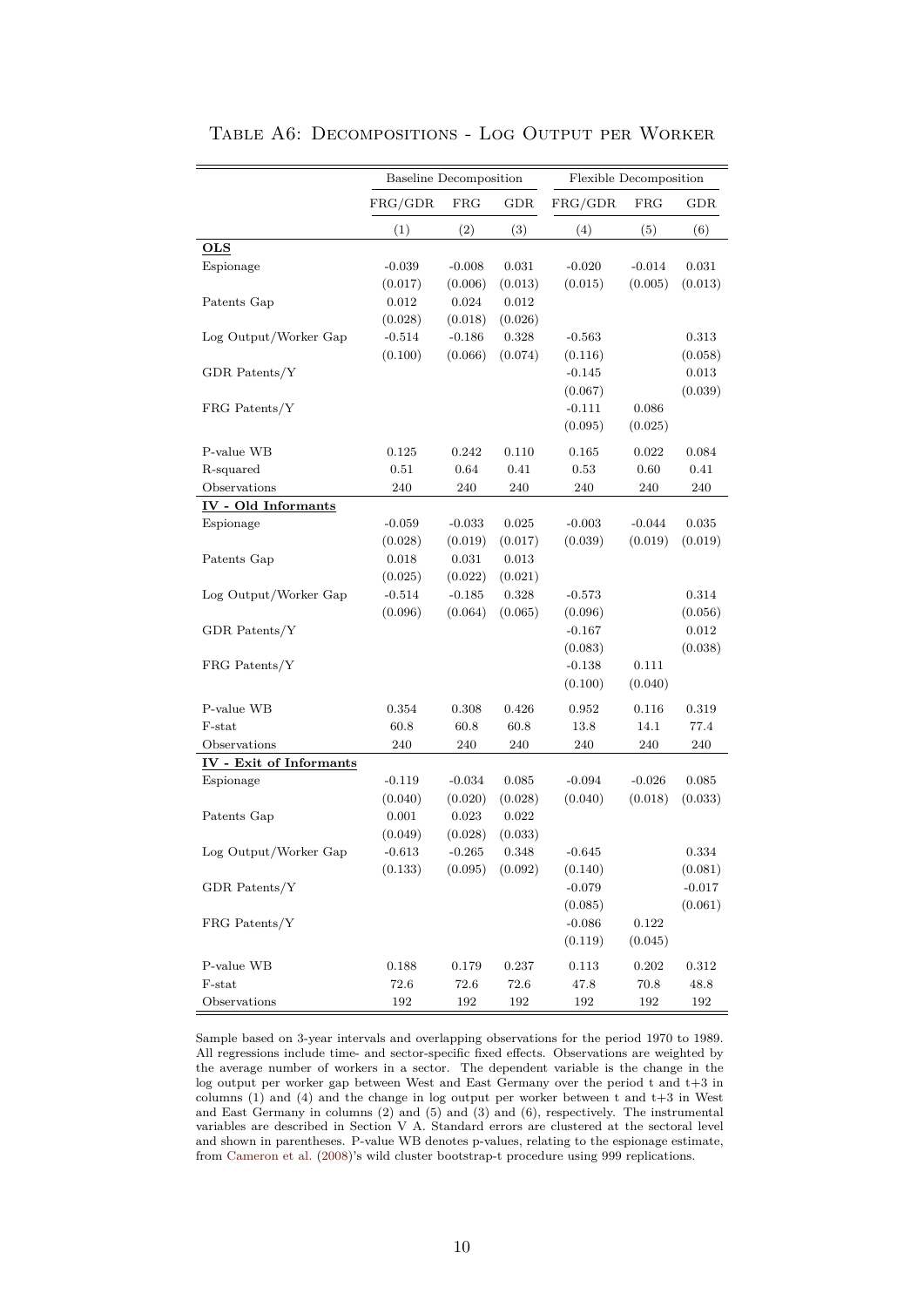|                             | Main     | Weighted  | No       | No       | Sector   | Trade    | Keyword  | Machine  |
|-----------------------------|----------|-----------|----------|----------|----------|----------|----------|----------|
|                             | spec     | by output | weights  | IT       | trends   | gap      | weighted | learning |
|                             | (1)      | (2)       | (3)      | (4)      | (5)      | (6)      | (7)      | (8)      |
| <b>OLS</b>                  |          |           |          |          |          |          |          |          |
| Espionage                   | $-0.039$ | $-0.070$  | $-0.036$ | $-0.025$ | $-0.049$ | $-0.037$ | $-0.073$ | $-0.044$ |
|                             | (0.017)  | (0.035)   | (0.015)  | (0.022)  | (0.012)  | (0.017)  | (0.026)  | (0.022)  |
| P-value WB                  | 0.125    | 0.112     | 0.064    | 0.244    | 0.011    | 0.135    | 0.148    | 0.732    |
| R-squared                   | 0.51     | 0.53      | 0.48     | 0.48     | 0.71     | 0.51     | 0.51     | 0.51     |
| Observations                | 240      | 240       | 240      | 225      | 240      | 234      | 240      | 240      |
| IV - Old Informants         |          |           |          |          |          |          |          |          |
| Espionage                   | $-0.059$ | $-0.111$  | $-0.064$ | 0.002    | $-0.004$ | $-0.059$ | $-0.092$ | $-0.067$ |
|                             | (0.028)  | (0.052)   | (0.033)  | (0.047)  | (0.032)  | (0.030)  | (0.041)  | (0.030)  |
| P-value WB                  | 0.353    | 0.264     | 0.173    | 0.978    | 0.927    | 0.372    | 0.339    | 0.327    |
| F-stat                      | 60.5     | 58.8      | 19.0     | 28.1     | 16.4     | 56.2     | 25.4     | 19.6     |
| Observations                | 240      | 240       | 240      | 225      | 240      | 234      | 240      | 240      |
| <b>IV</b> - Exit Informants |          |           |          |          |          |          |          |          |
| Espionage                   | $-0.119$ | $-0.170$  | $-0.115$ | $-0.181$ | $-0.270$ | $-0.116$ | $-0.272$ | $-0.120$ |
|                             | (0.040)  | (0.073)   | (0.042)  | (0.109)  | (0.084)  | (0.039)  | (0.095)  | (0.038)  |
| P-value WB                  | 0.188    | 0.214     | 0.073    | 0.095    | 0.006    | 0.172    | 0.188    | 0.123    |
| F-stat                      | 72.6     | 60.6      | 30.1     | 4.9      | 13.6     | 69.0     | 36.5     | 29.8     |
| Observations                | 192      | 192       | 192      | 180      | 192      | 189      | 192      | 192      |

#### Table A7: Robustness - Log Output per Worker

Note: Sample based on overlapping observations for the period 1970 to 1989. All regressions include time- and sectorspecific fixed effects, the patents gap and the initial log output per worker gap as additional regressors. Observations are weighted by the average number of workers in a sector (apart from columns (2) and (3)). The dependent variable is the change in the log output per worker gap between West and East Germany over the period  $t$  to  $t + x$ , where  $x \in \{1,3,5\}$ . Column (1) restates our main results from column (6) of Table 2. In column (2), observations are weighted by the average sector-specific gross value added. In column (3), observations are unweighted. In column (4), we exclude the IT sector from the estimation sample. In column (5), we include sector-specific linear time trends in the specification. In column (6), we include the gap in the sector-specific import/output ratio between West and East Germany as an additional control variable. In column (7), we weight each piece of information according to the number of categorized keywords assigned to each sector. In column (8), we use machine learning methods to assign pieces of information to industry sectors. Standard errors are clustered at the sectoral level and shown in parentheses. P-value WB denotes p-values, relating to the espionage estimate, from [Cameron et al.](#page-30-0) [\(2008\)](#page-30-0)'s wild cluster bootstrap-t procedure using 999 replications.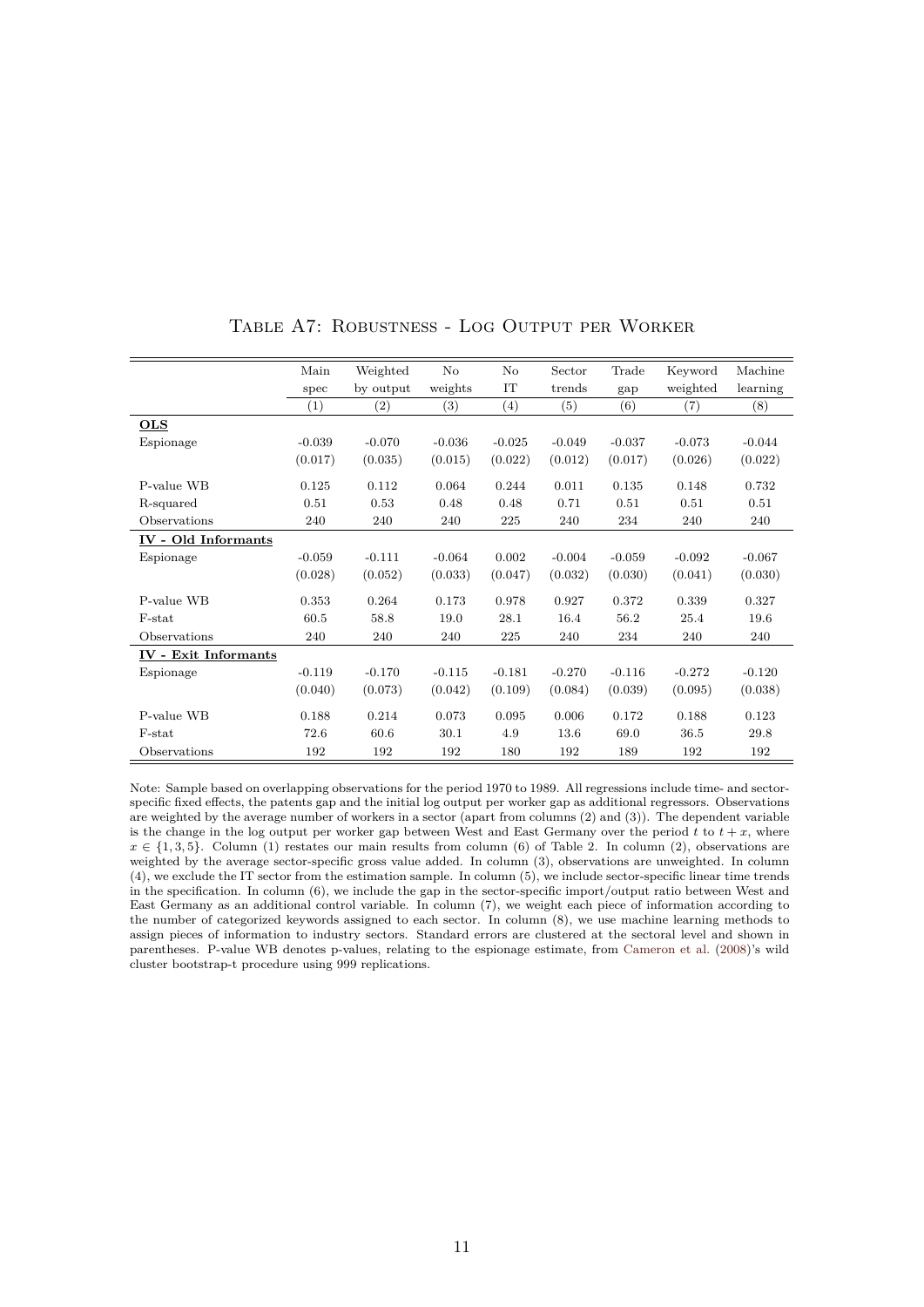|                         | Main     | Weighted  | No       | No                    | Sector   | Trade    | Keyword  | Machine  |
|-------------------------|----------|-----------|----------|-----------------------|----------|----------|----------|----------|
|                         | spec     | by output | weights  | IT                    | trends   | gap      | weighted | learning |
|                         | (1)      | (2)       | (3)      | (4)                   | (5)      | (6)      | (7)      | (8)      |
|                         |          |           |          |                       | Log TFP  |          |          |          |
| <b>OLS</b>              |          |           |          |                       |          |          |          |          |
| Espionage               | $-0.032$ | $-0.051$  | $-0.029$ | $-0.026$              | $-0.033$ | $-0.031$ | $-0.052$ | $-0.051$ |
|                         | (0.009)  | (0.018)   | (0.012)  | (0.020)               | (0.009)  | (0.009)  | (0.009)  | (0.009)  |
|                         |          |           |          |                       |          |          |          |          |
| P-value WB              | 0.110    | 0.154     | 0.127    | 0.199                 | 0.122    | 0.162    | 0.069    | 0.121    |
| R-squared               | 0.24     | 0.28      | 0.19     | 0.23                  | $0.36\,$ | 0.24     | 0.24     | 0.25     |
| Observations            | 304      | 304       | 304      | 285                   | 304      | 298      | 304      | 304      |
| IV - Old Informants     |          |           |          |                       |          |          |          |          |
| Espionage               | $-0.063$ | $-0.109$  | $-0.075$ | $-0.072$              | $-0.022$ | $-0.055$ | $-0.104$ | $-0.064$ |
|                         | (0.022)  | (0.048)   | (0.038)  | (0.064)               | (0.010)  | (0.019)  | (0.043)  | (0.026)  |
| P-value WB              | 0.113    | 0.190     | 0.192    | 0.326                 | 0.542    | 0.124    | 0.194    | 0.204    |
| F-stat                  | 116.8    | 159.1     | 87.0     | 64.6                  | 196.3    | 106.9    | 18.9     | 18.8     |
| Observations            | 304      | 304       | 304      | 285                   | 304      | 298      | 304      | 304      |
| IV - Exit of Informants |          |           |          |                       |          |          |          |          |
| Espionage               | 0.102    | 0.079     | 0.108    | $-0.136$              | 0.153    | 0.104    | 0.162    | 0.102    |
|                         | (0.066)  | (0.087)   | (0.205)  | (0.150)               | (0.065)  | (0.066)  | (0.091)  | (0.055)  |
| P-value WB              | 0.328    | 0.531     | 0.439    | 0.207                 | 0.312    | 0.296    | 0.251    | 0.241    |
| F-stat                  | 5.6      | 3.3       | 0.4      | 1.8                   | 5.9      | 5.7      | 11.2     | 12.6     |
| Observations            | 288      | 288       | 288      | 270                   | 288      | 283      | 288      | 288      |
|                         |          |           |          | Log Output per Worker |          |          |          |          |
|                         |          |           |          |                       |          |          |          |          |
| <b>OLS</b>              |          |           |          |                       |          |          |          |          |
| Espionage               | $-0.031$ | $-0.046$  | $-0.024$ | $-0.013$              | $-0.045$ | $-0.030$ | $-0.058$ | $-0.055$ |
|                         | (0.012)  | (0.019)   | (0.013)  | (0.015)               | (0.009)  | (0.012)  | (0.009)  | (0.008)  |
| P-value WB              | 0.397    | 0.220     | 0.162    | 0.374                 | 0.077    | 0.436    | 0.089    | 0.143    |
| R-squared               | 0.24     | 0.32      | 0.20     | 0.23                  | 0.34     | 0.24     | 0.25     | 0.26     |
| Observations            | 304      | 304       | 304      | 285                   | 304      | 298      | 304      | 304      |
| IV - Old Informants     |          |           |          |                       |          |          |          |          |
| Espionage               | $-0.049$ | $-0.065$  | $-0.045$ | 0.005                 | $-0.034$ | $-0.040$ | $-0.080$ | $-0.049$ |
|                         | (0.019)  | (0.032)   | (0.036)  | (0.051)               | (0.011)  | (0.018)  | (0.030)  | (0.018)  |
| P-value WB              | 0.326    | 0.284     | 0.470    | 0.944                 | 0.641    | 0.391    | 0.264    | 0.291    |
| F-stat                  | 103.3    | 148.2     | 81.7     | 75.6                  | 192.7    | 94.2     | 18.9     | 19.2     |
| Observations            | 304      | 304       | 304      | 285                   | 304      | 298      | 304      | 304      |
| IV - Exit of Informants |          |           |          |                       |          |          |          |          |
| Espionage               | 0.116    | 0.106     | 0.105    | $-0.050$              | 0.154    | 0.120    | 0.188    | 0.119    |
|                         | (0.054)  | (0.083)   | (0.179)  | (0.144)               | (0.066)  | (0.054)  | (0.076)  | (0.046)  |
| P-value WB              | 0.205    | 0.480     | 0.428    | 0.633                 | 0.322    | 0.178    | 0.180    | 0.147    |
| $F$ -stat               | 6.2      | $3.5\,$   | 0.5      | 1.8                   | 5.8      | 6.2      | 12.4     | 13.5     |
| Observations            | 288      | 288       | 288      | 270                   | 288      | 283      | 288      | 288      |

Table A8: Robustness - 1-Year Intervals

Note: Sample based on annual intervals for the period 1970 to 1989. All regressions include time- and sector-specific fixed effects, the patents gap and the initial log TFP gap (upper panel) or log output per worker gap (lower panel) as additional regressors. Observations are weighted by the average number of workers in a sector (apart from columns (2) and (3)). The dependent variable is the change in the log TFP gap (upper panel) or log output per worker gap (lower panel) between West and East Germany over the period t to t+1. The instrumental variables are described in Section V A. Column (1) restates our main results from column (3) of Table 2. In column (2), observations are weighted by the average sector-specific gross value added. In column (3), observations are unweighted. In column (4), we exclude the IT sector from the estimation sample. In column (5), we include sector-specific linear time trends in the specification. In column (6), we include the gap in the sector-specific import/output ratio between West and East Germany as an additional control variable. In column (7), we weight each piece of information according to the number of categorized keywords assigned to each sector. In column (8), we use machine learning methods to assign pieces of information to industry sectors. Standard errors are clustered at the sectoral level and shown in parentheses. P-value WB denotes p-values, relating to the espionage estimate, from [Cameron et al.](#page-30-0) [\(2008\)](#page-30-0)'s wild cluster bootstrap-t procedure using 999 replications.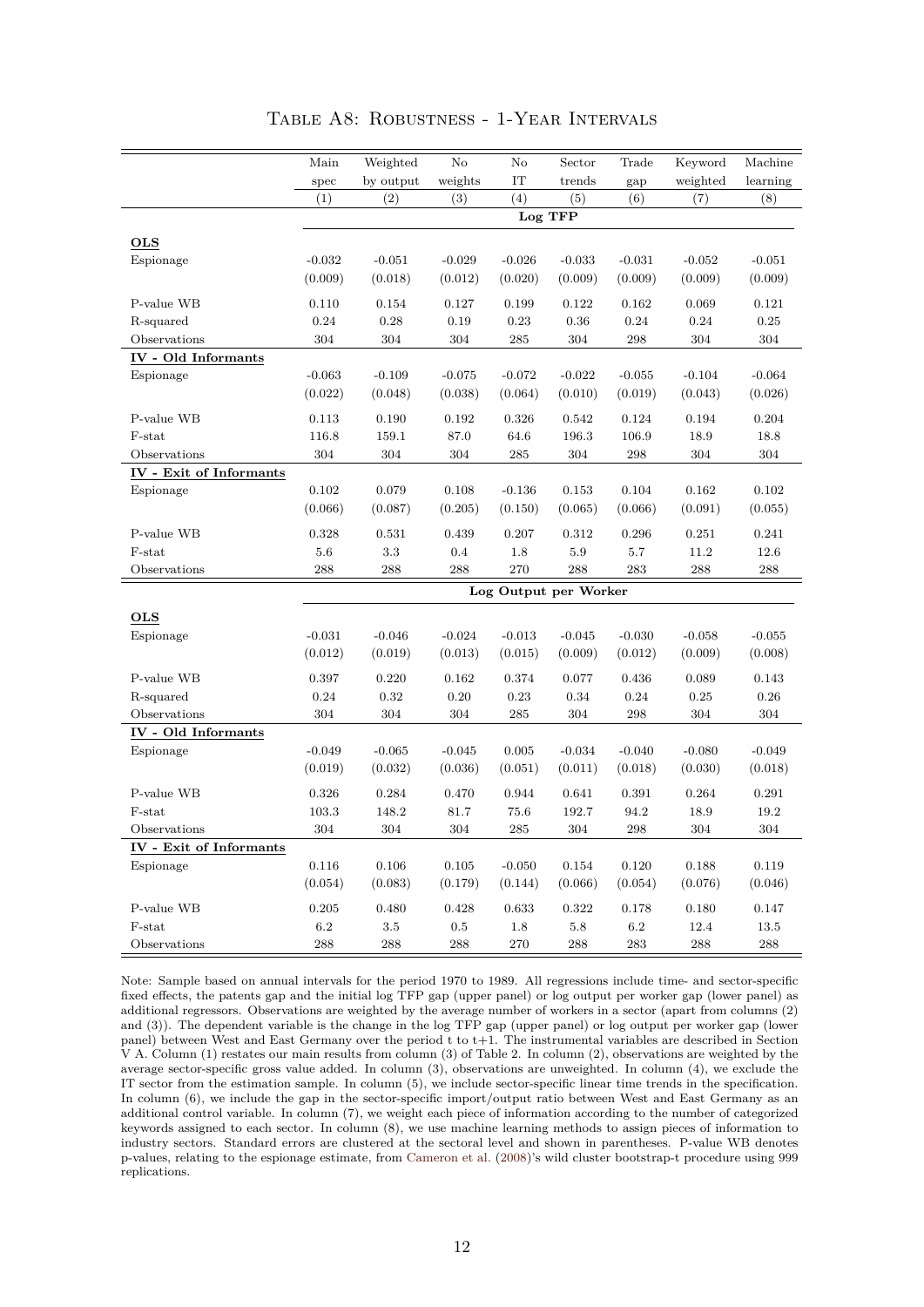|                         | Main      | Weighted  | $\rm No$ | $\rm No$              | Sector   | Trade    | Keyword  | Machine  |
|-------------------------|-----------|-----------|----------|-----------------------|----------|----------|----------|----------|
|                         | spec      | by output | weights  | IT                    | trends   | gap      | weighted | learning |
|                         | (1)       | (2)       | (3)      | (4)                   | (5)      | (6)      | (7)      | (8)      |
|                         |           |           |          | Log TFP               |          |          |          |          |
| <b>OLS</b>              |           |           |          |                       |          |          |          |          |
| Espionage               | $-0.034$  | $-0.071$  | $-0.029$ | $-0.008$              | $-0.012$ | $-0.032$ | $-0.084$ | $-0.049$ |
|                         | (0.022)   | (0.034)   | (0.014)  | (0.022)               | (0.028)  | (0.021)  | (0.029)  | (0.022)  |
| P-value WB              | 0.301     | 0.116     | 0.139    | 0.688                 | 0.721    | 0.337    | 0.270    | 0.547    |
| R-squared               | 0.73      | 0.68      | 0.74     | 0.72                  | 0.75     | 0.73     | 0.74     | 0.73     |
| Observations            | 176       | 176       | 176      | 165                   | 176      | 170      | 176      | 176      |
| IV - Old Informants     |           |           |          |                       |          |          |          |          |
| Espionage               | $-0.075$  | $-0.128$  | $-0.069$ | $-0.026$              | $-0.158$ | $-0.067$ | $-0.110$ | $-0.077$ |
|                         | (0.025)   | (0.051)   | (0.030)  | (0.031)               | (0.055)  | (0.023)  | (0.031)  | (0.023)  |
|                         |           |           |          |                       |          |          |          |          |
| P-value WB              | 0.242     | 0.232     | 0.101    | 0.452                 | 0.024    | 0.333    | 0.119    | 0.156    |
| F-stat                  | 49.0      | 33.9      | 12.7     | 19.8                  | 5.7      | 45.7     | 28.3     | 41.1     |
| Observations            | 176       | 176       | 176      | 165                   | 176      | 170      | 176      | 176      |
| IV - Exit of Informants |           |           |          |                       |          |          |          |          |
| Espionage               | $-9.628$  | 1.254     | 0.654    | $-0.258$              | 0.134    | $-0.466$ | 0.515    | $-0.200$ |
|                         | (609.036) | (3.125)   | (2.943)  | (0.516)               | (0.166)  | (2.167)  | (1.138)  | (0.277)  |
| P-value WB              | 0.984     | 0.556     | 0.683    | 0.429                 | 0.412    | 0.696    | 0.454    | 0.382    |
| F-stat                  | 0.0       | 0.1       | 0.0      | 0.3                   | 1.7      | 0.0      | 0.3      | 1.6      |
| Observations            | 96        | 96        | 96       | 90                    | 96       | 95       | 96       | 96       |
|                         |           |           |          | Log Output per Worker |          |          |          |          |
|                         |           |           |          |                       |          |          |          |          |
| <b>OLS</b>              |           |           |          |                       |          |          |          |          |
| Espionage               | $-0.018$  | $-0.045$  | $-0.010$ | 0.016                 | $-0.005$ | $-0.016$ | $-0.066$ | $-0.040$ |
|                         | (0.025)   | (0.039)   | (0.016)  | (0.025)               | (0.026)  | (0.024)  | (0.032)  | (0.027)  |
| P-value WB              | 0.688     | 0.394     | 0.539    | 0.534                 | 0.824    | 0.729    | 0.517    | 0.736    |
| R-squared               | 0.69      | 0.68      | 0.69     | 0.68                  | 0.75     | 0.69     | 0.70     | 0.70     |
| Observations            | 176       | 176       | 176      | 165                   | 176      | 170      | 176      | 176      |
| IV - Old Informants     |           |           |          |                       |          |          |          |          |
| Espionage               | $-0.063$  | $-0.111$  | $-0.060$ | 0.006                 | $-0.150$ | $-0.055$ | $-0.093$ | $-0.065$ |
|                         | (0.028)   | (0.054)   | (0.033)  | (0.038)               | (0.058)  | (0.026)  | (0.035)  | (0.026)  |
| P-value WB              | 0.460     | 0.314     | 0.220    | 0.906                 | 0.023    | 0.578    | 0.303    | 0.377    |
| F-stat                  | 46.5      | 35.4      | 10.7     | 15.5                  | 5.6      | 43.8     | 29.7     | 44.0     |
| Observations            | 176       | 176       | 176      | 165                   | 176      | 170      | 176      | 176      |
| IV - Exit of Informants |           |           |          |                       |          |          |          |          |
| Espionage               | 4.897     | 1.429     | 0.214    | $-0.109$              | 0.125    | $-0.647$ | 0.492    | $-0.189$ |
|                         | (164.032) | (3.616)   | (0.776)  | (0.427)               | (0.223)  | (3.903)  | (1.157)  | (0.274)  |
| P-value WB              | 0.963     | 0.522     | 0.609    | 0.681                 | 0.619    | 0.774    | 0.524    | 0.412    |
| F-stat                  | 0.0       | 0.1       | 0.1      | $0.2\,$               | 1.5      | $0.0\,$  | $0.4\,$  | 1.7      |
| Observations            | 96        | 96        | 96       | 90                    | 96       | 95       | 96       | 96       |

Table A9: Robustness - 5-Year Intervals

Note: Sample based on 5-year intervals and overlapping observations for the period 1970 to 1989. All regressions include time- and sector-specific fixed effects, the patents gap and the initial log TFP gap (upper panel) or log output per worker gap (lower panel) as additional regressors. Observations are weighted by the average number of workers in a sector (apart from columns  $(2)$  and  $(3)$ ). The dependent variable is the change in the log TFP gap (upper panel) or log output per worker gap (lower panel) between West and East Germany over the period t to t+5. The instrumental variables are described in Section V A. Column (1) restates our main results from column (3) of Table 2. In column (2), observations are weighted by the average sector-specific gross value added. In column (3), observations are unweighted. In column (4), we exclude the IT sector from the estimation sample. In column (5), we include sector-specific linear time trends in the specification. In column (6), we include the gap in the sector-specific import/output ratio between West and East Germany as an additional control variable. In column (7), we weight each piece of information according to the number of categorized keywords assigned to each sector. In column (8), we use machine learning methods to assign pieces of information to industry sectors. Standard errors are clustered at the sectoral level and shown in parentheses. P-value WB denotes p-values, relating to the espionage estimate, from [Cameron et al.](#page-30-0) [\(2008\)](#page-30-0)'s wild cluster bootstrap-t procedure using 999 replications.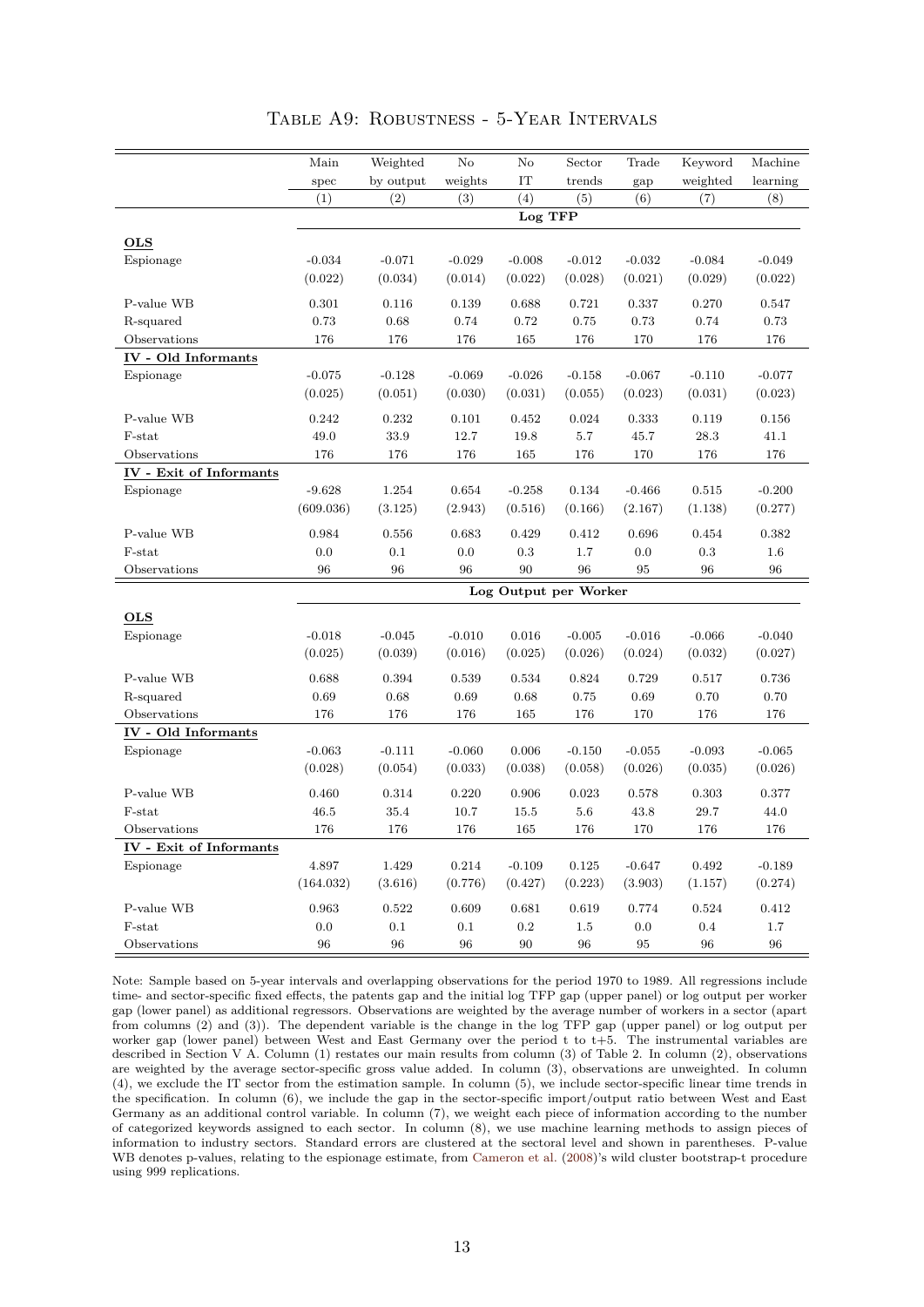<span id="page-13-0"></span>

|                                                                                                                                                                                                                                                                                                                                                                                                                                                                                                                                                                                                                                                                                                                                                                                                                                                                                                                                                                                                                                                                                                                                                                                                                                                                                                                                                                                                                                                                                                                                                                                                                                                                                                                                                                                                                                                                                                                                                                                                                                                                                        |                     | Lagged $(S_t/Y_{t-3})$ |                        |                              | Base Period (S <sub>t</sub> | $(Y_{1970})$        |                     | Average $(S_t/\overline{Y}_t)$ |                     |                     | Employment $(S_t/L_t)$ |                     |                     | Inflow $(S_t)$      |                     |                     | Log Inflow $(\ln S_t)$ |                     |
|----------------------------------------------------------------------------------------------------------------------------------------------------------------------------------------------------------------------------------------------------------------------------------------------------------------------------------------------------------------------------------------------------------------------------------------------------------------------------------------------------------------------------------------------------------------------------------------------------------------------------------------------------------------------------------------------------------------------------------------------------------------------------------------------------------------------------------------------------------------------------------------------------------------------------------------------------------------------------------------------------------------------------------------------------------------------------------------------------------------------------------------------------------------------------------------------------------------------------------------------------------------------------------------------------------------------------------------------------------------------------------------------------------------------------------------------------------------------------------------------------------------------------------------------------------------------------------------------------------------------------------------------------------------------------------------------------------------------------------------------------------------------------------------------------------------------------------------------------------------------------------------------------------------------------------------------------------------------------------------------------------------------------------------------------------------------------------------|---------------------|------------------------|------------------------|------------------------------|-----------------------------|---------------------|---------------------|--------------------------------|---------------------|---------------------|------------------------|---------------------|---------------------|---------------------|---------------------|---------------------|------------------------|---------------------|
|                                                                                                                                                                                                                                                                                                                                                                                                                                                                                                                                                                                                                                                                                                                                                                                                                                                                                                                                                                                                                                                                                                                                                                                                                                                                                                                                                                                                                                                                                                                                                                                                                                                                                                                                                                                                                                                                                                                                                                                                                                                                                        | $\widehat{E}$       | $\widehat{c}$          | $\widehat{\mathbf{e}}$ | $\left( \frac{1}{2} \right)$ | $\widetilde{5}$             | $\widehat{c}$       | $\widehat{\Xi}$     | $\overset{\circ}{(8)}$         | ම                   | (10)                | $\left(11\right)$      | $(12)$              | (13)                | (14)                | (15)                | (16)                | (17)                   | (18)                |
| Espionage<br><b>OLS</b>                                                                                                                                                                                                                                                                                                                                                                                                                                                                                                                                                                                                                                                                                                                                                                                                                                                                                                                                                                                                                                                                                                                                                                                                                                                                                                                                                                                                                                                                                                                                                                                                                                                                                                                                                                                                                                                                                                                                                                                                                                                                | (0.014)<br>$-0.016$ | (0.013)<br>$-0.019$    | (0.010)<br>$-0.041$    | (0.008)<br>$-0.016$          | (0.015)<br>$-0.010$         | (0.012)<br>$-0.024$ | (0.014)<br>$-0.026$ | (0.028)<br>$-0.017$            | (0.019)<br>$-0.042$ | (0.029)<br>$-0.016$ | (0.029)<br>$0.006$     | (0.025)<br>$-0.017$ | (0.004)<br>$-0.011$ | (0.010)<br>$-0.003$ | (0.006)<br>$-0.006$ | (0.044)<br>$-0.050$ | (0.053)<br>$-0.031$    | $-0.026$<br>(0.045) |
| Log TFP Gap<br>Patents Gap                                                                                                                                                                                                                                                                                                                                                                                                                                                                                                                                                                                                                                                                                                                                                                                                                                                                                                                                                                                                                                                                                                                                                                                                                                                                                                                                                                                                                                                                                                                                                                                                                                                                                                                                                                                                                                                                                                                                                                                                                                                             |                     | yes                    | yes                    |                              | $y$ es                      | yes                 |                     | yes                            | yes                 |                     | yes                    | $y$ es              |                     | yes                 | yes                 |                     | yes                    | $y$ es              |
| $P$ -value WB                                                                                                                                                                                                                                                                                                                                                                                                                                                                                                                                                                                                                                                                                                                                                                                                                                                                                                                                                                                                                                                                                                                                                                                                                                                                                                                                                                                                                                                                                                                                                                                                                                                                                                                                                                                                                                                                                                                                                                                                                                                                          | 0.242               | 0.172                  | 0.012<br>yes           | 0.338                        | 0.506                       | 0.037<br>$y$ es     | 0.330               | 0.572                          | 0.031<br>yes        | 0.643               | 0.829                  | 0.478<br>yes        | 0.193               | 0.788               | 0.382<br>$y$ es     | 0.273               | 0.650                  | 0.553<br>yes        |
| R-squared                                                                                                                                                                                                                                                                                                                                                                                                                                                                                                                                                                                                                                                                                                                                                                                                                                                                                                                                                                                                                                                                                                                                                                                                                                                                                                                                                                                                                                                                                                                                                                                                                                                                                                                                                                                                                                                                                                                                                                                                                                                                              | 0.33                | 0.34                   | 0.57                   | 0.34                         | 0.33                        | 0.54                | 0.34                | 0.33                           | 0.54                | 0.33                | 0.34                   | 0.53                | 0.34                | 0.34                | 0.53                | 0.33                | 0.34                   | 0.53                |
| Observations                                                                                                                                                                                                                                                                                                                                                                                                                                                                                                                                                                                                                                                                                                                                                                                                                                                                                                                                                                                                                                                                                                                                                                                                                                                                                                                                                                                                                                                                                                                                                                                                                                                                                                                                                                                                                                                                                                                                                                                                                                                                           | 240                 | 240                    | 240                    | 240                          | 240                         | 240                 | 240                 | 240                            | 240                 | 240                 | 240                    | 240                 | 240                 | 240                 | 240                 | 240                 | 240                    | 240                 |
| IV - Old Informants<br>Espionage                                                                                                                                                                                                                                                                                                                                                                                                                                                                                                                                                                                                                                                                                                                                                                                                                                                                                                                                                                                                                                                                                                                                                                                                                                                                                                                                                                                                                                                                                                                                                                                                                                                                                                                                                                                                                                                                                                                                                                                                                                                       | (0.014)<br>0.010    | (0.009)<br>$-0.007$    | (0.015)<br>$-0.042$    | (0.021)<br>$-0.013$          | $-0.048$<br>(0.058)         | (0.296)<br>$-0.315$ | (0.047)<br>$-0.035$ | (0.088)<br>$-0.034$            | (0.363)<br>$-0.420$ | (0.123)<br>$-0.101$ | (0.057)<br>$-0.117$    | (0.083)<br>$-0.142$ | (0.011)<br>$-0.004$ | (0.055)<br>$-0.063$ | (0.082)<br>$-0.108$ |                     |                        |                     |
| Patents Gap                                                                                                                                                                                                                                                                                                                                                                                                                                                                                                                                                                                                                                                                                                                                                                                                                                                                                                                                                                                                                                                                                                                                                                                                                                                                                                                                                                                                                                                                                                                                                                                                                                                                                                                                                                                                                                                                                                                                                                                                                                                                            |                     | $y$ es                 | yes                    |                              | yes                         | yes                 |                     | yes                            | yes                 |                     | yes                    | yes                 |                     | yes                 | yes                 |                     |                        |                     |
| Log TFP Gap                                                                                                                                                                                                                                                                                                                                                                                                                                                                                                                                                                                                                                                                                                                                                                                                                                                                                                                                                                                                                                                                                                                                                                                                                                                                                                                                                                                                                                                                                                                                                                                                                                                                                                                                                                                                                                                                                                                                                                                                                                                                            |                     |                        | yes                    |                              |                             | $y$ es              |                     |                                | yes                 |                     |                        | yes                 |                     |                     | yes                 |                     |                        |                     |
| P-value WB                                                                                                                                                                                                                                                                                                                                                                                                                                                                                                                                                                                                                                                                                                                                                                                                                                                                                                                                                                                                                                                                                                                                                                                                                                                                                                                                                                                                                                                                                                                                                                                                                                                                                                                                                                                                                                                                                                                                                                                                                                                                             | 0.555               | 0.474                  | 0.196                  | 0.566                        | 0.351                       | 0.286               | 0.448               | 7177                           | 0.239               | 0.243               | 0.036                  | 0.079               | 0.694               | 0.190               | 0.218               |                     |                        |                     |
| $_{\rm F-stat}$                                                                                                                                                                                                                                                                                                                                                                                                                                                                                                                                                                                                                                                                                                                                                                                                                                                                                                                                                                                                                                                                                                                                                                                                                                                                                                                                                                                                                                                                                                                                                                                                                                                                                                                                                                                                                                                                                                                                                                                                                                                                        | 53.1                | 202.0                  | 192.5                  | 7.7                          | 1.9                         | $1.3\,$             | 3.6                 | 2.3                            | 1.6                 | 0.8                 | 13.7                   | 16.5                | 12.5                | 1.5                 | 1.4                 |                     |                        |                     |
| Observations                                                                                                                                                                                                                                                                                                                                                                                                                                                                                                                                                                                                                                                                                                                                                                                                                                                                                                                                                                                                                                                                                                                                                                                                                                                                                                                                                                                                                                                                                                                                                                                                                                                                                                                                                                                                                                                                                                                                                                                                                                                                           | 240                 | 240                    | 240                    | 240                          | 240                         | 240                 | 240                 | 240                            | 240                 | 240                 | 240                    | 240                 | 240                 | 240                 | 240                 |                     |                        |                     |
| IV - Exit of Informants                                                                                                                                                                                                                                                                                                                                                                                                                                                                                                                                                                                                                                                                                                                                                                                                                                                                                                                                                                                                                                                                                                                                                                                                                                                                                                                                                                                                                                                                                                                                                                                                                                                                                                                                                                                                                                                                                                                                                                                                                                                                |                     |                        |                        |                              |                             |                     |                     |                                |                     |                     |                        |                     |                     |                     |                     |                     |                        |                     |
| Espionage                                                                                                                                                                                                                                                                                                                                                                                                                                                                                                                                                                                                                                                                                                                                                                                                                                                                                                                                                                                                                                                                                                                                                                                                                                                                                                                                                                                                                                                                                                                                                                                                                                                                                                                                                                                                                                                                                                                                                                                                                                                                              | $-0.062$            | $-0.057$               | $-0.112$               | $-0.067$                     | $-0.066$                    | $-0.151$            | $-0.102$            | $-0.107$                       | $-0.278$            | 0.257               | 0.201                  | 0.040               | $-0.005$            | $-0.008$            | $-0.064$            | $-0.174$            | 1.580                  | 2.943               |
|                                                                                                                                                                                                                                                                                                                                                                                                                                                                                                                                                                                                                                                                                                                                                                                                                                                                                                                                                                                                                                                                                                                                                                                                                                                                                                                                                                                                                                                                                                                                                                                                                                                                                                                                                                                                                                                                                                                                                                                                                                                                                        | (0.038)             | (0.037)                | (0.035)                | (0.048)                      | (0.052)                     | (0.077)             | (0.082)             | (0.097)                        | (0.142)             | (0.193)             | (0.167)                | (0.147)             | (0.065)             | (0.047)             | (0.041)             | (0.654)             | (19.678)               | (9.845)             |
| Patents Gap                                                                                                                                                                                                                                                                                                                                                                                                                                                                                                                                                                                                                                                                                                                                                                                                                                                                                                                                                                                                                                                                                                                                                                                                                                                                                                                                                                                                                                                                                                                                                                                                                                                                                                                                                                                                                                                                                                                                                                                                                                                                            |                     | $y$ es                 | yes                    |                              | yes                         | $y$ es              |                     | yes                            | $y$ es              |                     | yes                    | yes                 |                     | yes                 | $y$ es              |                     | $y$ es                 | yes                 |
| Log TFP Gap                                                                                                                                                                                                                                                                                                                                                                                                                                                                                                                                                                                                                                                                                                                                                                                                                                                                                                                                                                                                                                                                                                                                                                                                                                                                                                                                                                                                                                                                                                                                                                                                                                                                                                                                                                                                                                                                                                                                                                                                                                                                            |                     |                        | yes                    |                              |                             | yes                 |                     |                                | $y$ es              |                     |                        | yes                 |                     |                     | yes                 |                     |                        | $y$ es              |
| P-value WB                                                                                                                                                                                                                                                                                                                                                                                                                                                                                                                                                                                                                                                                                                                                                                                                                                                                                                                                                                                                                                                                                                                                                                                                                                                                                                                                                                                                                                                                                                                                                                                                                                                                                                                                                                                                                                                                                                                                                                                                                                                                             | 0.550               | 0.502                  | 0.184                  | 0.486                        | 0.451                       | 0.408               | 0.554               | 0.514                          | 0.377               | 0.497               | 0.576                  | 0.822               | 0.940               | 0.881               | 0.739               | 0.726               | 0.924                  | 0.646               |
| $F-stat$                                                                                                                                                                                                                                                                                                                                                                                                                                                                                                                                                                                                                                                                                                                                                                                                                                                                                                                                                                                                                                                                                                                                                                                                                                                                                                                                                                                                                                                                                                                                                                                                                                                                                                                                                                                                                                                                                                                                                                                                                                                                               | 48.8                | 34.0                   | 29.7                   | 19.8                         | 4.6                         | 4.6                 | 18.8                | $\frac{1}{5}$                  | 5.0                 | 13.7                | 11.9                   | 13.9                | 15.7                | 13.2                | 13.2                | 0.9                 | 0.0                    | 0.1                 |
| Observations                                                                                                                                                                                                                                                                                                                                                                                                                                                                                                                                                                                                                                                                                                                                                                                                                                                                                                                                                                                                                                                                                                                                                                                                                                                                                                                                                                                                                                                                                                                                                                                                                                                                                                                                                                                                                                                                                                                                                                                                                                                                           | 192                 | 192                    | 192                    | 192                          | 192                         | 192                 | 192                 | 192                            | 192                 | 192                 | 192                    | 192                 | 192                 | 192                 | 192                 | 103                 | 103                    | 103                 |
| TFP gap between West and East Germany over the period t to t+3. In the second panel, the instrument is constructed as $\sum_{i\in 1970} \theta_{i,70} \lambda_{ij,70} \sum_{s=t-2}^{t} I_s$ , where $\theta_{i,70}$ is the share of<br>Note: Sample based on 3-year intervals and overlapping observations for the period 1970 to 1989. The functional form of the inflow variable, which is also applied to the patents gap<br>measure, is reported in the column heading. $S_t/L_t$ is measured in pieces of information per 100 workers, $S_t$ in 1,000 pieces of information and $\ln(S_t)$ in log pieces of information. All<br>regressions include time- and sector-specific fixed effects. Observations are weighted by the average number of workers in a sector. The dependent variable is the change in the log<br>the total information received in 1970 that was sent by informant $i$ , $\lambda_{ij,70}$ is the fraction of that information pertaining to sector j, and I <sub>s</sub> is the total inflow in period s received from<br>sources already active in 1970. In the bottom panel, the instrument is constructed as $\sum_{s=t-5}^{t-3} \sum_{i^*(s)   \tilde{l}_i * j \geq 20} \tilde{l}_i * j$ , where $\tilde{l}_i * j$ is the average annual inflow of information generated by sources alre<br>informant $i^*$ pertaining to sector j over the entire sample period, and $i^*(s)$ denotes all informants who are last observed in period s. In both panels, the normalization/functional form<br>of the instrument then follows the normalization/functional form of the espionage regressor. Note that the log of the predicted inflow from old informants (second panel, columns $(16)$<br>to $(18)$ ) is not a feasible instrument since all its variation is absorbed by the sector and time fixed effects. Standard errors are clustered at the sectoral level and shown in parentheses<br>P-value WB denotes p-values, relating to the espionage estimate, from Cameron et al. (2008)'s wild cluster bootstrap-t procedure using 999 replications. |                     |                        |                        |                              |                             |                     |                     |                                |                     |                     |                        |                     |                     |                     |                     |                     |                        |                     |

P-value WB denotes p-values, relating to the espionage estimate, from [Cameron](#page-30-0) et al. ([2008\)](#page-30-0)'s wild cluster bootstrap-t procedure using 999 replications.

| $\frac{1}{2}$<br>$\frac{1}{1}$                                                                                                     |
|------------------------------------------------------------------------------------------------------------------------------------|
| j<br>I                                                                                                                             |
| ı                                                                                                                                  |
| ן<br>ו<br> <br>  )<br>  )<br>֚֚֚֬<br>$\ddot{\phantom{0}}$                                                                          |
|                                                                                                                                    |
|                                                                                                                                    |
| ֧֧֧֧֧֖֚֚֓֓֟֓֟֓֓֝֟֟֓֓֝֟֓֝֓֟֓֝֬<br>֛֛֪֖֚֝֜֝֝֟֝֟֝֟֝֬<br>l<br>L                                                                        |
| ׅ֧ׅ֧֧֧֧֧֧֧֧֧֚֚֚֚֚֚֚֚֚֚֚֚֚֚֚֚֚֚֬֡֘֩֓֡֘֓֡֓֓֓֓֓֓֓֓<br>l<br>ֺ<br>֖֦֦֪ׅ֖֧֧֚֚֚֚֚֚֚֚֚֚֚֚֚֚֚֚֚֚֚֚֚֚֬֝֡֡֡֡֡֡֡֡֡֬֡֡֡֬֓֡֡֡֡֬֓֞֡֡֡֬֞֝֬֞֝֬<br>ľ |
| I                                                                                                                                  |
| $\frac{1}{2}$<br>í<br>l<br>I<br>I                                                                                                  |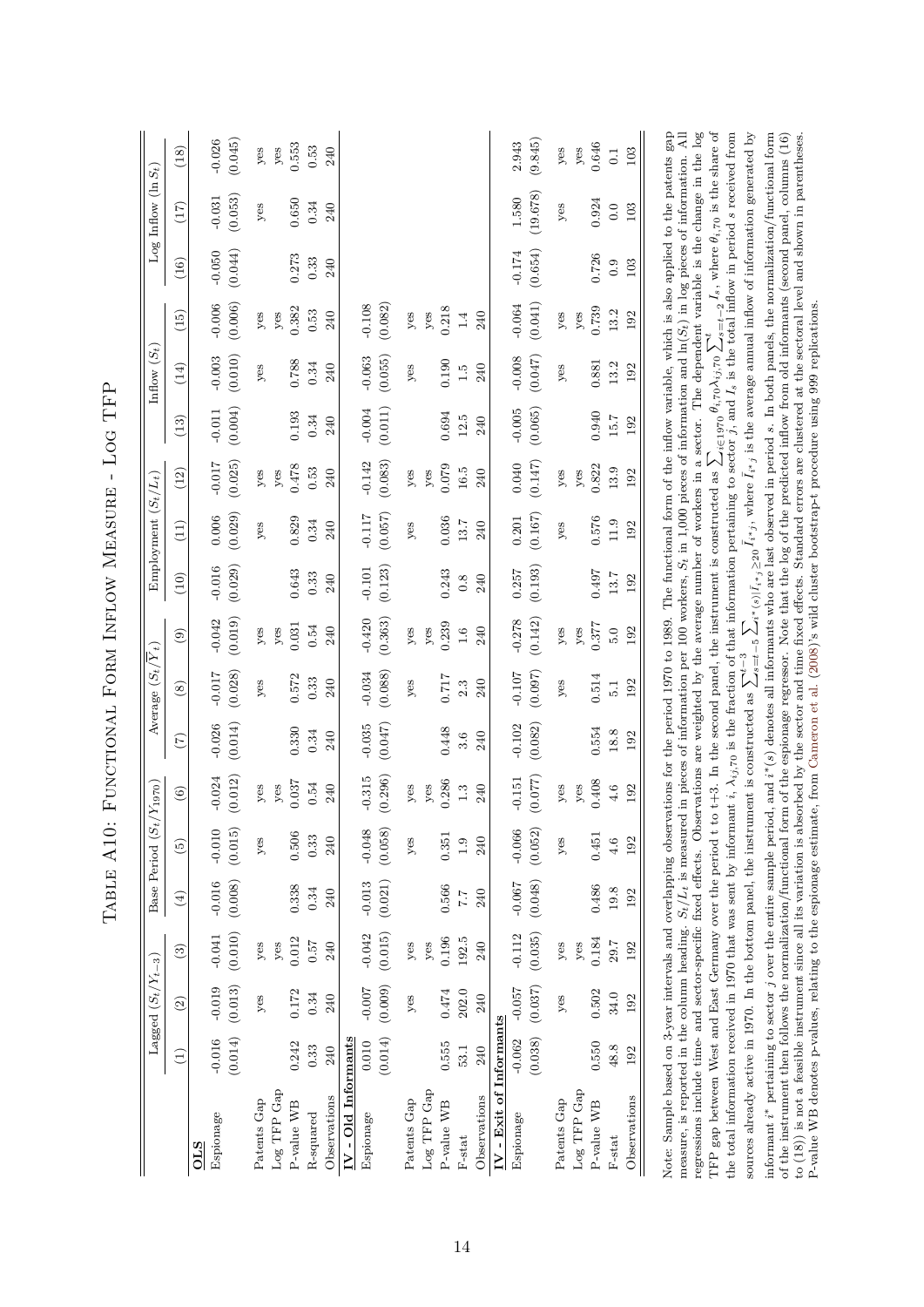|                         |                 | Lagged $(S_t/Y_{t-3})$        |                |             | Base Period $(S_t)$ | $Y_{1970})$ |                 | Average $(S_t/\overline{Y}_t)$ |               |          | Employment $(S_t/L_t)$ |          |          | Inflow $(S_t)$ |          |          | Log Inflow $(\ln S_t)$ |          |
|-------------------------|-----------------|-------------------------------|----------------|-------------|---------------------|-------------|-----------------|--------------------------------|---------------|----------|------------------------|----------|----------|----------------|----------|----------|------------------------|----------|
|                         | $\widehat{\Xi}$ | $\widehat{c}$                 | $\binom{3}{2}$ | $\bigoplus$ | $\widehat{5}$       | $\odot$     | $\widehat{\Xi}$ | $\circled{s}$                  | $\widehat{e}$ | (10)     | (11)                   | (12)     | (13)     | (14)           | $(15)$   | (16)     | (17)                   | (18)     |
| <b>OLS</b>              |                 |                               |                |             |                     |             |                 |                                |               |          |                        |          |          |                |          |          |                        |          |
| Espionage               | $-0.011$        | $-0.016$                      | $-0.030$       | $-0.024$    | $-0.010$            | $-0.014$    | $-0.038$        | $-0.015$                       | $-0.024$      | $-0.037$ | $-0.006$               | $-0.011$ | $-0.018$ | $-0.006$       | $-0.004$ | $-0.056$ | $-0.026$               | $-0.001$ |
|                         | (0.010)         | (0.010)                       | (0.012)        | (0.010)     | (0.014)             | (0.012)     | (0.017)         | (0.025)                        | (0.020)       | (0.036)  | (0.027)                | (0.026)  | (0.004)  | (0.008)        | (0.007)  | (0.047)  | (0.046)                | (0.048)  |
| Patents Gap             |                 | yes                           | $y$ es         |             | yes                 | yes         |                 | yes                            | $y$ es        |          | yes                    | yes      |          | yes            | yes      |          | yes                    | $y$ es   |
| Log Output/Worker Gap   |                 |                               | yes            |             |                     | yes         |                 |                                | yes           |          |                        | yes      |          |                | yes      |          |                        | yes      |
| P-value WB              | 0.234           | 0.083                         | 0.118          | 0.519       | 0.521               | 0.195       | 0.514           | 0.632                          | 0.217         | 0.490    | 0.817                  | 0.647    | 0.255    | 0.531          | 0.713    | 0.279    | 0.628                  | 0.980    |
| R-squared               | 0.30            | 0.33                          | 0.52           | 0.32        | 0.33                | 0.50        | 0.32            | 0.33                           | 0.50          | 0.31     | 0.33                   | 0.50     | 0.33     | 0.34           | 0.50     | 0.31     | 0.34                   | 0.50     |
| Observations            | 240             | 240                           | 240            | 240         | 240                 | 240         | 240             | 240                            | 240           | 240      | 240                    | 240      | 240      | 240            | 240      | 240      | 240                    | 240      |
| IV - Old Informants     |                 |                               |                |             |                     |             |                 |                                |               |          |                        |          |          |                |          |          |                        |          |
| Espionage               | 0.027           | $-0.003$                      | $-0.032$       | $-0.039$    | $-0.026$            | $-0.200$    | $-0.077$        | $-0.017$                       | $-0.261$      | 0.114    | $-0.039$               | $-0.068$ | $-0.027$ | $-0.023$       | $-0.091$ |          |                        |          |
|                         |                 | $(0.014)$ $(0.010)$ $(0.019)$ |                | (0.018)     | (0.055)             | (0.174)     | (0.042)         | (0.082)                        | (0.229)       | (0.192)  | (0.050)                | (0.083)  | (0.013)  | (0.038)        | (0.071)  |          |                        |          |
| Patents Gap             |                 | yes                           | yes            |             | yes                 | yes         |                 | yes                            | yes           |          | yes                    | yes      |          | yes            | yes      |          |                        |          |
| Log Output/Worker Gap   |                 |                               | yes            |             |                     | $y$ es      |                 |                                | $y$ es        |          |                        | $y$ es   |          |                | yes      |          |                        |          |
| P-value WB              | 0.564           | 0.737                         | 0.420          | 0.222       | 0.527               | 0.326       | 0.208           | 0.761                          | 0.337         | 0.413    | 0.413                  | 0.485    | 0.299    | 0.479          | 0.242    |          |                        |          |
| $F-stat$                | 53.1            | 202.0                         | 236.2          | 7.7         | 1.9                 | 2.1         | 3.6             | 2.3                            | 2.4           | 0.8      | 13.7                   | 14.0     | 12.5     | $\ddot{1}$ .5  | 1.7      |          |                        |          |
| Observations            | 240             | 240                           | 240            | 240         | 240                 | 240         | 240             | 240                            | 240           | 240      | 240                    | 240      | 240      | 240            | 240      |          |                        |          |
| IV - Exit of Informants |                 |                               |                |             |                     |             |                 |                                |               |          |                        |          |          |                |          |          |                        |          |
| Espionage               | $-0.062$        | $-0.054$                      | $-0.113$       | $-0.059$    | $-0.058$            | $-0.143$    | $-0.093$        | $-0.096$                       | $-0.261$      | 0.258    | 0.193                  | 0.050    | 0.000    | $-0.007$       | $-0.062$ | $-0.178$ | 3.997                  | 9.164    |
|                         |                 | $(0.039)$ $(0.037)$           | (0.039)        | (0.047)     | (0.049)             | (0.073)     | (0.079)         | (0.089)                        | (0.131)       | (0.196)  | (0.169)                | (0.148)  | (0.064)  | (0.045)        | (0.040)  | (0.692)  | (47.166)               | (79.316) |
| Patents Gap             |                 | yes                           | yes            |             | yes                 | yes         |                 | yes                            | yes           |          | yes                    | yes      |          | yes            | yes      |          | yes                    | yes      |
| Log Output/Worker Gap   |                 |                               | yes            |             |                     | yes         |                 |                                | yes           |          |                        | yes      |          |                | yes      |          |                        | yes      |
| P-value WB              | 0.508           | 0.456                         | 0.199          | 0.480       | 0.431               | 0.340       | 0.516           | 0.460                          | 0.292         | 0.534    | 0.628                  | 0.824    | 1.000    | 0.899          | 0.705    | 0.732    | 0.920                  | 0.860    |

| l<br>ו<br>ו                                                                                                                                                                                                                               |
|-------------------------------------------------------------------------------------------------------------------------------------------------------------------------------------------------------------------------------------------|
| $\begin{bmatrix} 1 \\ 1 \\ 1 \end{bmatrix}$<br>i                                                                                                                                                                                          |
| .<br>.<br>.<br>ι                                                                                                                                                                                                                          |
|                                                                                                                                                                                                                                           |
| l<br><b>I district the contract of the contract of the contract of the contract of the contract of the contract of the contract of the contract of the contract of the contract of the contract of the contract of the contract of th</b> |
|                                                                                                                                                                                                                                           |
| ׇ֘֒<br>l                                                                                                                                                                                                                                  |
| ֧֧֧֧֧֧֧֦֧ׅ֧֧֧֧֧֧֧֦֧֧֧֛֪֧֛֪֧֪֧֧֧֧֧֚֚֚֚֚֚֚֚֚֚֚֚֚֚֚֚֚֚֚֚֚֚֚֚֚֚֚֚֚֝֟֓֝֟֓֝֓֝֓֝֓֜֝֓֓֞֝<br>ׅ֘֒<br>I                                                                                                                                              |
| Í<br>֕                                                                                                                                                                                                                                    |
| $\begin{bmatrix} 1 & 1 & 1 \\ 1 & 1 & 1 \\ 1 & 1 & 1 \end{bmatrix}$<br>l<br>١<br>ֺ֖֧֧ׅ֧֧֧֧ׅ֧֧ׅ֧֧֚֚֚֚֚֚֚֚֚֚֚֚֚֚֚֚֚֚֚֚֚֚֚֚֚֚֡֝֓֜֝֬֝֓֝֬֜֝֬֜֝֬֝<br>I<br>I                                                                                     |

Note: Sample based on 3-year intervals and overlapping observations for the period 1970 to 1989. The functional form of the inflow variable, which is also applied to the patents gap measure, is period, and  $i^*(s)$  denotes all informants who are last observed in period s. In both panels, the normalization/functional form of the instrument then follows the normalization/functional form of the espionage regressor. reported in the column heading.  $S_t/L_t$  is measured in pieces of information per 100 workers,  $S_t$  in 1,000 pieces of information and  $\ln(S_t)$  in  $\log$  pieces of information. All regressions include time-Note: Sample based on 3-year intervals and overlapping observations for the period 1970 to 1989. The functional form of the inflow variable, which is also applied to the patents gap measure, is *St*) in log pieces of information. All regressions include time-*I*<sub>*s*</sub>, where  $θ<sub>i</sub>$ ,70 is the share of the total information received in 1970 that was sent by informant  $i$ ,  $\lambda_{ij,70}$  is the fraction of that information pertaining to sector j, and  $I_s$  is the total inflow in period s received from sources already active in 1970. In the bottom pertaining to sector *j* over the entire sample ∗(*s*) denotes all informants who are last observed in period *s*. In both panels, the normalization/functional form of the instrument then follows the normalization/functional form of the espionage regressor. Note that the log of the predicted inflow from old informants (second panel, columns (16) to (18)) is not a feasible instrument since all its variation is absorbed by the sector and time fixed effects. Standard errors are clustered at the sectoral level and shown in parentheses. P-value WB denotes p-values, relating to the espionage estimate, from Cameron et al. and sector-specific fixed effects. Observations are weighted by the average number of workers in a sector. The dependent variable is the change in the log output per worker gap between West sector and time fixed effects. Standard errors are clustered at the sectoral level and shown in parentheses. P-value WB denotes p-values, relating to the espionage estimate, from [Cameron](#page-30-0) et al.<br>cooper----------------------∗ $\tilde{I}_{i^*j}$ , where  $\tilde{I}_{i^*j}$  is the average annual inflow of information generated by informant *i St* in 1,000 pieces of information and ln( *s*=*t*−2  $\tilde{\mathcal{L}}$ *θi,*70*λij,*70 *i*∈1970  $\boxtimes$ and East Germany over the period t to t+3. In the second panel, the instrument is constructed as  $S_t/L_t$  is measured in pieces of information per 100 workers, (2008)'s wild cluster bootstrap-t procedure using 999 replications. [\(2008\)](#page-30-0)'s wild cluster bootstrap-t procedure using 999 replications. *i*∗(*s*)|¯*Ii*∗*j*≥20  $\boxtimes$ *s*=*t*−5 P*t*−3 panel, the instrument is constructed as reported in the column heading.

F-stat 48.8 34.0 33.2 19.8 4.6 5.1 18.8 5.1 5.8 13.7 11.9 15.7 15.7 13.2 13.9 0.9 0.0 0.0 Observations 192 192 192 192 192 192 192 192 192 192 192 192 192 192 192 103 103 103

 $5.1$ 192

 $18.8\,$ 192

 $4.6$ 192

19.8 192

33.2 192

34.0 192

48.8 192

Observations

 $F-stat$ 

192  $\overline{5}$ .

192 5.8

 $0.0$ 103

 $0.0$ 103

13.9 192

13.2 192

15.7 192

15.7 192

11.9 192

13.7 192

103  $0.9$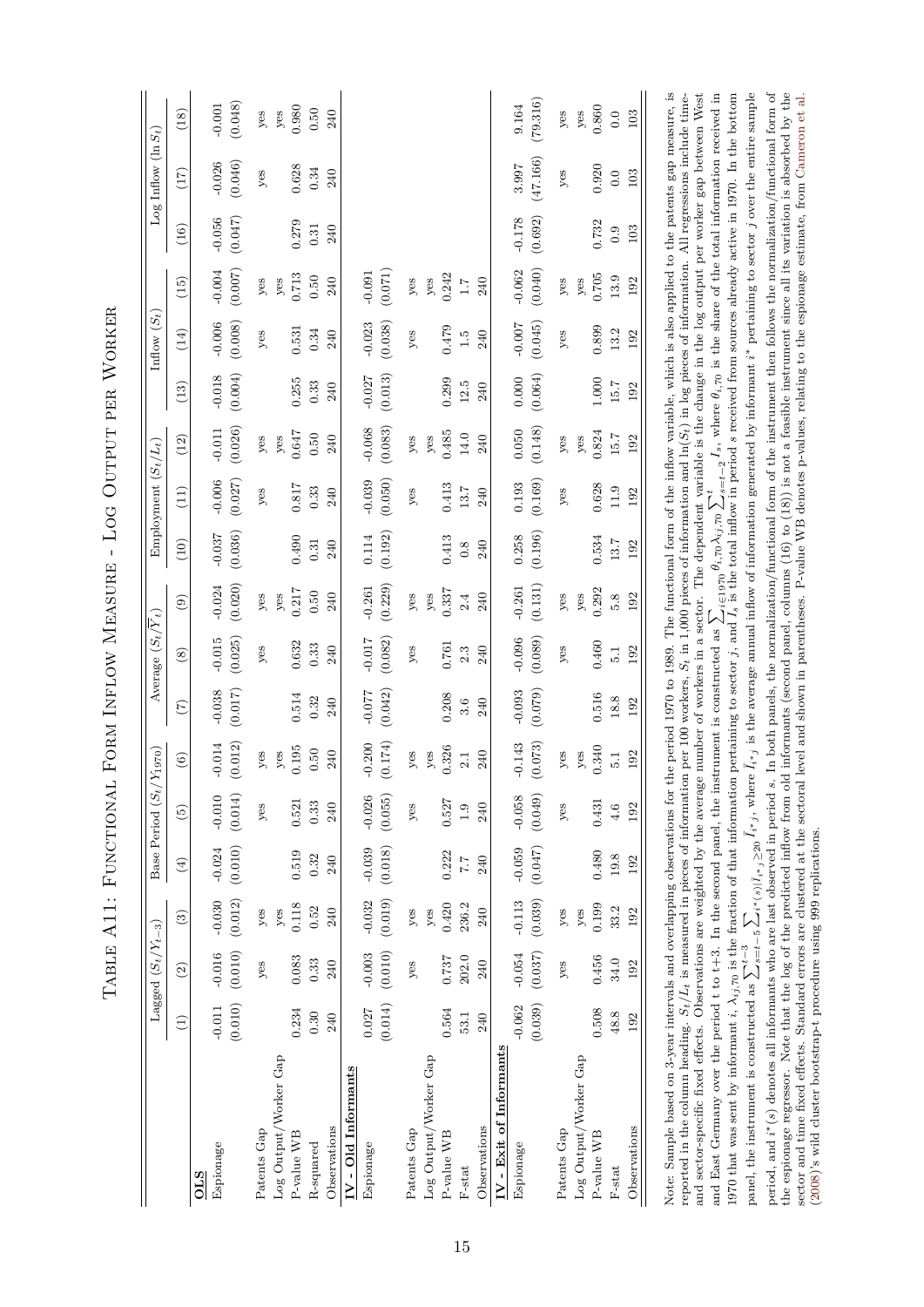|                                   | $\alpha$ flexible |            |              | $\alpha$ constant |                |
|-----------------------------------|-------------------|------------|--------------|-------------------|----------------|
|                                   | Country/Industry  | Industry   | $\alpha=0.2$ | $\alpha=0.33$     | $\alpha = 0.4$ |
|                                   | (1)               | (2)        | (3)          | (4)               | (5)            |
| Depreciation Rate 0.06            |                   |            |              |                   |                |
| Espionage                         | $-0.052$          | $-0.044$   | $-0.045$     | $-0.049$          | $-0.051$       |
|                                   | (0.012)           | (0.013)    | (0.014)      | (0.013)           | (0.012)        |
| Patents Gap                       | $-0.038$          | $-0.020$   | $-0.011$     | $-0.024$          | $-0.030$       |
|                                   | (0.024)           | (0.026)    | (0.025)      | (0.022)           | (0.021)        |
| Log TFP Gap                       | $-0.564$          | $-0.577$   | $-0.564$     | $-0.589$          | $-0.599$       |
|                                   | (0.090)           | (0.109)    | (0.101)      | (0.097)           | (0.094)        |
| $P$ -value WB                     | 0.011             | 0.050      | 0.055        | 0.027             | 0.028          |
| R-squared                         | 0.56              | 0.54       | 0.53         | 0.55              | 0.56           |
| Observations                      | 240               | 240        | 240          | 240               | 240            |
| Depreciation Rate 0.02            |                   |            |              |                   |                |
| Espionage                         | $-0.049$          | $-0.042$   | $-0.042$     | $-0.044$          | $-0.046$       |
|                                   | (0.012)           | (0.013)    | (0.014)      | (0.013)           | (0.012)        |
| Patents Gap                       | $-0.029$          | $-0.014$   | $-0.007$     | $-0.019$          | $-0.026$       |
|                                   | (0.023)           | (0.025)    | (0.025)      | (0.024)           | (0.023)        |
| Log TFP Gap                       | $-0.525$          | $-0.546$   | $-0.546$     | $-0.567$          | $-0.578$       |
|                                   | (0.085)           | (0.104)    | (0.101)      | (0.101)           | (0.101)        |
| P-value WB                        | 0.011             | 0.072      | 0.071        | 0.037             | 0.032          |
| R-squared                         | 0.55              | 0.52       | 0.52         | 0.53              | 0.53           |
| Observations                      | 240               | 240        | 240          | 240               | 240            |
| Depreciation Rate 0.1             |                   |            |              |                   |                |
| Espionage                         | $-0.054$          | $-0.046$   | $-0.046$     | $-0.052$          | $-0.054$       |
|                                   | (0.012)           | (0.014)    | (0.015)      | (0.013)           | (0.012)        |
| Patents Gap                       | $-0.048$          | $-0.028$   | $-0.015$     | $-0.030$          | $-0.036$       |
|                                   | (0.025)           | (0.026)    | (0.025)      | (0.022)           | (0.020)        |
| Log TFP Gap                       | $-0.599$          | $-0.607$   | $-0.579$     | $-0.607$          | $-0.616$       |
|                                   | (0.096)           | (0.113)    | (0.100)      | (0.093)           | (0.087)        |
| P-value WB                        | 0.009             | 0.040      | $0.050\,$    | 0.024             | 0.013          |
| R-squared                         | 0.57              | 0.54       | 0.54         | 0.57              | 0.58           |
| Observations                      | 240               | 240        | 240          | 240               | 240            |
| <b>Depreciation Rate Flexible</b> |                   |            |              |                   |                |
| Espionage                         | $-0.051$          | $-0.043$   | $-0.044$     | $-0.047$          | $-0.049$       |
|                                   | (0.012)           | (0.013)    | (0.014)      | (0.013)           | (0.012)        |
| Patents Gap                       | $-0.037$          | $-0.017$   | $-0.009$     | $-0.022$          | $-0.028$       |
|                                   | (0.023)           | (0.025)    | (0.025)      | (0.023)           | (0.022)        |
| Log TFP Gap                       | $-0.556$          | $-0.564$   | $-0.557$     | $-0.580$          | $-0.591$       |
|                                   | (0.088)           | (0.107)    | (0.101)      | (0.099)           | (0.098)        |
| P-value $\operatorname{WB}$       | 0.016             | 0.056      | $\,0.049\,$  | $\,0.031\,$       | 0.036          |
| R-squared                         | 0.56              | $\rm 0.53$ | $0.53\,$     | 0.54              | $0.55\,$       |
| Observations                      | $240\,$           | $240\,$    | $240\,$      | $240\,$           | $240\,$        |

#### Table A12: Robustness - Construction of TFP Measures

Note: Estimated specification as in column (3) of Table 2. In column (1), the technology parameters *αij* are sectorand country-specific. For West Germany, we use the average sector-specific capital shares over the period 1970 to 1989 reported in the EU KLEMS Growth and Productivity Accounts. For East Germany, we use the aggregate sector-specific capital shares of the ten Central and Eastern European countries that joined the EU in May 2004. In column (2), we use West German sector-specific capital shares to proxy for the the technology parameters  $\alpha_{ij}$  in East Germany. In columns (3) to (5), we assume constant values for  $\alpha_{ij}$  in both countries and across all sectors. In the first three panels, depreciation rates are assumed to be constant in both countries and across all sectors. In the bottom panel, we allow the depreciation rate to differ between West and East Germany. For West Germany, we use the average annual depreciation rate of the capital stock reported in the Penn World Table 9.0 for the period 1970 to 1989 (4.2%). For East Germany, we use the unweighted average of all depreciation rates that pertain to Central and Eastern European countries, averaged over the period 1970 to 1989 (5.1%). Standard errors are clustered at the sectoral level and shown in parentheses. P-value WB denotes p-values, relating to the espionage estimate, from [Cameron et al.](#page-30-0) [\(2008\)](#page-30-0)'s wild cluster bootstrap-t procedure using 999 replications.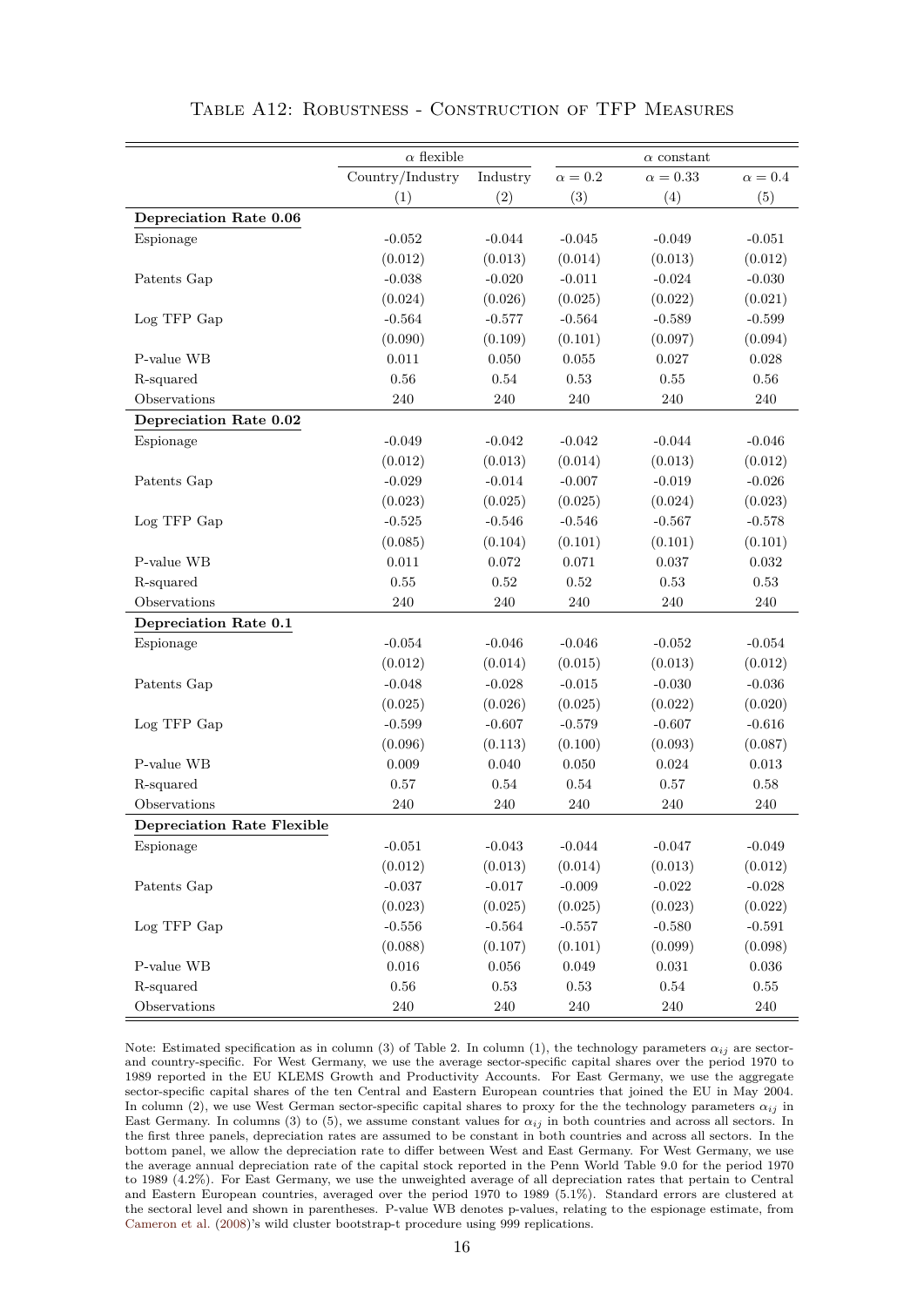|                                   | $\alpha$ flexible |           |              | $\alpha$ constant |              |
|-----------------------------------|-------------------|-----------|--------------|-------------------|--------------|
|                                   | Country/Industry  | Industry  | $\alpha=0.2$ | $\alpha=0.33$     | $\alpha=0.4$ |
|                                   | (1)               | (2)       | (3)          | (4)               | (5)          |
| Depreciation Rate 0.06            |                   |           |              |                   |              |
| Espionage                         | $-0.072$          | $-0.060$  | $-0.063$     | $-0.066$          | $-0.067$     |
|                                   | (0.024)           | (0.025)   | (0.026)      | (0.025)           | (0.024)      |
| Patents Gap                       | $-0.034$          | $-0.017$  | $-0.006$     | $-0.020$          | $-0.026$     |
|                                   | (0.024)           | (0.023)   | (0.023)      | (0.022)           | (0.021)      |
| Log TFP Gap                       | $-0.571$          | $-0.580$  | $-0.565$     | $-0.591$          | $-0.601$     |
|                                   | (0.094)           | (0.106)   | (0.098)      | (0.095)           | (0.092)      |
| P-value WB                        | 0.150             | 0.285     | 0.269        | 0.231             | 0.225        |
| F-stat                            | 61.4              | 61.1      | 61.3         | 61.3              | 61.1         |
| Observations                      | 240               | 240       | 240          | 240               | 240          |
| Depreciation Rate 0.02            |                   |           |              |                   |              |
| Espionage                         | $-0.065$          | $-0.055$  | $-0.059$     | $-0.060$          | $-0.060$     |
|                                   | (0.024)           | (0.025)   | (0.026)      | (0.025)           | (0.025)      |
| Patents Gap                       | $-0.026$          | $-0.010$  | $-0.002$     | $-0.015$          | $-0.022$     |
|                                   | (0.022)           | (0.022)   | (0.023)      | (0.022)           | (0.021)      |
| Log TFP Gap                       | $-0.530$          | $-0.547$  | $-0.546$     | $-0.567$          | $-0.578$     |
|                                   | (0.088)           | (0.099)   | (0.097)      | (0.097)           | (0.096)      |
| P-value WB                        | 0.188             | 0.318     | 0.305        | 0.274             | 0.273        |
| F-stat                            | 61.8              | 61.7      | $61.5\,$     | 62.0              | 62.2         |
| Observations                      | $240\,$           | 240       | $240\,$      | 240               | $240\,$      |
| Depreciation Rate 0.1             |                   |           |              |                   |              |
| Espionage                         | $-0.080$          | $-0.066$  | $-0.067$     | $-0.072$          | $-0.074$     |
|                                   | (0.024)           | (0.025)   | (0.026)      | (0.025)           | (0.024)      |
| Patents Gap                       | $-0.044$          | $-0.023$  | $-0.010$     | $-0.025$          | $-0.032$     |
|                                   | (0.027)           | (0.025)   | (0.024)      | (0.022)           | (0.021)      |
| Log TFP Gap                       | $-0.609$          | $-0.611$  | $-0.581$     | $-0.610$          | $-0.619$     |
|                                   | (0.101)           | (0.112)   | (0.100)      | (0.093)           | (0.087)      |
| P-value WB                        | 0.127             | 0.265     | 0.277        | 0.211             | 0.163        |
| F-stat                            | 60.9              | 60.4      | 60.9         | 60.4              | $60.0\,$     |
| Observations                      | 240               | 240       | $240\,$      | $240\,$           | 240          |
| <b>Depreciation Rate Flexible</b> |                   |           |              |                   |              |
| Espionage                         | $-0.071$          | $-0.058$  | $-0.061$     | $-0.063$          | $-0.064$     |
|                                   | (0.024)           | (0.025)   | (0.026)      | (0.025)           | (0.025)      |
| Patents Gap                       | $-0.033$          | $-0.014$  | $-0.004$     | $-0.018$          | $-0.024$     |
|                                   | (0.023)           | (0.023)   | (0.023)      | (0.022)           | (0.021)      |
| Log TFP Gap                       | $-0.563$          | $-0.565$  | $-0.557$     | $-0.581$          | $-0.592$     |
|                                   | (0.092)           | (0.103)   | (0.098)      | (0.096)           | (0.094)      |
| P-value WB                        | $\,0.169\,$       | $0.306\,$ | $0.286\,$    | $0.224\,$         | $0.239\,$    |
| F-stat                            | $61.9\,$          | $61.4\,$  | $61.4\,$     | $61.7\,$          | $61.7\,$     |
| Observations                      | $240\,$           | $240\,$   | $240\,$      | $240\,$           | $240\,$      |

Table A13: Robustness - Construction of TFP Measures - IV Old

Note: Estimated specification as in column (2) of Table 3. The instrumental variable is described in Section V A. In column (1), the technology parameters  $\alpha_{ij}$  are sector- and country-specific. For West Germany, we use the average sector-specific capital shares over the period 1970 to 1989 reported in the EU KLEMS Growth and Productivity Accounts. For East Germany, we use the aggregate sector-specific capital shares of the ten Central and Eastern European countries that joined the EU in May 2004. In column (2), we use West German sector-specific capital shares to proxy for the the technology parameters  $\alpha_{ij}$  in East Germany. In columns (3) to (5), we assume constant values for  $\alpha_{ij}$  in both countries and across all sectors. In the first three panels, depreciation rates are assumed to be constant in both countries and across all sectors. In the bottom panel, we allow the depreciation rate to differ between West and East Germany. For West Germany, we use the average annual depreciation rate of the capital stock reported in the Penn World Table 9.0 for the period 1970 to 1989 (4.2%). For East Germany, we use the unweighted average of all depreciation rates that pertain to Central and Eastern European countries, averaged over the period 1970 to 1989 (5.1%). Standard errors are clustered at the sectoral level and shown in parentheses. P-value WB denotes p-values, relating to the espionage estimate, from [Cameron et al.](#page-30-0) [\(2008\)](#page-30-0)'s wild cluster bootstrap-t procedure using 999 replications. 17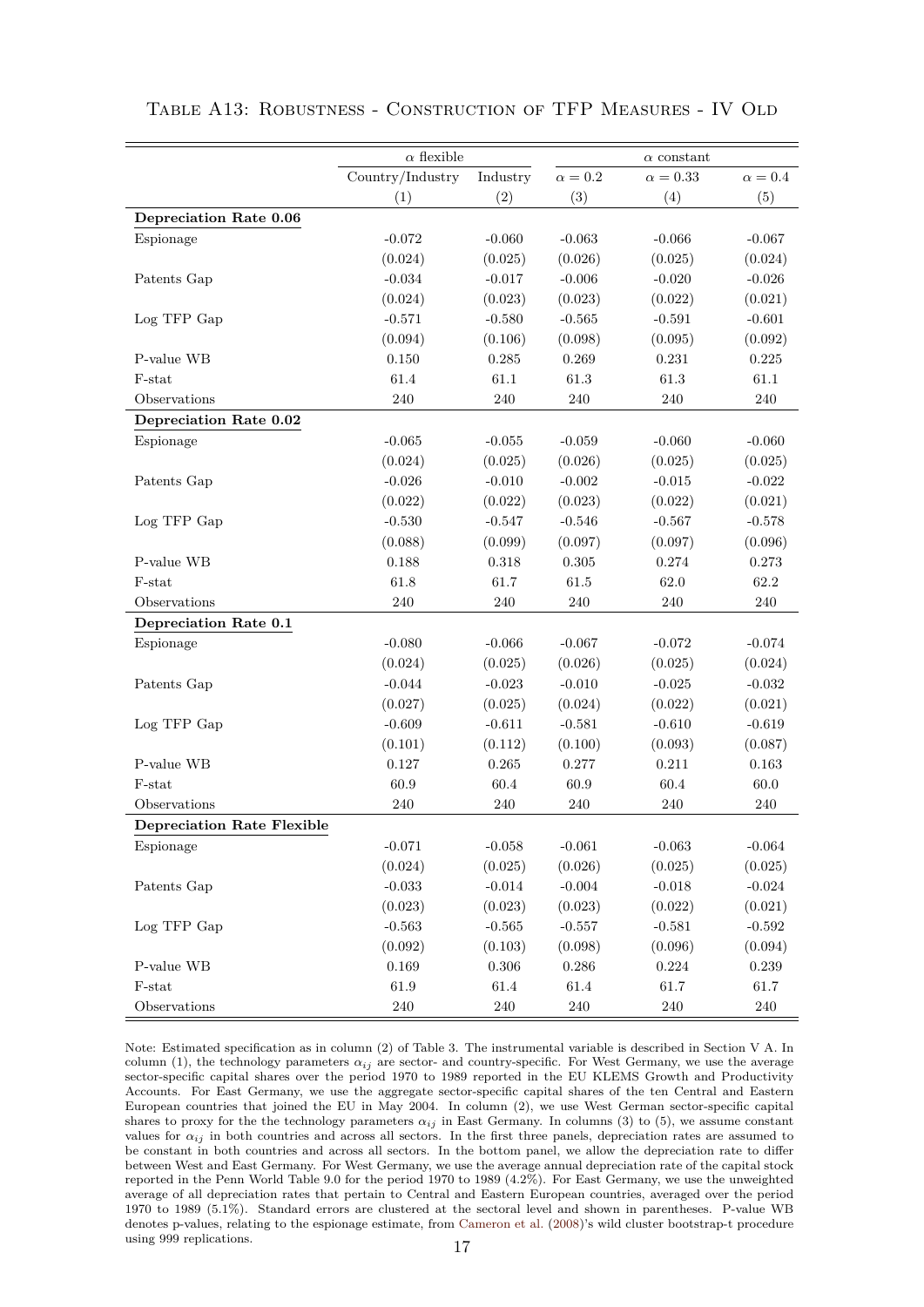|                                   | $\alpha$ flexible |           |              | $\alpha$ constant |                |
|-----------------------------------|-------------------|-----------|--------------|-------------------|----------------|
|                                   | Country/Industry  | Industry  | $\alpha=0.2$ | $\alpha=0.33$     | $\alpha = 0.4$ |
|                                   | (1)               | (2)       | (3)          | (4)               | (5)            |
| Depreciation Rate 0.06            |                   |           |              |                   |                |
| Espionage                         | $-0.120$          | $-0.120$  | $-0.121$     | $-0.121$          | $-0.121$       |
|                                   | (0.036)           | (0.038)   | (0.037)      | (0.035)           | (0.033)        |
| Patents Gap                       | $-0.059$          | $-0.037$  | $-0.026$     | $-0.043$          | $-0.052$       |
|                                   | (0.048)           | (0.048)   | (0.049)      | (0.048)           | (0.047)        |
| Log TFP Gap                       | $-0.679$          | $-0.680$  | $-0.667$     | $-0.701$          | $-0.717$       |
|                                   | (0.140)           | (0.150)   | (0.143)      | (0.147)           | (0.146)        |
| P-value WB                        | 0.149             | 0.174     | 0.162        | 0.135             | 0.104          |
| F-stat                            | 50.4              | $60.8\,$  | $59.7\,$     | 52.7              | 49.8           |
| Observations                      | 192               | 192       | $192\,$      | 192               | 192            |
| Depreciation Rate 0.02            |                   |           |              |                   |                |
| Espionage                         | $-0.116$          | $-0.115$  | $-0.118$     | $-0.118$          | $-0.117$       |
|                                   | (0.036)           | (0.037)   | (0.037)      | (0.035)           | (0.034)        |
| Patents Gap                       | $-0.048$          | $-0.030$  | $-0.022$     | $-0.036$          | $-0.044$       |
|                                   | (0.045)           | (0.046)   | (0.047)      | (0.046)           | (0.046)        |
| Log TFP Gap                       | $-0.630$          | $-0.640$  | $-0.641$     | $-0.661$          | $-0.672$       |
|                                   | (0.127)           | (0.139)   | (0.137)      | (0.140)           | (0.141)        |
| P-value WB                        | 0.151             | 0.175     | 0.155        | 0.144             | 0.130          |
| F-stat                            | 55.6              | 65.9      | $65.4\,$     | $60.8\,$          | 58.5           |
| Observations                      | 192               | $192\,$   | $192\,$      | 192               | 192            |
| Depreciation Rate 0.1             |                   |           |              |                   |                |
| Espionage                         | $-0.125$          | $-0.125$  | $-0.124$     | $-0.125$          | $-0.125$       |
|                                   | (0.037)           | (0.039)   | (0.037)      | (0.035)           | (0.033)        |
| Patents Gap                       | $-0.071$          | $-0.045$  | $-0.031$     | $-0.051$          | $-0.061$       |
|                                   | (0.052)           | (0.051)   | (0.050)      | (0.050)           | (0.049)        |
| Log TFP Gap                       | $-0.727$          | $-0.718$  | $-0.689$     | $-0.737$          | $-0.758$       |
|                                   | (0.152)           | (0.159)   | (0.148)      | (0.151)           | (0.149)        |
| P-value WB                        | 0.148             | 0.170     | 0.158        | 0.107             | 0.091          |
| F-stat                            | 47.1              | 57.2      | $55.6\,$     | 47.8              | 45.4           |
| Observations                      | 192               | 192       | 192          | 192               | 192            |
| <b>Depreciation Rate Flexible</b> |                   |           |              |                   |                |
| Espionage                         | $-0.119$          | $-0.118$  | $-0.120$     | $-0.119$          | $-0.119$       |
|                                   | (0.036)           | (0.037)   | (0.037)      | (0.035)           | (0.033)        |
| Patents Gap                       | $-0.058$          | $-0.034$  | $-0.024$     | $-0.040$          | $-0.049$       |
|                                   | (0.047)           | (0.047)   | (0.048)      | (0.047)           | (0.046)        |
| Log TFP Gap                       | $-0.668$          | $-0.662$  | $-0.656$     | $-0.684$          | $-0.698$       |
|                                   | (0.136)           | (0.146)   | (0.141)      | (0.144)           | (0.145)        |
| P-value WB                        | $0.134\,$         | $0.154\,$ | $\,0.162\,$  | $0.128\,$         | 0.140          |
| F-stat                            | $51.5\,$          | $62.8\,$  | $62.0\,$     | $55.8\,$          | $53.1\,$       |
| Observations                      | $192\,$           | $192\,$   | 192          | $192\,$           | $192\,$        |

#### Table A14: Robustness - Construction of TFP Measures - IV Exit

Note: Estimated specification as in column (4) of Table 3. The instrumental variable is described in Section V A. In column (1), the technology parameters  $\alpha_{ij}$  are sector- and country-specific. For West Germany, we use the average sector-specific capital shares over the period 1970 to 1989 reported in the EU KLEMS Growth and Productivity Accounts. For East Germany, we use the aggregate sector-specific capital shares of the ten Central and Eastern European countries that joined the EU in May 2004. In column (2), we use West German sector-specific capital shares to proxy for the the technology parameters  $\alpha_{ij}$  in East Germany. In columns (3) to (5), we assume constant values for  $\alpha_{ij}$  in both countries and across all sectors. In the first three panels, depreciation rates are assumed to be constant in both countries and across all sectors. In the bottom panel, we allow the depreciation rate to differ between West and East Germany. For West Germany, we use the average annual depreciation rate of the capital stock reported in the Penn World Table 9.0 for the period 1970 to 1989 (4.2%). For East Germany, we use the unweighted average of all depreciation rates that pertain to Central and Eastern European countries, averaged over the period 1970 to 1989 (5.1%). Standard errors are clustered at the sectoral level and shown in parentheses. P-value WB denotes p-values, relating to the espionage estimate, from [Cameron et al.](#page-30-0) [\(2008\)](#page-30-0)'s wild cluster bootstrap-t procedure using 999 replications. 18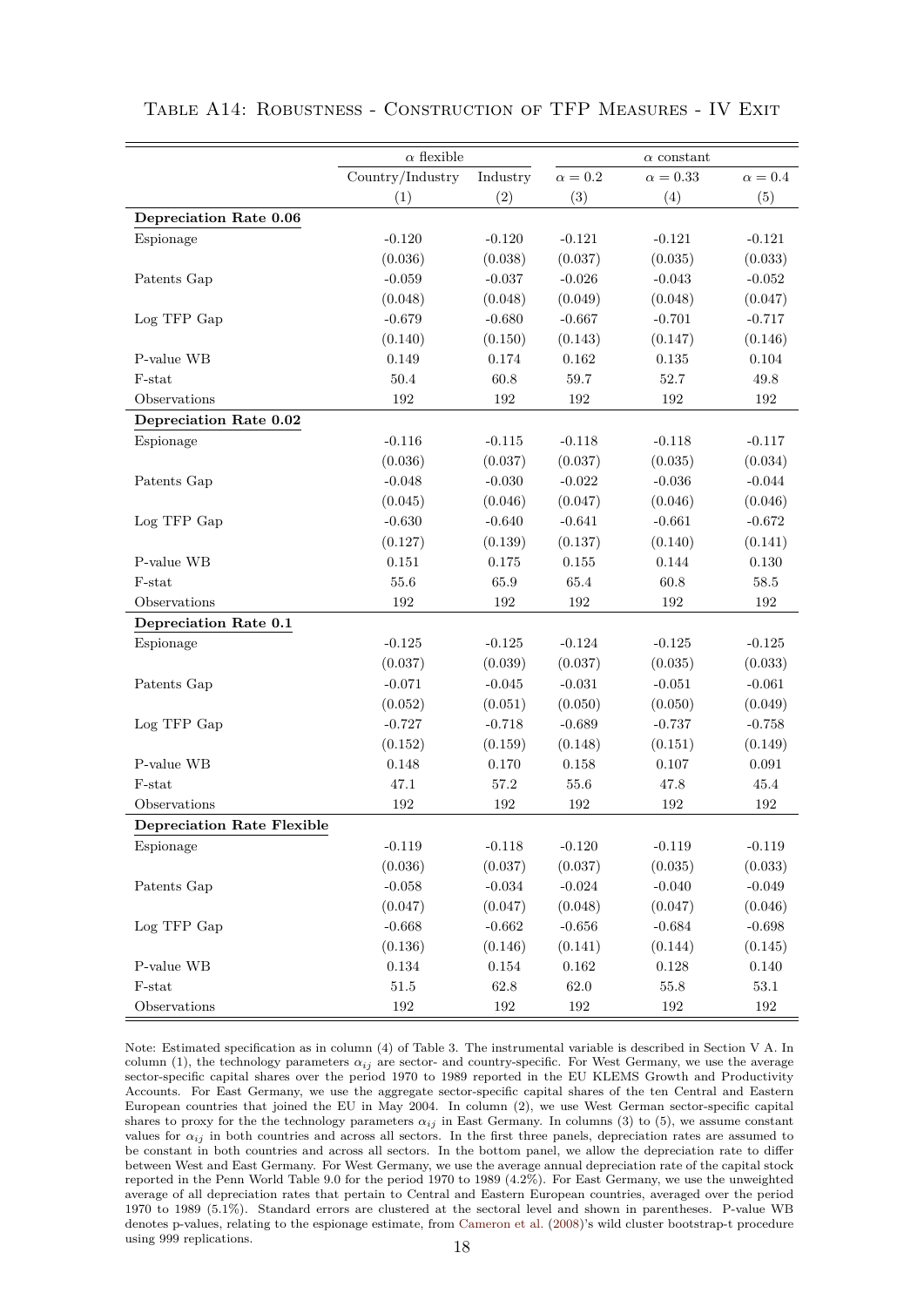|                         | (18)                 | $-0.125$  | (0.035)               | $-0.085$    | (0.048)               | $-0.654$    | (0.140) |                    |                                           |                                                 |         | $-0.298$           | (0.100) | $-0.560$           | (0.243) | 0.190                                                               | (0.343) | 0.382              | (0.111) | 0.134      |           | 57.3     | 192          |
|-------------------------|----------------------|-----------|-----------------------|-------------|-----------------------|-------------|---------|--------------------|-------------------------------------------|-------------------------------------------------|---------|--------------------|---------|--------------------|---------|---------------------------------------------------------------------|---------|--------------------|---------|------------|-----------|----------|--------------|
|                         | (17)                 | $-0.052$  | (0.036)               | $0.041\,$   | (0.025)               |             |         |                    |                                           |                                                 |         | $-0.160$           | (0.150) | $-0.133$           | (0.234) | 0.185                                                               | (0.398) | 0.403              | (0.153) | 0.393      |           | 60.0     | 192          |
|                         | (16)                 | $-0.058$  | (0.036)               |             |                       |             |         |                    |                                           |                                                 |         | $-0.177$           | (0.158) | $-0.133$           | (0.221) | 0.158                                                               | (0.378) | 0.329              | (0.128) | 0.461      |           | 81.9     | 192          |
| IV - Exit of Informants | (15)                 | $-0.122$  | (0.036)               | $-0.077$    | (0.047)               | $-0.642$    | (0.136) | 0.293              | (0.086)                                   | 0.416                                           | (0.095) |                    |         |                    |         |                                                                     |         |                    |         | 0.154      |           | 54.0     | 192          |
|                         | (14)                 | $-0.055$  | (0.037)               | 0.033       | (0.028)               |             |         | 0.153              | $(0.149)$<br>0.326                        |                                                 | (0.110) |                    |         |                    |         |                                                                     |         |                    |         | 0.434      |           | 58.4     | 192          |
|                         | $(13)$               | $-0.059$  | (0.037)               |             |                       |             |         | 0.166              |                                           | $(0.155)$<br>$0.275$                            | (0.116) |                    |         |                    |         |                                                                     |         |                    |         | 0.446      |           | 71.9     | 192          |
|                         | (12)                 | $-0.061$  | (0.024)               | $-0.049$    | (0.025)               | $-0.550$    | (0.085) |                    |                                           |                                                 |         | $-0.332$           | (0.116) | $-0.640$           | (0.198) | 0.158                                                               | (0.190) | 0.458              | (0.133) | 0.183      |           | 9.75     | 240          |
|                         | (11)                 | $-0.016$  | (0.014)               | $\!0.061$   | (0.020)               |             |         |                    |                                           |                                                 |         | $-0.171$           | (0.149) | $-0.197$           | (0.204) | 0.029                                                               | (0.260) | 0.538              | (0.137) | 0.276      |           | 47.6     | 240          |
| IV - Old Informants     | (10)                 | 0.028     | (0.025)               |             |                       |             |         |                    |                                           |                                                 |         | $-0.165$           | (0.178) | $-0.171$           | (0.228) | 0.035                                                               | (0.261) | 0.444              | (0.126) | 0.602      |           | 21.1     | 240          |
|                         | $\circledcirc$       | $-0.059$  | (0.024)               | $-0.042$    | (0.023)               | $-0.534$    | (0.085) | 0.305              | (0.093)                                   | 0.477                                           | (0.105) |                    |         |                    |         |                                                                     |         |                    |         | 0.180      |           | 55.2     | 240          |
|                         | $\circ$              | $-0.015$  | (0.015)               | 0.057       | (0.023)               |             |         | 0.148              | (0.150)                                   | 0.427                                           | (0.112) |                    |         |                    |         |                                                                     |         |                    |         | 0.365      |           | 47.4     | 240          |
|                         | (7)                  | 0.027     | (0.026)               |             |                       |             |         | 0.144              | (0.173)                                   | 0.356                                           | (0.129) |                    |         |                    |         |                                                                     |         |                    |         | 0.549      |           | 19.5     | 240          |
|                         | $\widehat{\circ}$    | $-0.055$  | $(0.011)$<br>-0.050   |             | $(0.029)$<br>$-0.547$ |             | (0.086) |                    |                                           |                                                 |         | $-0.325$           | (0.129) | $-0.637$           |         | $\begin{array}{c} (0.228) \\ 0.158 \\ (0.214) \\ 0.455 \end{array}$ |         |                    | (0.148) | 0.005      | 0.59      |          | 240          |
|                         | $\binom{5}{5}$       | $-0.040$  | (0.019)               | 0.066       | (0.021)               |             |         |                    |                                           |                                                 |         | $-0.198$           | (0.143) | $-0.201$           | (0.211) | 0.027                                                               | (0.287) | 0.551              | (0.158) | 0.042      | 0.43      |          | 240          |
|                         | $\left( \pm \right)$ | $-0.035$  | (0.019)               |             |                       |             |         |                    |                                           |                                                 |         | $-0.248$           | (0.161) | $-0.178$           | (0.201) | 0.030                                                               | (0.269) | 0.461              | (0.120) | 0.072      | 0.41      |          | 240          |
| <b>OLS</b>              | $\circled3$          | $-0.054$  | $(0.011)$<br>$-0.042$ |             | (0.026)               | $-0.531$    | (0.086) | 0.299              |                                           | $\begin{array}{c} (0.106) \\ 0.475 \end{array}$ | (0.119) |                    |         |                    |         |                                                                     |         |                    |         | 0.007      | 0.59      |          | 240          |
|                         | $\widehat{c}$        | $-0.038$  | (0.020)               | 0.063       | (0.024)               |             |         | $0.171\,$          | $\left(0.149\right)$ $\left(0.434\right)$ |                                                 | (0.129) |                    |         |                    |         |                                                                     |         |                    |         | 0.044      | 0.43      |          | 240          |
|                         | $\widehat{E}$        | $-0.033$  | (0.019)               |             |                       |             |         | 0.213              |                                           | $\begin{array}{c} (0.161) \\ 0.356 \end{array}$ | (0.127) |                    |         |                    |         |                                                                     |         |                    |         | 0.113      | 0.41      |          | 240          |
|                         |                      | Espionage |                       | Patents Gap |                       | Log TFP Gap |         | $\Delta \ln K$ Gap |                                           | $\Delta \ln L$ Gap                              |         | $\Delta \ln K$ GDR |         | $\Delta \ln L$ GDR |         | $\Delta \ln K$ FRG                                                  |         | $\Delta \ln L$ FRG |         | P-value WB | R-squared | $F-stat$ | Observations |

TABLE A15: ONE-STEP ESTIMATION Table A15: One-step Estimation Note: Sample based on 3-year intervals and overlapping observations for the period 1970 to 1989. All regressions include time- and sector-specific fixed effects. Observations are weighted by the average number of workers Note: Sample based on 3-year intervals and overlapping observations for the period 1970 to 1989. All regressions include time- and sector-specific fixed effects. Observations are weighted by the average number of workers in a sector. The dependent variable is the change in the log gross value added gap between West and East Germany over the period t to t+3. The instrumental variables are described in Section V A. Standard errors are clustered at the sectoral level and shown in parentheses. P-value WB denotes p-values, relating to the espionage estimate, from  $\alpha_{\rm{mean}}$ [Cameron](#page-30-0) et al. [\(2008\)](#page-30-0)'s wild cluster bootstrap-t procedure using 999 replications.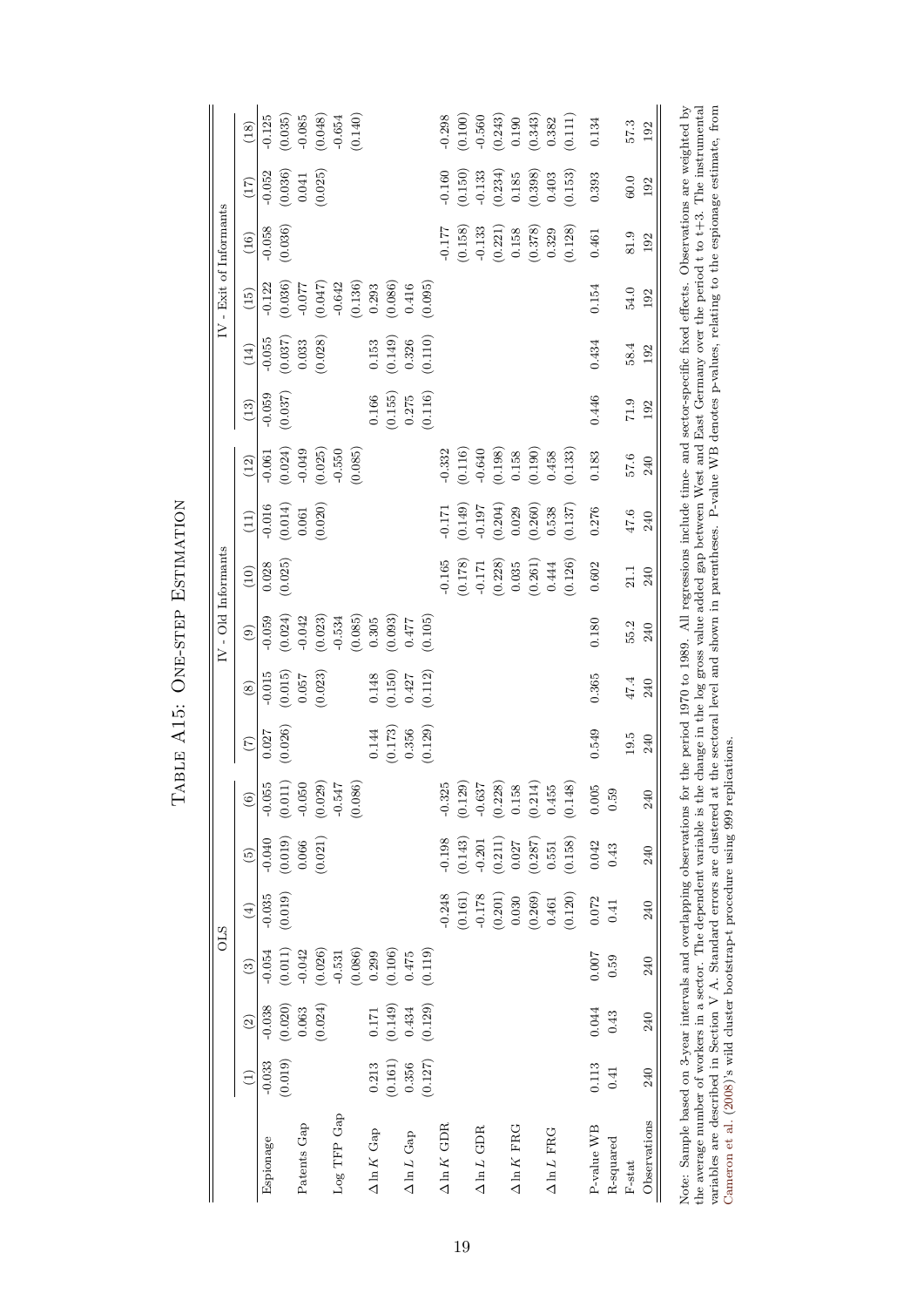|                            | <b>GDR</b> Exports | Patenting |
|----------------------------|--------------------|-----------|
|                            | (1)                | (2)       |
| $_{\rm OLS}$               |                    |           |
| Espionage                  | 0.064              | $-0.144$  |
|                            | (0.029)            | (0.056)   |
| GDR Patents/Y              | yes                | yes       |
| Log TFP Gap                | yes                | yes       |
| P-value WB                 | 0.176              | 0.047     |
| R-squared                  | 0.04               | 0.98      |
| Observations               | 772                | 240       |
| <b>IV</b> - Old Informants |                    |           |
| Espionage                  | 0.212              | $-0.236$  |
|                            | (0.161)            | (0.027)   |
| GDR Patents/Y              | yes                | yes       |
| Log TFP Gap                | yes                | yes       |
| P-value WB                 | 0.480              | 0.002     |
| F-stat                     | 8.1                | 73.5      |
| Observations               | 772                | 240       |
| IV - Exit of Informants    |                    |           |
| Espionage                  | $-0.002$           | $-0.620$  |
|                            | (0.108)            | (0.160)   |
| GDR Patents/Y              | yes                | yes       |
| Log TFP Gap                | yes                | yes       |
| P-value WB                 | 0.980              | 0.182     |
| F-stat                     | 10.5               | 32.4      |
| Observations               | 650                | 192       |

#### Table A16: Further Alternative Outcomes

Sample based on 3-year intervals and overlapping observations for the period 1970 to 1989. All regressions control for changes in the sector-specific log capital stock and employment as in equation (6), and include time- and sector-specific fixed effects. All dependent variables are measured as changes between period t and t+3. The instrumental variables are described in Section V.A. In column (1), the dependent variable is the change in the log value of East German exports of 86 distinct products compiled from East German Statistical Yearbooks (measured in nominal Valuta Mark). In column (2), the dependent variable is the future patent intensity in East Germany. Observations are weighted by the average number of workers in a sector. Standard errors are clustered at the sectoral level and shown in parentheses. P-value WB denotes p-values, relating to the espionage estimate, from [Cameron et al.](#page-30-0) [\(2008\)](#page-30-0)'s wild cluster bootstrap-t procedure using 999 replications.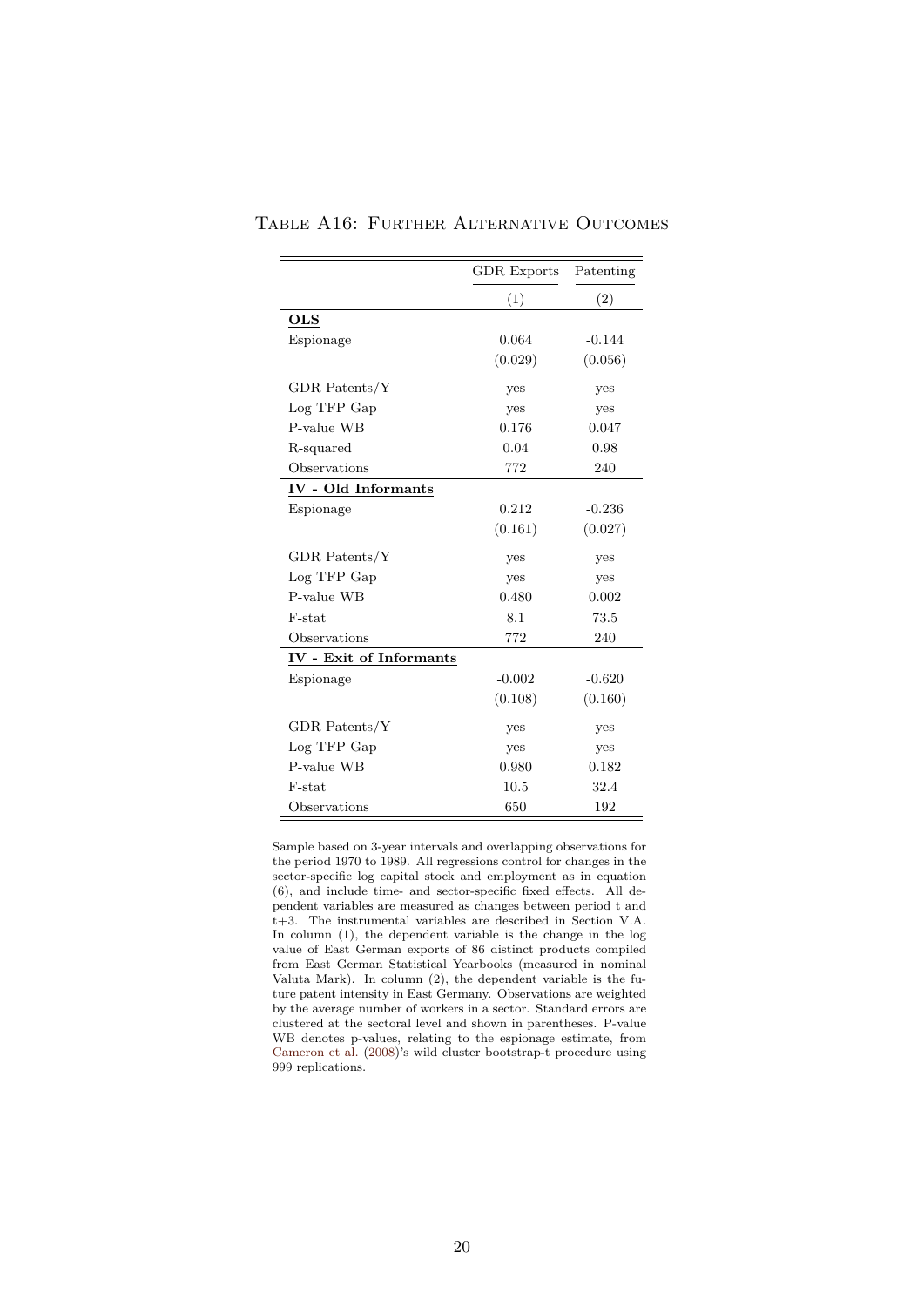## **Figures**



Note: Figure shows the annual inflow of information received by the HVA between 1968 and 1989. Data for 1968/69 and 1989 incomplete.



Figure A2: Inflow Distribution Across Informants

Note: The figure shows the distribution of the total number of pieces of information received from individual informants. For better readability, observations are censored at a value of 100.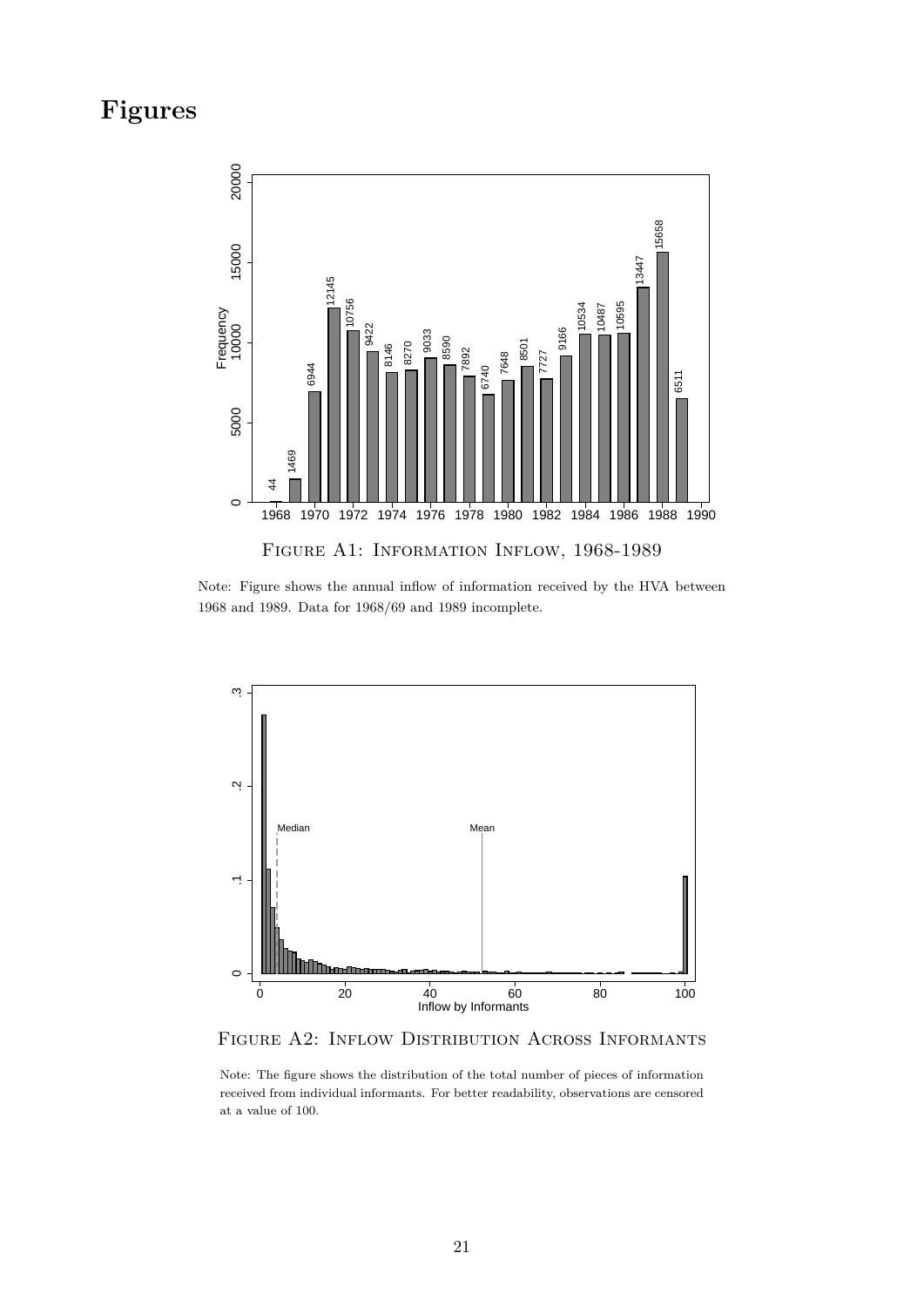

Note: The figure shows the distributions of the first (left panel) and last year (right panel) in which individual informants are observed in the data.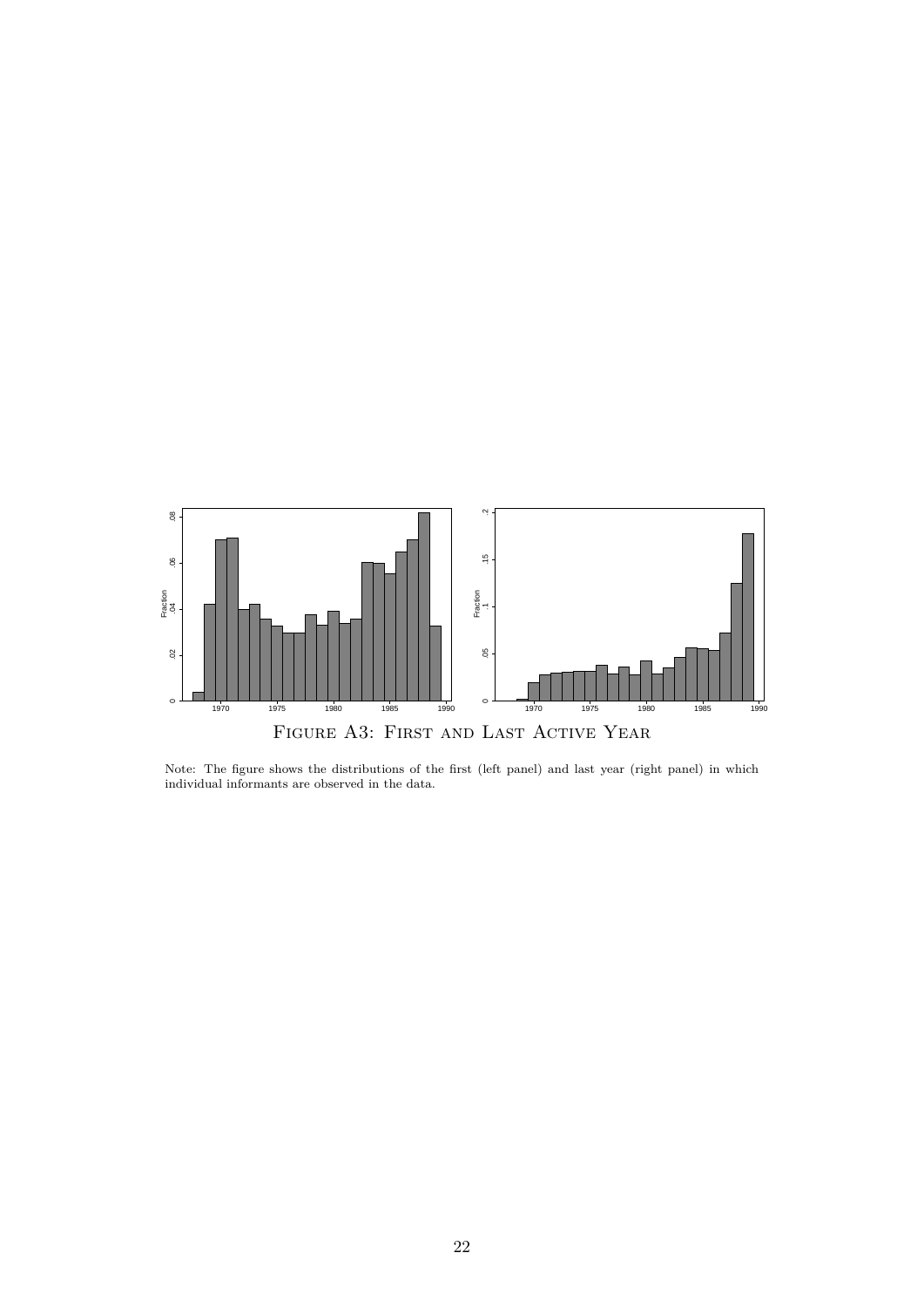

Figure A4: Log Output per Worker by Sector

Note: The individual panels depict the log of gross value added per worker by sector for West and East Germany over the period 1970 to 1989.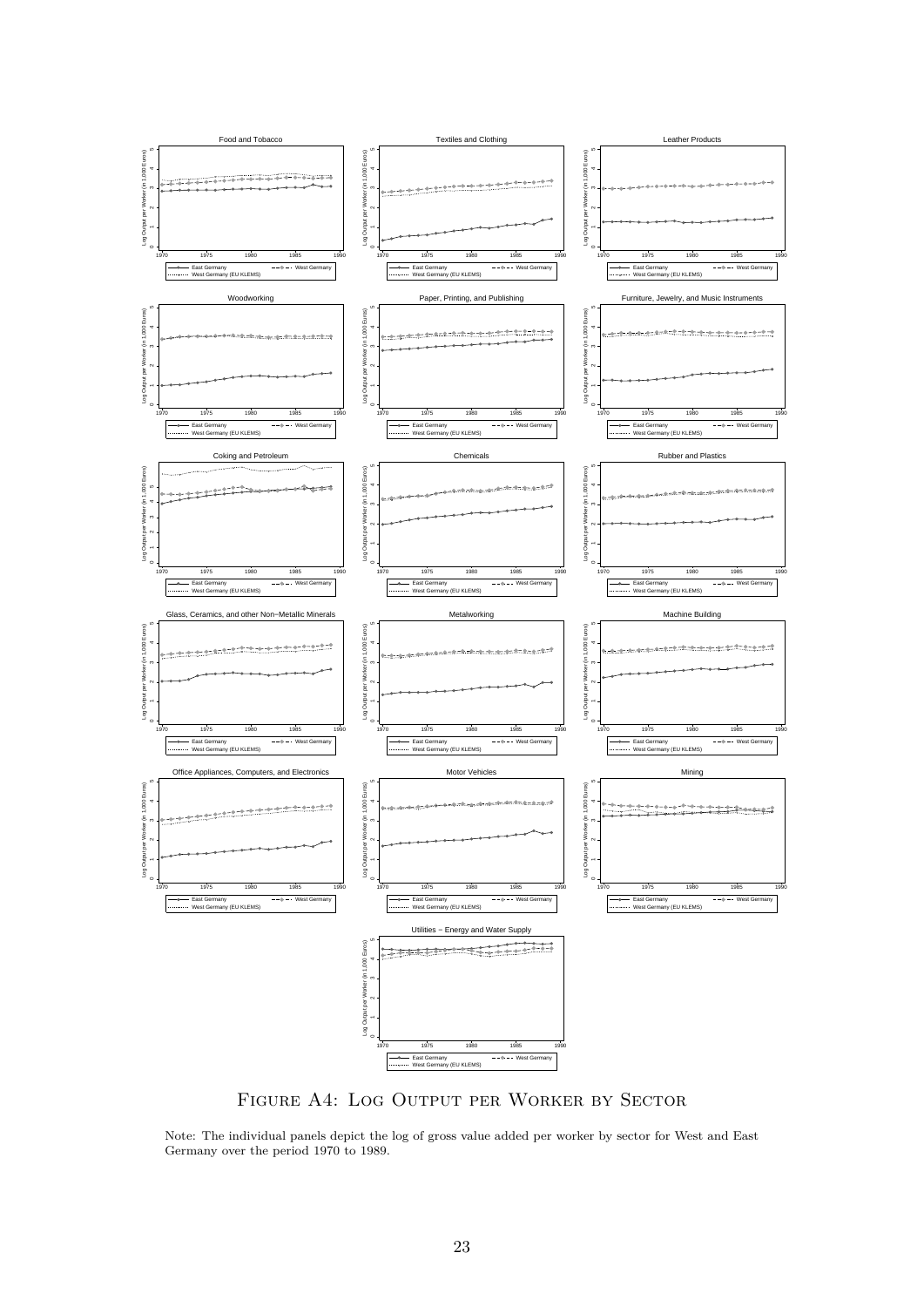

Figure A5: Patent Applications by Sector

Note: The individual panels depict the number of patent applications in West and East Germany for the corresponding sectors over the period 1970 to 1989.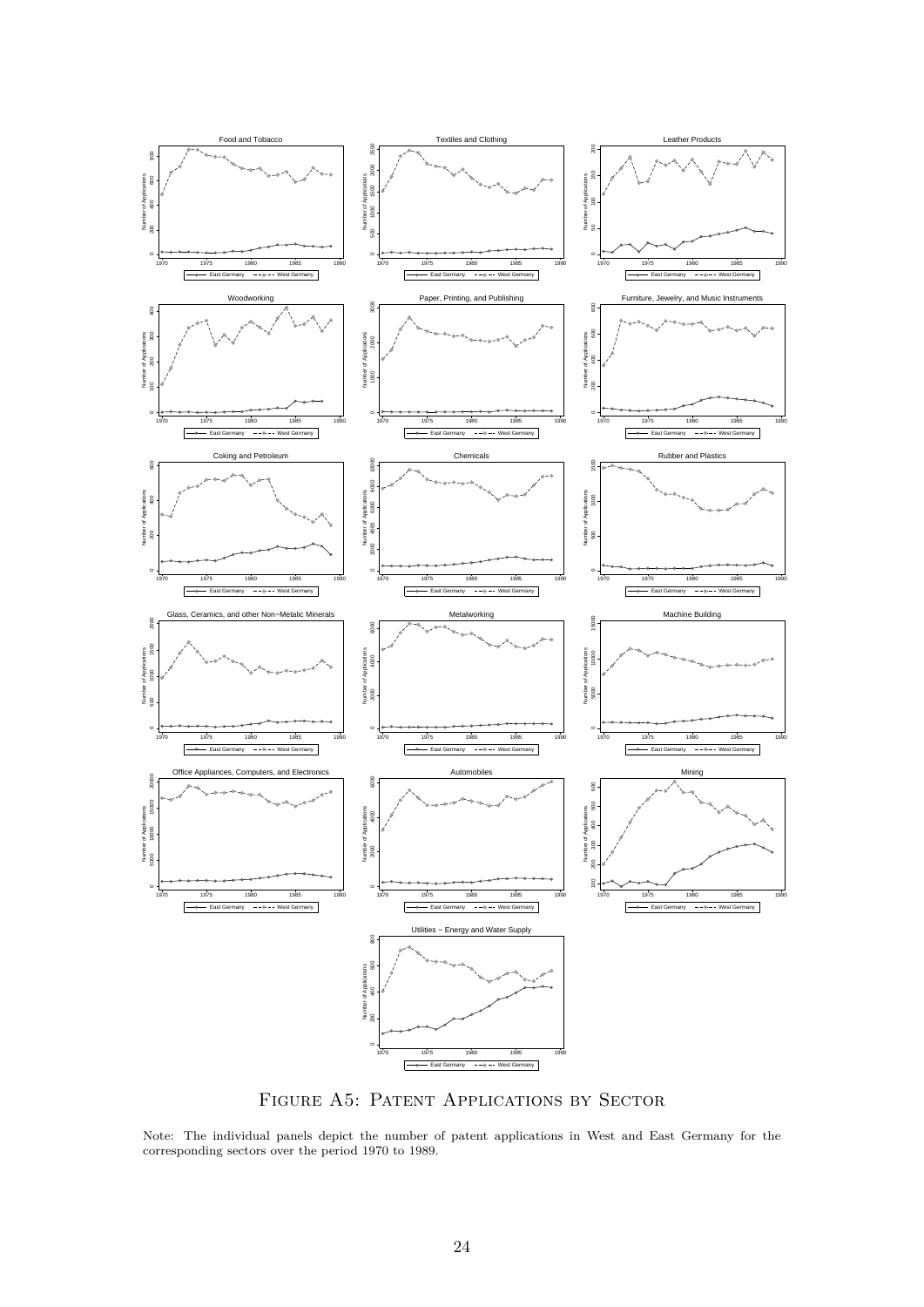

FIGURE A6: LOG TOTAL FACTOR PRODUCTIVITY BY SECTOR

Note: The individual panels depict the estimated log TFP by sector for West and East Germany over the period 1970 to 1989. TFP measures are constructed using the perpetual inventory as described in the text, assuming an annual depreciation rate of the capital stock of 6% and sector-specific capital shares taken from the EU KLEMS Growth and Productivity Accounts (November 2009 Release, updated March 2011).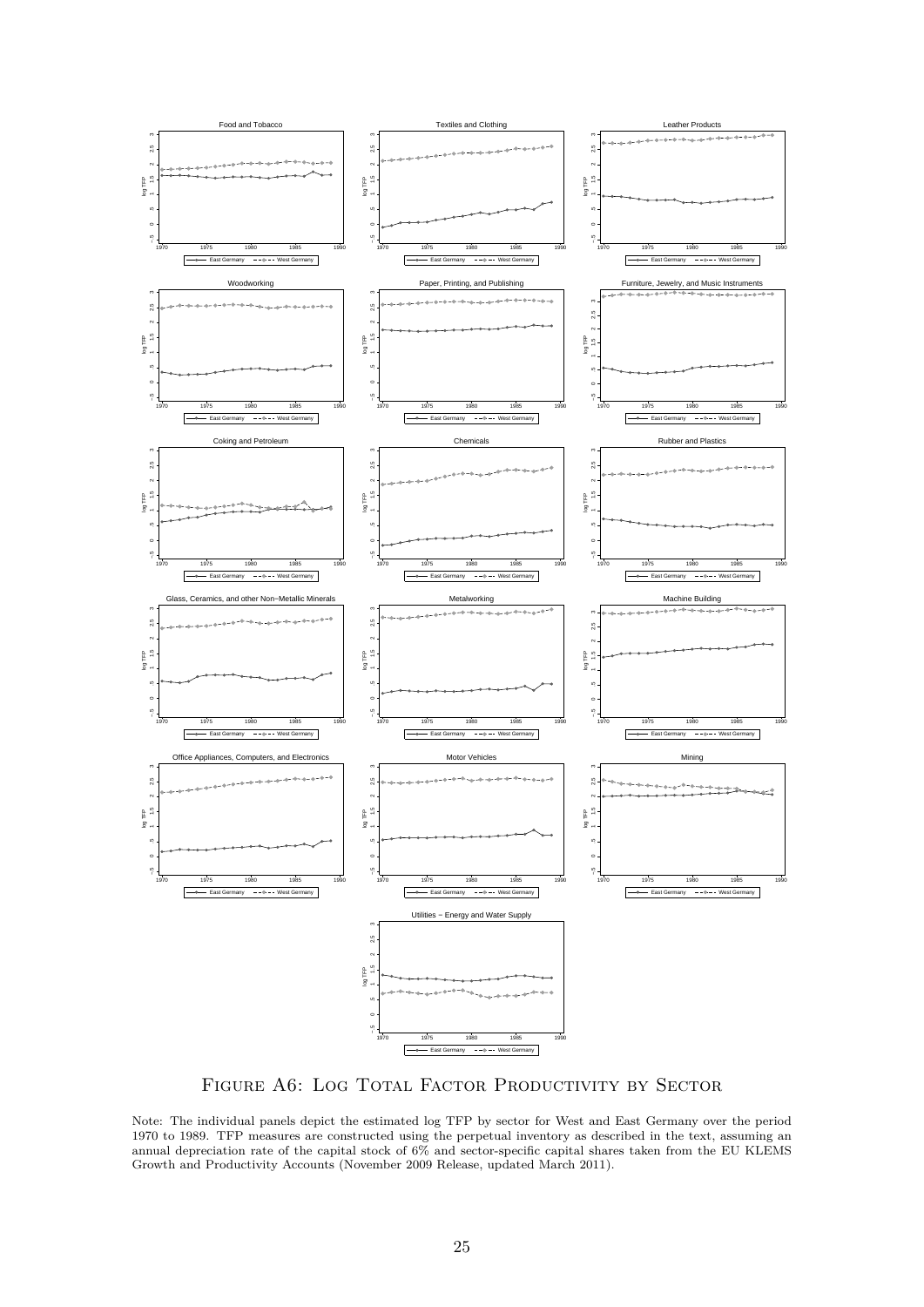

Figure A7: Change in Log TFP Gap and Information Inflow

Note: The individual panels depict for each sector the change in the log TFP gap between West and East Germany between t and t+3 and the accumulated inflow of information scaled by output between t-3 and t.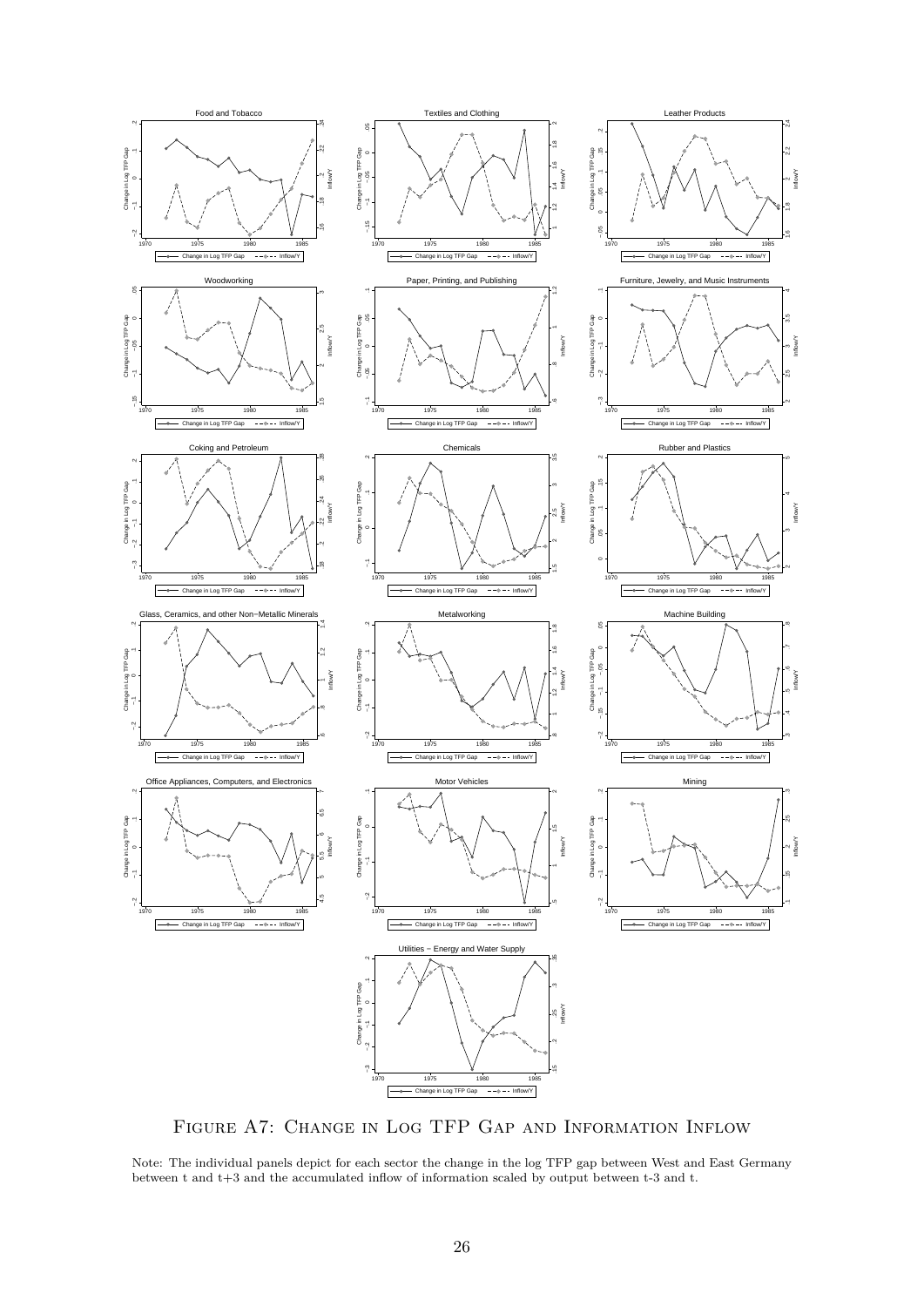

Figure A8: Change in Log Output per Worker Gap and Information Inflow

Note: The individual panels depict for each sector the change in the log output per worker gap between West and East Germany between t and t+3 and the accumulated inflow of information scaled by output between t-3 and t.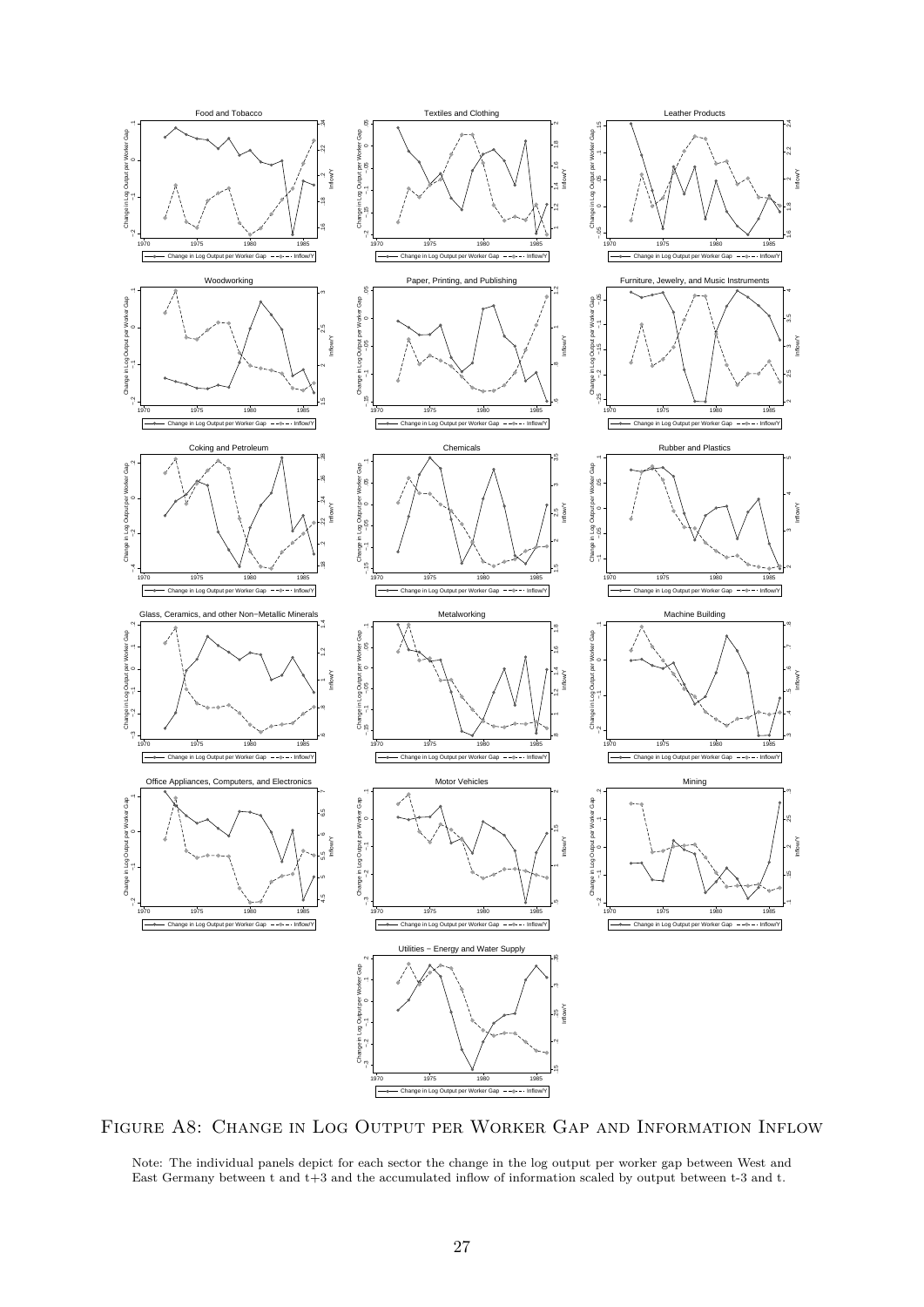

Figure A9: Exits of Informants and Changes in the Log Output per Worker **GAP** 

Note: The figure plots residualized changes in the log output per worker gap between West and East Germany against residualized exits of highly prolific informants scaled by output. Exits are measured between the end of period t-6 and t-3. Changes in the log output per worker gap are measured between the end of period  $t$  and  $t+3$  in the left panel and the end of t-6 and t-3 in the right panel. Circles are proportional to the square root of the average number of workers in an industry. The solid black lines represent the OLS regression lines.



Figure A10: Distribution t-statistics After Wild Cluster Bootstrap

Note: The left panel depicts the distribution of the bootstrap t-statistics underlying the WB p-values reported in column (8) of the top panel in Table 5. The right panel depicts the distribution of the bootstrap t-statistics underlying the WB p-values reported in column (3) of the bottom panel in Table [A10.](#page-13-0) The plotted densities are based on an Epanechnikov kernel function with default bandwidth 0.667 and 0.584 respectively.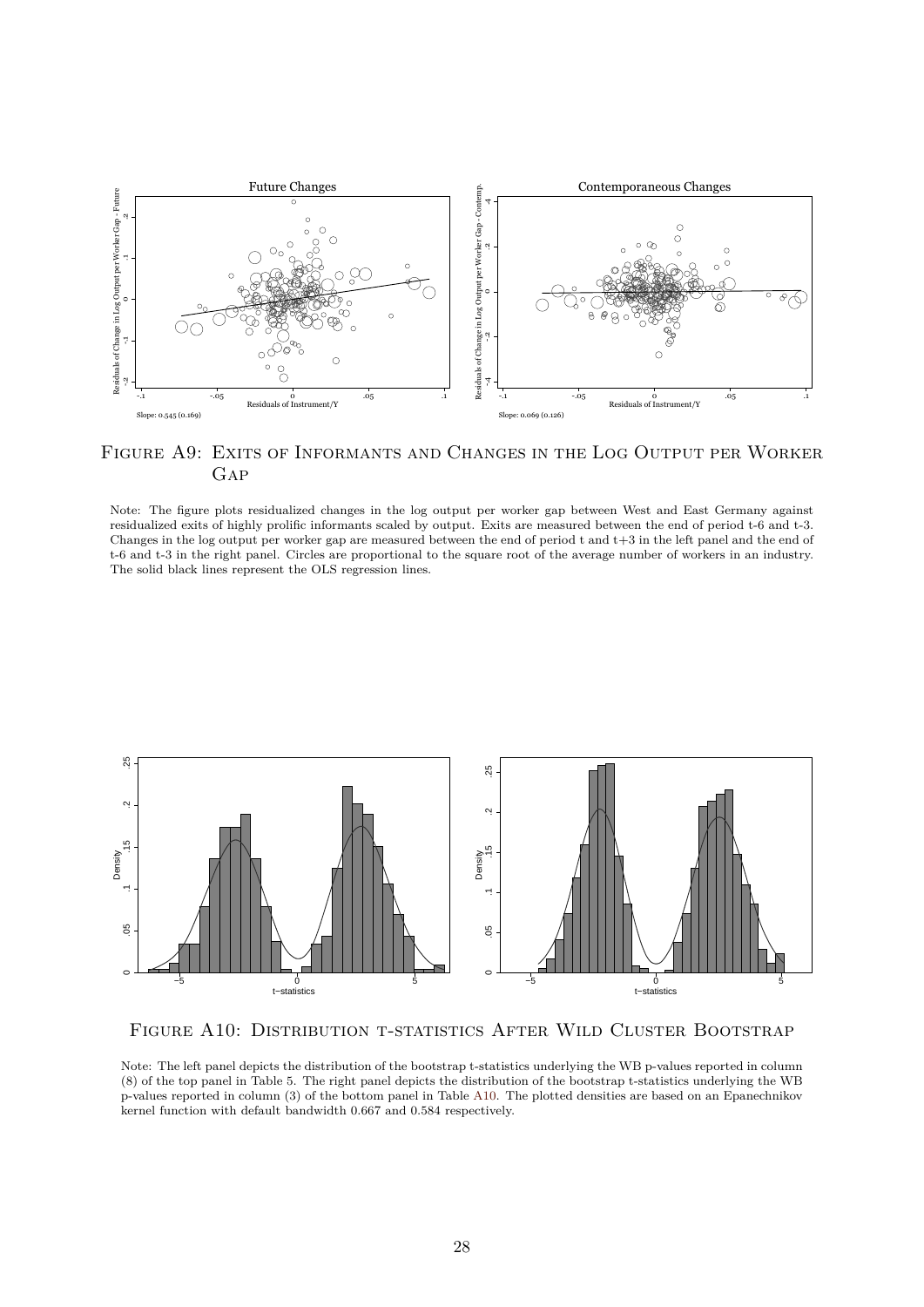

FIGURE A11: DISTRIBUTION OF QUALITY ASSESSMENTS

Note: The figure shows the distribution of quality assessments by year, both as observed in the data (left panel) and after imputing missing observations using the experienced-adjusted expected quality assessments of the informant generating the information (right panel). "Low" comprises assessments of 4 and 5, "Medium" assessments of 3, and "High" comprises assessments of 1 and 2.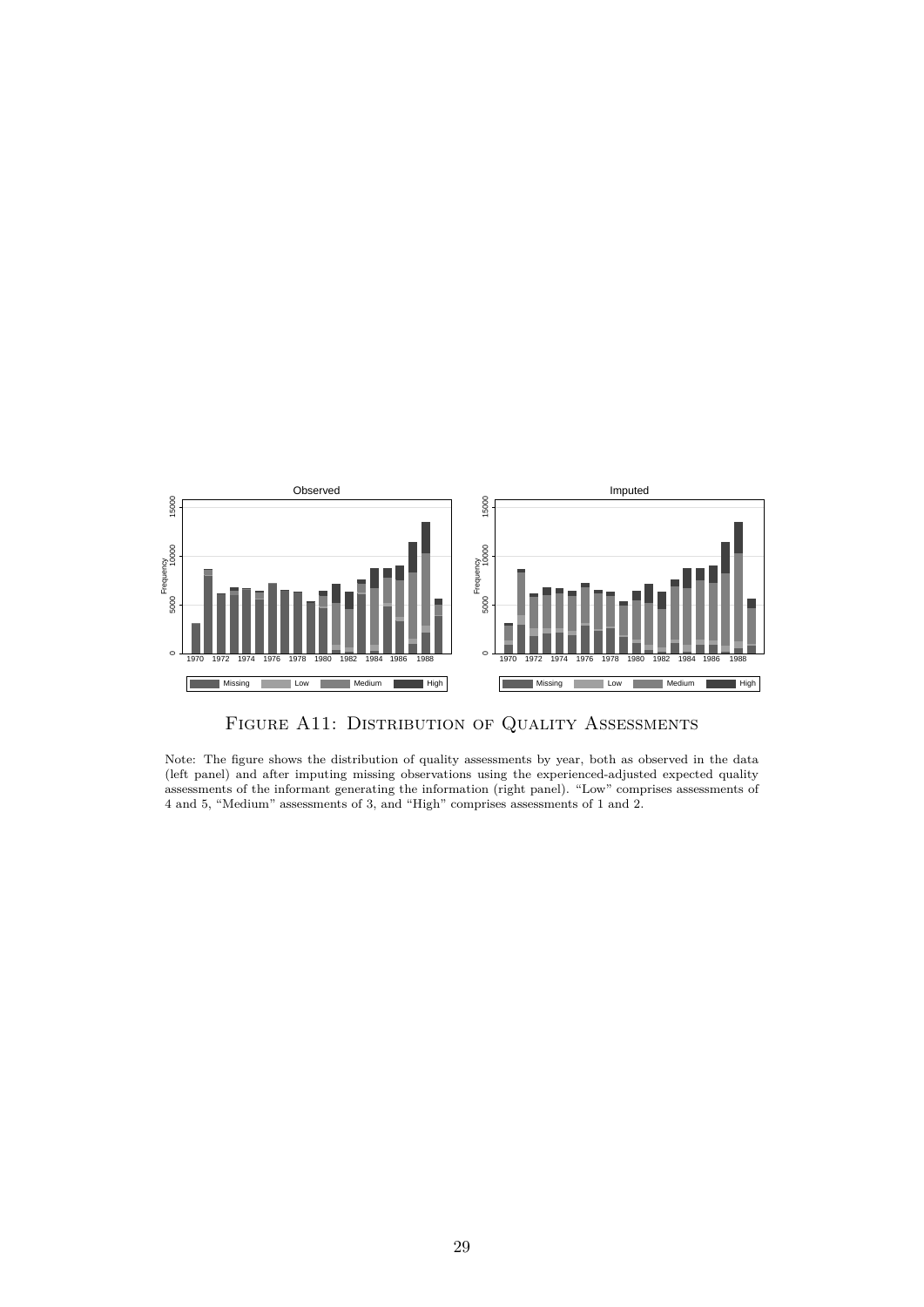

Figure A12: Counterfactual Simulations by Sector

Note: The individual panels depict the actual and counterfactual East/West TFP ratios in the corresponding sectors. The counterfactual simulations are based on the empirical results reported in column (3) of Table 2.